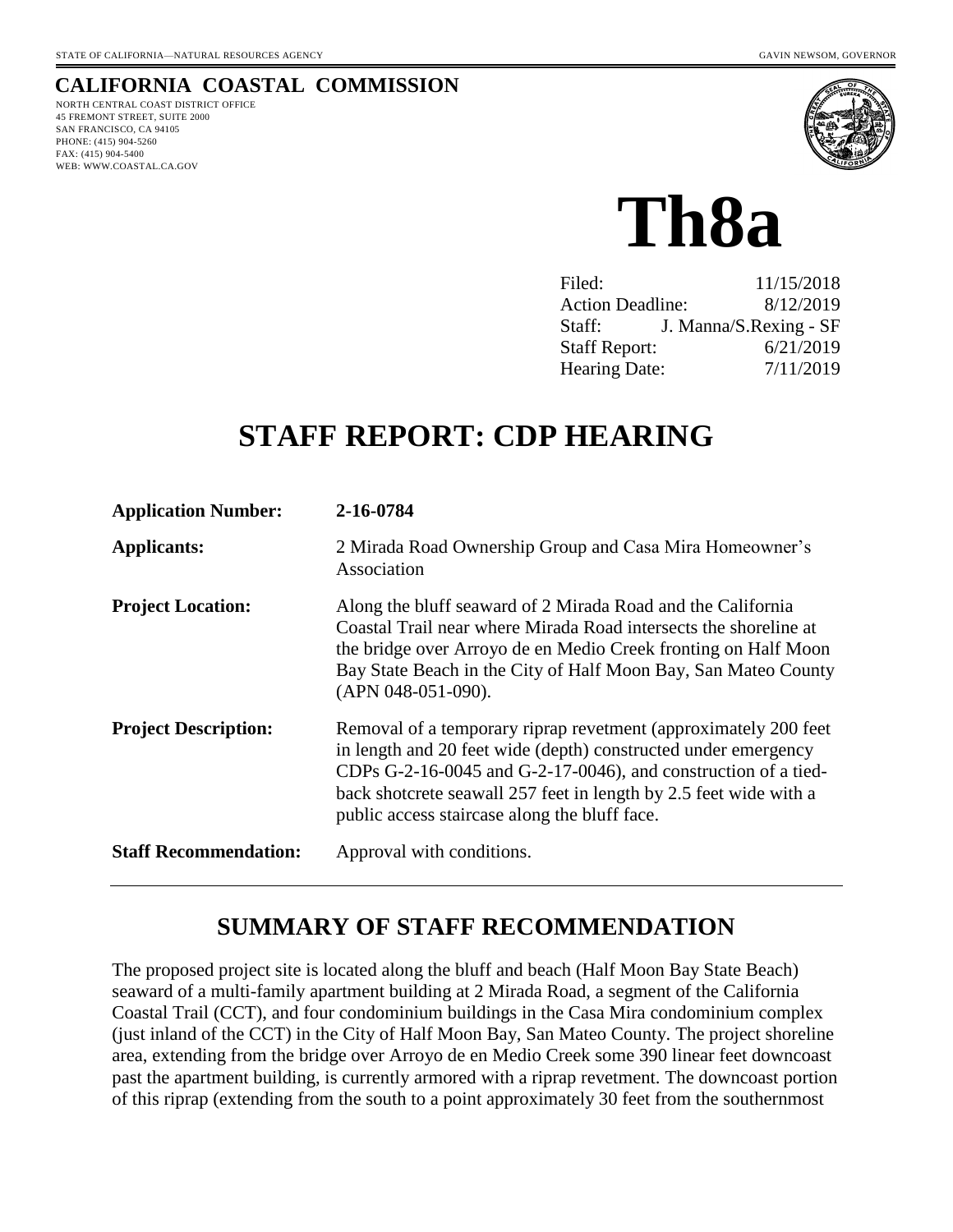#### 2-16-0784 (Mirada Seawall)

edge of the apartment building) was temporarily installed pursuant to two emergency CDPs (ECDPs) issued in 2016 and 2017. The upcoast portion of this riprap (i.e., from the bridge extending downcoast the same point some 30 feet south of the edge of the apartment building) was partially installed prior to implementation of the Coastal Act (i.e., roughly the 85 linear foot area directly fronting the apartment building) and partially (i.e., roughly 145 linear feet - a portion of which lies on State Parks sandy beach property) installed without required CDPs. Neither the pre-Coastal riprap nor the unpermitted riprap in this upcoast area are a part of the proposed project. Rather, the unpermitted riprap is the subject of an open enforcement investigation and will be addressed along with any issues with the pre-Coastal Act riprap separately at a later date. Only the downcoast portion of the riprap, installed temporarily via the recent ECDPs, is pertinent to this CDP application – including as the Applicants here propose to remove it and install a tied-back shotcrete seawall in its place.

The coastal bluff at the project location varies from about 24 to 32 feet in elevation above the beach level, and it is regularly subject to wave action, bluff sloughing, and ongoing erosion. In addition to the State Beach fronting the project area, blufftop State Parks land also extends directly south of the project site, currently preserved as open space with a component of the California Coastal Trail (CCT) winding through it. The adjacent and nearby shoreline area to the south is comprised of a mix of open and generally accessible beaches, unobstructed by shoreline armoring and with very little blufftop development. Across the bridge over Arroyo de en Medio Creek lies Mirada Road, which extends about a quarter-mile north and provides both vehicular and very popular CCT access (extending to the north to the Mirada Surf component of the CCT that extends to Pillar Point Harbor), which is fronted by riprap and Miramar Beach. While the CCT is extremely popular in this area, there is currently no formal vertical beach access available from the blufftop to sandy beach level until the stairway near Pillar Point Harbor at Surfer's Beach, almost a mile to the north of the project site.

A 1984 Coastal Commission CDP (CDP 3-83-351) subdivided the property that, at that time, contained the apartments and undeveloped inland land into two parcels, the apartment building site (originally constructed in the early 1970s) seaward of the CCT and land inland of the CCT. That CDP also allowed construction of the four condominium buildings comprising 10 townhouse units of what is now the Casa Mira condominium complex on the more inland parcel. CDP 3-83-351 also required a lateral public access easement over the CCT area running between the apartments and the condominium buildings, a vertical public access easement from Mirada Road to the beach including development of a beach access stairway, and a lateral public access easement covering the area from the bluff edge to the mean high tide line. A wood/cable beach access stairway was eventually (i.e., 15 years later) constructed in June 1999, not in the originally approved location, but rather 200 feet south of the apartment building on State Parks property. The stairs were eventually washed out and destroyed by wave action.

In the winter of 2015-2016, heavy wave action caused unexpected bluff failure of approximately 20 feet in the vicinity of the project area. Subsequently, a total of 4,000 tons of riprap was placed pursuant to ECDPs G-2-16-0045 and G-2-17-0046. The proposed project involves removal of the temporary riprap placed pursuant to the two ECDPs, followed by installation of a tied-back shotcrete seawall in the same location. The proposed seawall would armor the bluff just downcoast of the apartments and fronting the CCT, covering the bluffs in this area completely, and extending approximately 257 lateral feet along the bluff south from the end of the existing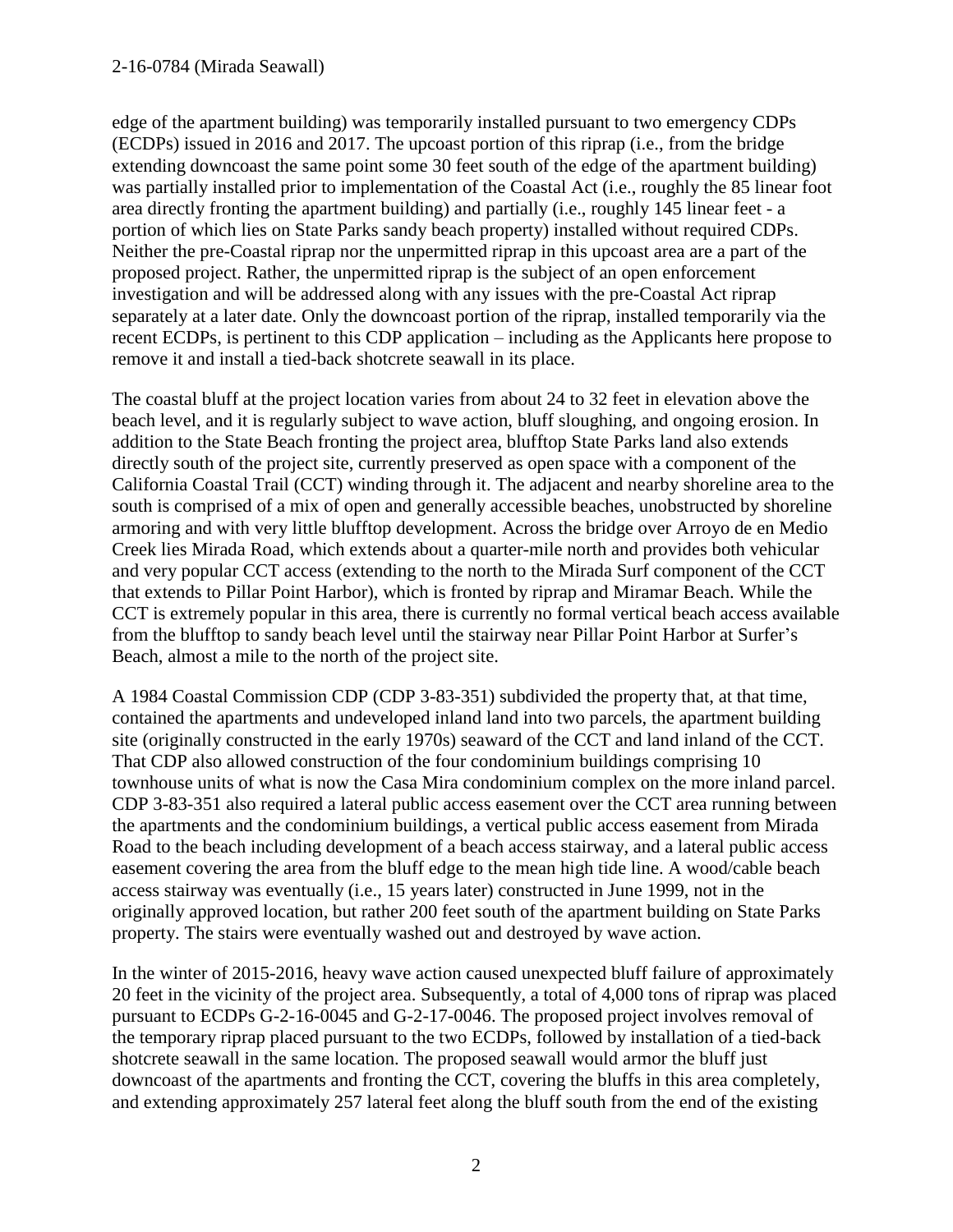apartment revetment along the bluff. The proposed armoring would be colored and contoured to mimic a natural bluff face.

Staff has reviewed the armoring proposal for this downcoast project area and concurs that the proposed vertical seawall is the preferable alternative under the Coastal Act to minimize significant adverse impacts to coastal resources while protecting the coastal-dependent CCT and the pre-Coastal Act apartments. The approximately 2.5-foot wide seawall will occupy much less public beach space than a riprap revetment would (including as evidenced by the current temporary revetment in that area), and can be designed to blend, as much as feasible, into the natural bluff environment through colorizing and contouring its surface to match natural bluff landforms. In addition, staff has worked closely with the Applicants on an appropriate mitigation package to offset coastal resource impacts from the proposed shoreline armoring. These measures include the Applicants providing for: (1) construction of a new beach access stairway, incorporated into the seawall design; (2) dedication of private blufftop land for public access to facilitate CCT connection to the new beach stairway; (3) construction of a portion of the realigned blufftop CCT segment (8 feet wide, approximately 300 lateral feet) above the proposed armoring and connecting to and running through State Parks' property directly south of the project site to minimize erosion risk; (4) landscaping improvements and installation of access amenities (i.e., public benches, bicycle racks, signage, etc.); (5) removal of all existing timber piles on the beach seaward of the proposed armoring to open up additional sandy beach area for public recreation; (6) a contribution in the amount of \$10,000 to help provide for potential public access stairway improvements to the beach to the north of the project site; and (7) ongoing maintenance of these public access areas, improvements, and amenities.

Thus, staff recommends that the Commission approve a CDP for the proposed project with conditions designed to: (1) ensure that the project is the minimum necessary to protect the endangered existing structure and the CCT; (2) provide enhanced public recreational access and amenities; (3) require other agency approvals; (4) require assumption of risk, waiver of liability and indemnity agreements against coastal hazards; (5) require monitoring and maintenance of the as-built project and access improvements; (6) provide for appropriate coastal bluff landscaping to help provide visual screening of the armoring; (7) include appropriate best management practices to protect water quality, public access, and other coastal resources during construction; (8) require installation of public access improvements including trail improvements, the beach stairway (as required by CDP 3-83-351), and a contribution towards future access stairways to the north of the project site; (9) record an offer to dedicate the public access areas and (10) record a general deed restriction against the property governed by this CDP. Again, issues associated with the unpermitted riprap upcoast of the project area are not addressed herein, and will be considered separately through other means including as an enforcement matter.

Therefore, as conditioned, the project can be found consistent with the Coastal Act, and staff recommends approval of the CDP. The motion is found on page 5 below.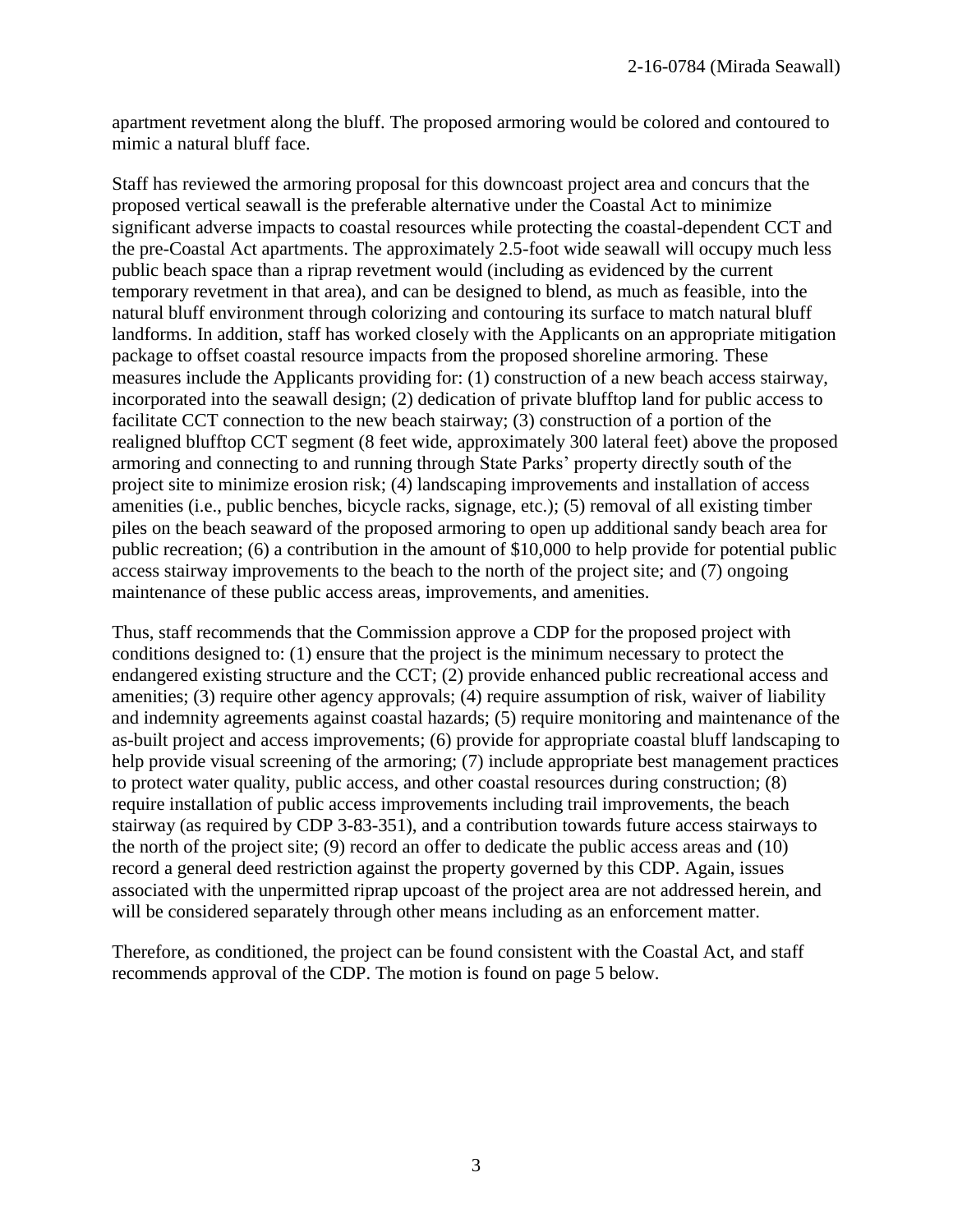# **TABLE OF CONTENTS**

## **APPENDICES**

Appendix A – Substantive File Documents Appendix B – Staff Contacts with Agencies and Groups

### **EXHIBITS**

Exhibit 1: Project Location Exhibit 2: Project Area Photos Exhibit 3: Proposed Project Plans Exhibit 4: Sewer Line Map Exhibit 5: Emergency CDPs G-2-16-0045 and G-2-17-0046 Exhibit 6: Mirada Land Valuation Exhibit 7: Sand Bids Exhibit 8: Easement Map Exhibit 9: Coastal Trail Realignment Map [Exhibit 10: Permitted vs. Unpermitted Riprap](https://documents.coastal.ca.gov/reports/2019/7/th8a/th8a-7-2019-exhibits.pdf)

## **[CORRESPONDENCE](https://documents.coastal.ca.gov/reports/2019/7/th8a/th8a-7-2019-corresp.pdf)**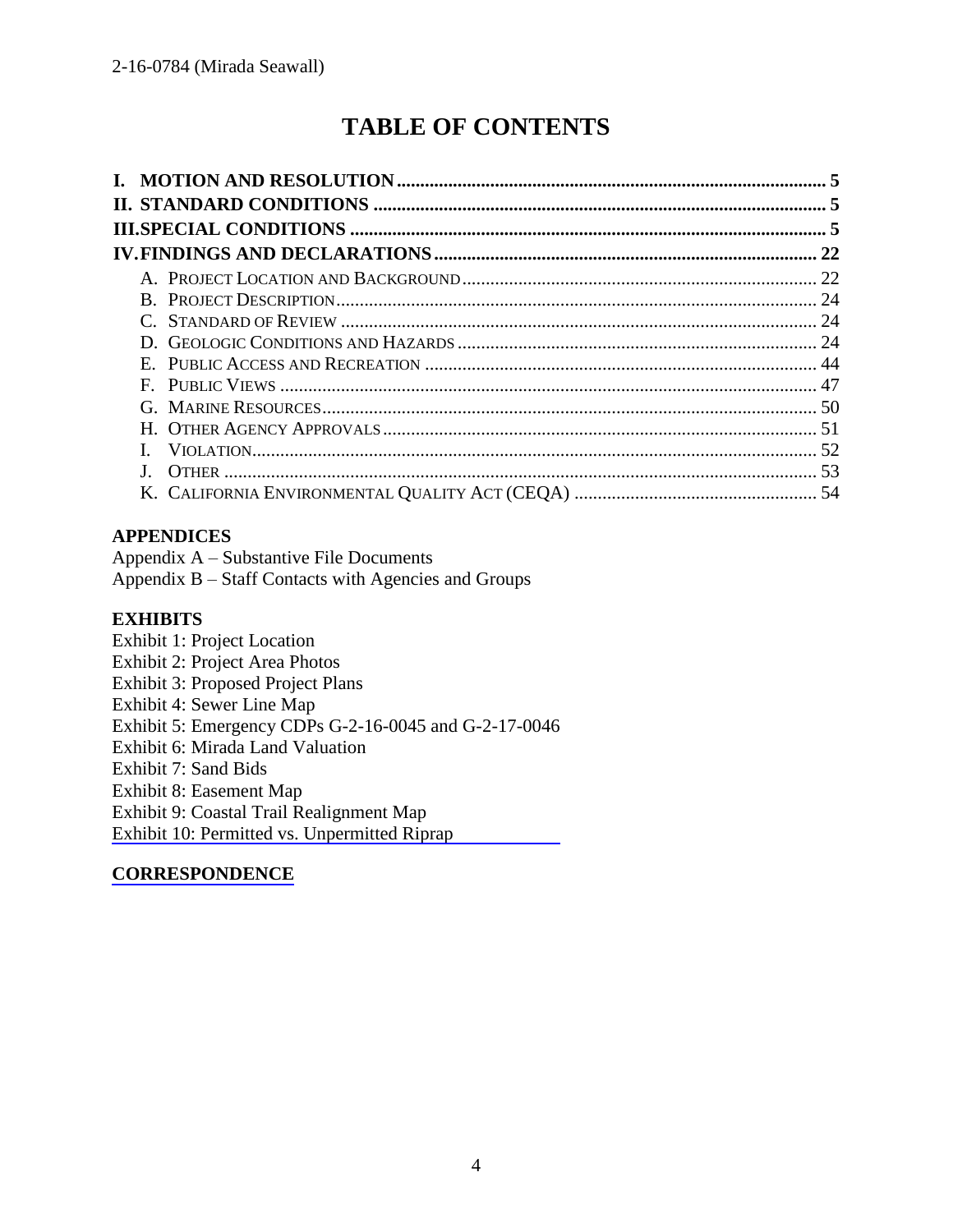# **I. MOTION AND RESOLUTION**

Staff recommends that the Commission, after public hearing, **approve** a CDP for the proposed development. To implement this recommendation, staff recommends a **YES** vote on the following motion. Passage of this motion will result in approval of the CDP as conditioned and adoption of the following resolution and findings. The motion passes only by affirmative vote of a majority of the Commissioners present.

*Motion: I move that the Commission approve Coastal Development Permit Number 2- 16-0784 pursuant to the staff recommendation, and I recommend a yes vote.* 

*Resolution to Approve CDP: The Commission hereby approves Coastal Development Permit Number 2-16-0784 for the proposed development and adopts the findings set forth below on grounds that the development as conditioned will be in conformity with the policies of Chapter 3 of the Coastal Act. Approval of the Permit complies with the California Environmental Quality Act because either 1) feasible mitigation measures and/or alternatives have been incorporated to substantially lessen any significant adverse effects of the development on the environment, or 2) there are no further feasible mitigation measures or alternatives that would substantially lessen any significant adverse impacts of the development on the environment.* 

# **II. STANDARD CONDITIONS**

This permit is granted subject to the following standard conditions:

- **1. Notice of Receipt and Acknowledgment.** The permit is not valid and development shall not commence until a copy of the permit, signed by the Applicants or authorized agent, acknowledging receipt of the permit and acceptance of the terms and conditions, is returned to the Commission office.
- **2. Expiration**. If development has not commenced, the permit will expire two years from the date on which the Commission voted on the application. Development shall be pursued in a diligent manner and completed in a reasonable period of time. Application for extension of the permit must be made prior to the expiration date.
- **3. Interpretation.** Any questions of intent or interpretation of any condition will be resolved by the Executive Director or the Commission.
- **4. Assignment.** The permit may be assigned to any qualified person, provided assignee files with the Commission an affidavit accepting all terms and conditions of the permit.
- **5. Terms and Conditions Run with the Land.** These terms and conditions shall be perpetual, and it is the intention of the Commission and the Applicants to bind all future owners and possessors of the subject property to the terms and conditions.

# **III. SPECIAL CONDITIONS**

This permit is granted subject to the following special conditions: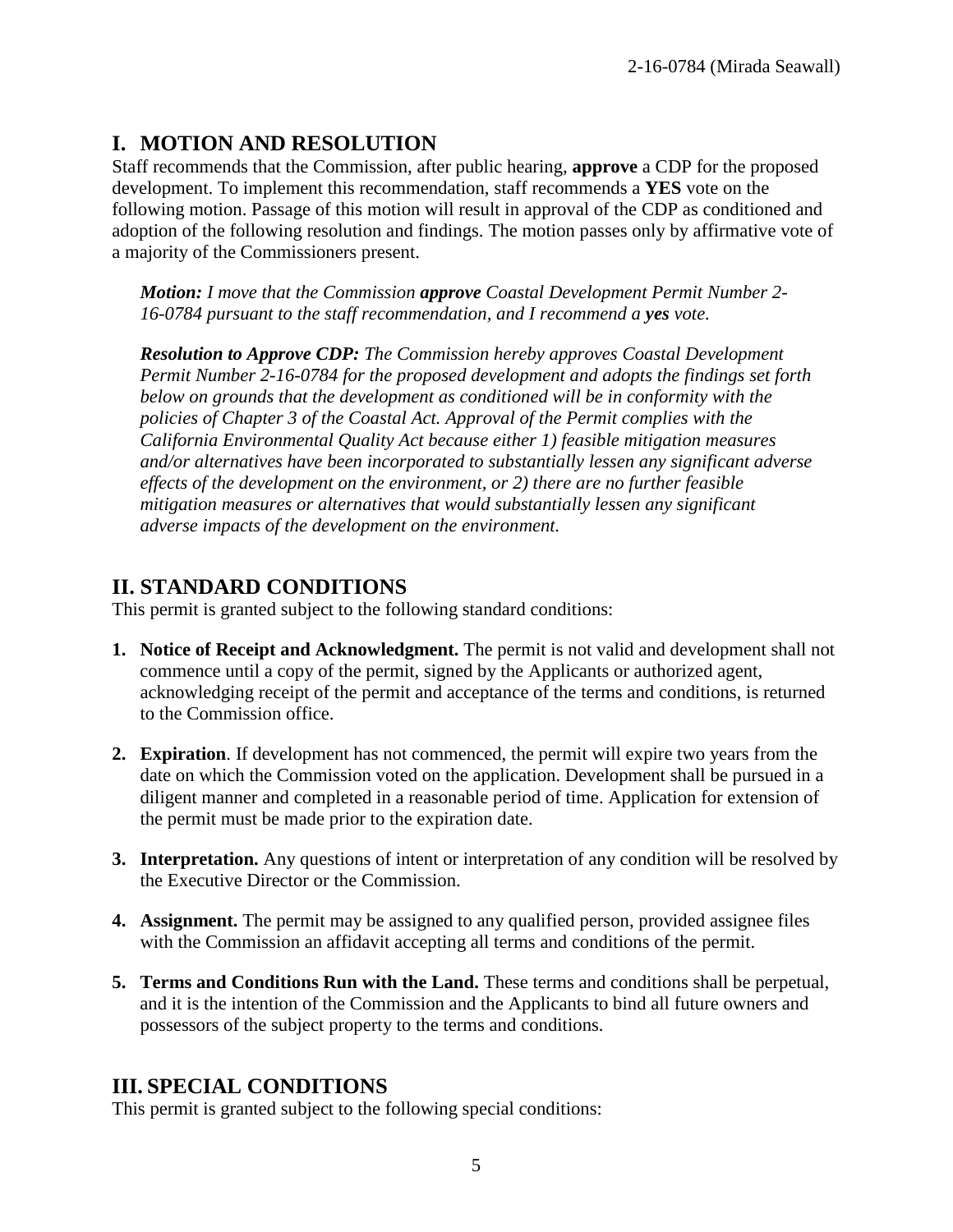#### 2-16-0784 (Mirada Seawall)

- **1. Revised Final Plans.** PRIOR TO ISSUANCE OF THE CDP, the Permittees shall submit two full-size sets of Revised Final Plans to the Executive Director for review and written approval. The Plans shall be prepared by a licensed professional or professionals (i.e., geotechnical engineer, surveyor, etc.), shall be based on current professionally surveyed and certified topographic elevations for the entire site, and shall include a graphic scale. The Revised Final Plans shall be in substantial conformance with the proposed plans (by TerraCosta Consulting Group titled "BLUFF STABILIZATION PROJECT" dated June 3, 2019 on sheet 1, and received in the Coastal Commission's North Central Coast District office on June 13, 2019 – **see Exhibit 3**), except that they shall be modified as required below:
	- **(a) Concrete Surfacing.** All seawall (including the seawall's top edge) and stairway concrete surfaces shall be faced with a sculpted concrete surface that mimics natural undulating bluff landforms in the vicinity in terms of integral mottled color, texture, and undulation to the maximum extent feasible (except that stair treads may be contoured for safety while meeting all other requirements). Any protruding elements (e.g., corners, edges etc.) shall be contoured in a non-linear manner designed to evoke natural bluff undulations. All drainage and related elements within the sculpted concrete shall be camouflaged (e.g., randomly spaced, hidden with overhanging or otherwise protruding sculpted concrete, etc.) so as to be hidden from view and/or inconspicuous as seen from the top of the bluffs and the beach, including in terms of any expected drainage staining over time. The color, texture and undulations of the seawall and stairway surfaces shall be maintained throughout the life of the structure. AT LEAST 30 DAYS PRIOR TO COMMENCEMENT OF FINISH CONCRETE SURFACING, the Permittees shall submit to the Executive Director for review and approval the qualifications of the contractor who will perform the finish concrete work, including photos and identification of similar completed projects. Such finish concrete work shall not commence until the Executive Director has approved the finish concrete contractor.
	- **(b) Base of Stairway.** The stairway shall include a concrete base sufficient to ensure its continued function and utility.
	- **(c) Wave Deflector.** The proposed wave deflector on the seawall shall be eliminated, and this area shall instead meet the requirements of **Special Condition 1(a)** above. This area at the top of the seawall may have some seaward protrusion provided it meets the requirements of **Special Condition 1(a)**.
	- **(d) Riprap Transition.** Riprap located at the upcoast edge of the seawall shall be removed or restacked to provide an appropriate transition between the seawall and the upcoast riprap, while limiting the amount of riprap on the beach for this purpose to the maximum feasible extent. All such transition riprap is authorized only on a temporary basis and shall be removed as soon as is feasible, and in no event no later than three years from the date of CDP approval (i.e., by July 11, 2022) unless extended by the Executive Director on demonstration of good cause. The final disposition shall be determined through the enforcement and/or CDP processes as necessary to resolve permitting issues with the pre-CDP requirement riprap and unpermitted riprap in the area extending north from the northernmost end of the seawall.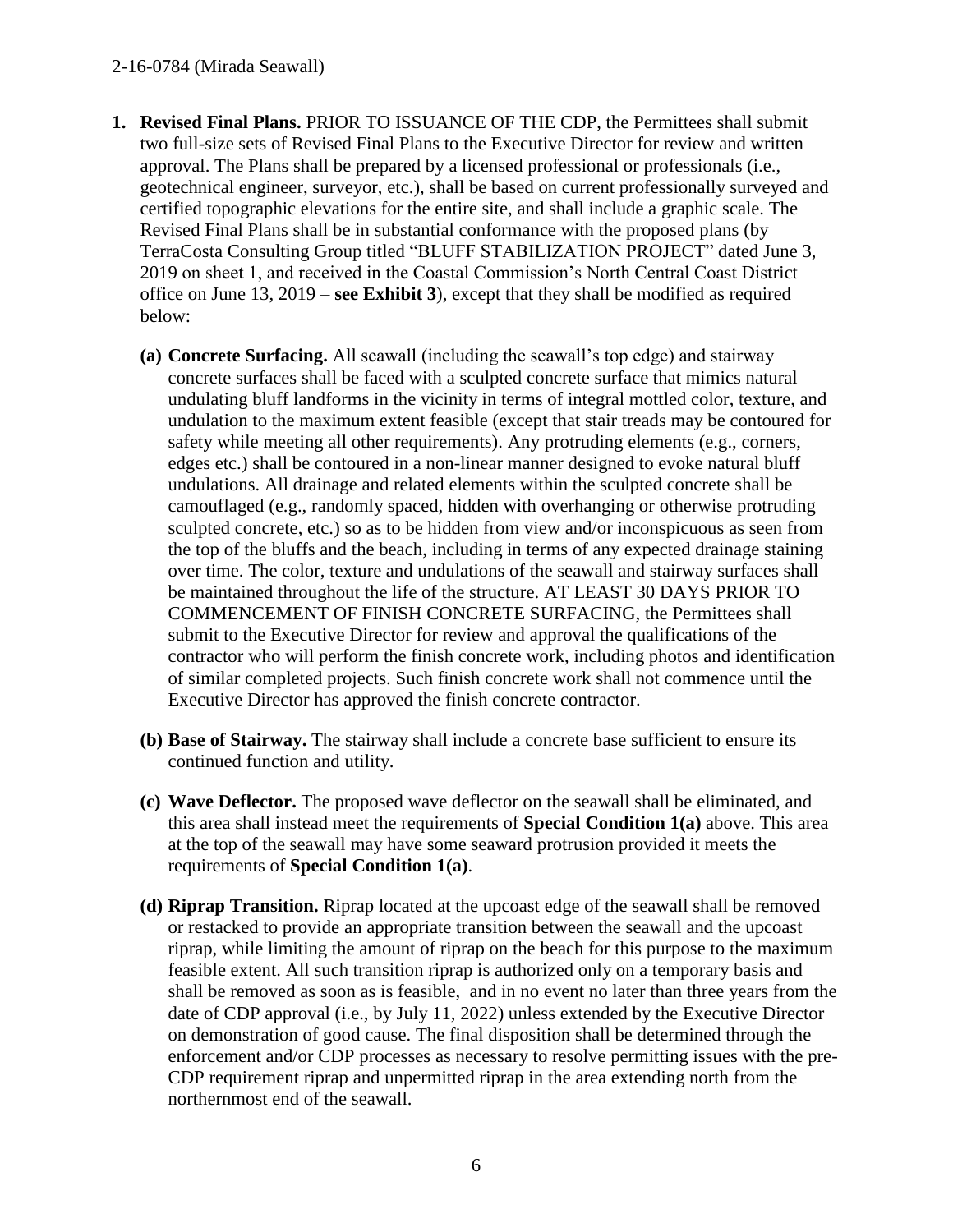- **(e) Blufftop Area Fencing/Barriers.** All existing wire fencing at the blufftop edge, both up and downcoast of the apartment building at 2 Mirada Road, shall be removed. Any wooden post and rope barriers along the blufftop upcoast of the apartment building may remain only if they are modified to match the existing wooden post and rope barrier along the edge of the Coastal Trail. The derelict wood fencing immediately adjacent to the upcoast corner of the apartment building shall be removed. Wooden post and rope barriers shall match the existing wooden post and rope barrier along the edge of the Coastal Trail, wooden split-rail fencing, or other safety fencing where required designed consistent with **Special Condition 1(f),** and such barriers shall be limited to locations only where required for public safety. No double fencing shall be allowed in the project area.
- **(f) Railing.** The proposed railing atop the seawall itself shall be eliminated. Stairway railings shall be metal, capable of withstanding the rigors of the shoreline location, and shall be sited and designed to blend as much as possible into the seawall/stairway camouflaging (including limiting rail segments as much as possible, and using integral color to match the seawall/stairway's mottled color, corten steel, mottled or flat-black paint, etc.). A transition railing near the top of the stairway or safety fencing in the areas where the Coastal Trail is closest to the bluff edge may be allowed to address potential public safety concerns on the blufftop, provided the railing is the minimum configuration necessary for safety, it can be proven that the safety railing or fencing is necessary, and that it is sited and designed to minimize visual impacts as much as possible. Any fencing for safety purposes allowed will be limited to the locations and alignment (specifically, the configuration where the fence aligns with the seaward edge of the Coastal Trail) proposed in the submitted fencing plans (see **Exhibit 3**, page 7).
- **(g) Drainage.** All drainage and related elements within the sculpted concrete and any related energy dissipation measures shall be camouflaged (e.g., randomly spaced, hidden with overhanging or otherwise protruding sculpted concrete, etc.) so as to be hidden from view and/or inconspicuous as seen from the on top of the bluffs and the beach. All drainage elements shall be sited and designed to reduce the potential for drainage-caused erosion, and to be as inconspicuous as possible.
- **(h) Landscaping.** Non-native and invasive plant species in the area between the Coastal Trail and the seawall and extending north as far as the apartment building walkway entrance shall be removed and not be allowed to persist, and such area shall be landscaped with native and noninvasive plant species that are tolerant of salt air and salt spray, with a preference for species capable of trailing vegetation that can help screen the top of the seawall as seen from the trail and beach as much as possible. All such plants shall be kept in good growing condition and shall be replaced as necessary to maintain the approved vegetation over the life of the project, including to maintain some visual screening of the top of the seawall. Regular monitoring and provisions for remedial action (such as replanting as necessary) shall be identified to ensure landscaping success.
- **(i) Irrigation.** Irrigation shall be limited to that necessary to ensure landscaping success, and shall be sited and designed to avoid and reduce the potential for contributing to bluff erosion.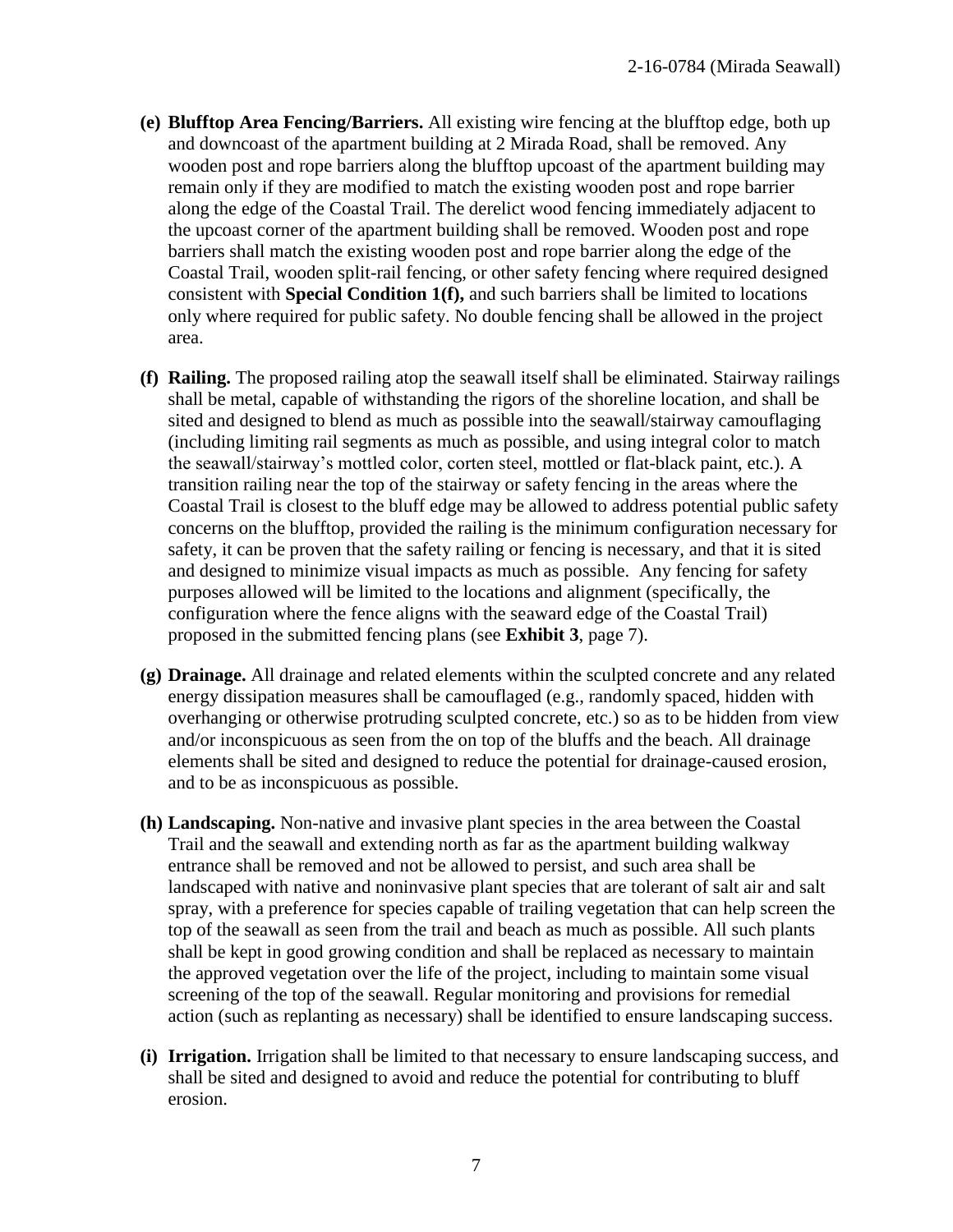- **(j) Timber Piles.** All existing timber piles on the beach seaward of the proposed armoring (approximately 25 piles total, generally extending 3 to 9 feet above the sand) shall be removed from the beach area and properly disposed of outside the coastal zone. If unable to remove completely, the piles may be cut off below the typical winter beach elevation, provided they are cut off at least three feet below such elevation.
- **(k) Excavated Sand Berm.** The proposed excavated sand berm (see **Exhibit 3**, page 2) shall be modified as necessary to ensure continuous lateral accessway of at least 25 feet on the beach above the extent of tidal wash at all times.
- **(l) Drilled Piers.** Details regarding the drilled piers at the upcoast and downcoast ends of the seawall shall be provided, including expected depths and any grade beams or other connector components. Drilled piers and any connectors shall all be below grade, and plans shall provide for them to be buried as part of the project. Any drilled piers that become visible shall be required to meet the requirements of **Special Condition 1(a)** above, subject to Executive Director approval of all methods to achieve same prior to any such work being undertaken.
- **(m)Surveyed Benchmarks.** The Plans shall identify an appropriate number of surveyed benchmarks, including location and elevation, to be used for future monitoring evaluations (see also **Special Condition 7**).
- **(n) Private Development in Right-of-way/Dedication Area.** All private development associated with the driveway and the parking lot for the apartments, that is located in the public right-of-way or in the required public dedication area (i.e., pursuant to CDP 3-83- 351) (see **Exhibit 8**) shall be removed and area restored to public purposes (e.g., landscaped area, public pathway, etc.). A low wooden rope and pole barrier can continue to be present at the demarcation point between private and public property interest provided it is designed to match the existing wooden post and rope barrier along the edge of the Coastal Trail.
- **(o) Other Public Access Improvements.** In addition to the beach stairway, the Plans shall provide for the following additional public access improvements, which shall be sited and designed to maximize coastal view protection and minimize visual intrusion, including through use of materials appropriate to the shoreline context that blend with the natural environment and existing improvements in the area:
	- **i. Trail Improvements.** A portion of the Coastal Trail shall be re-routed inland south of the stairway location as indicated on **Exhibit 9**, and the area seaward of it currently used as trail restored to a natural blufftop state similar to the surrounding natural blufftop area. The rerouted trail shall connect with the existing trail near the stairway and link back up with the Coastal Trail further to the south; shall be a minimum of 8 feet wide; shall be paved to match existing trail segments at either end; and shall meander in a curvilinear fashion and be roughly parallel to the shoreline orientation. The re-routed trail shall be sited and designed to eliminate the need for railings or other such safety barriers as much as possible (e.g., set back a sufficient distance from the blufftop edge), and any required safety barriers shall match the existing wooden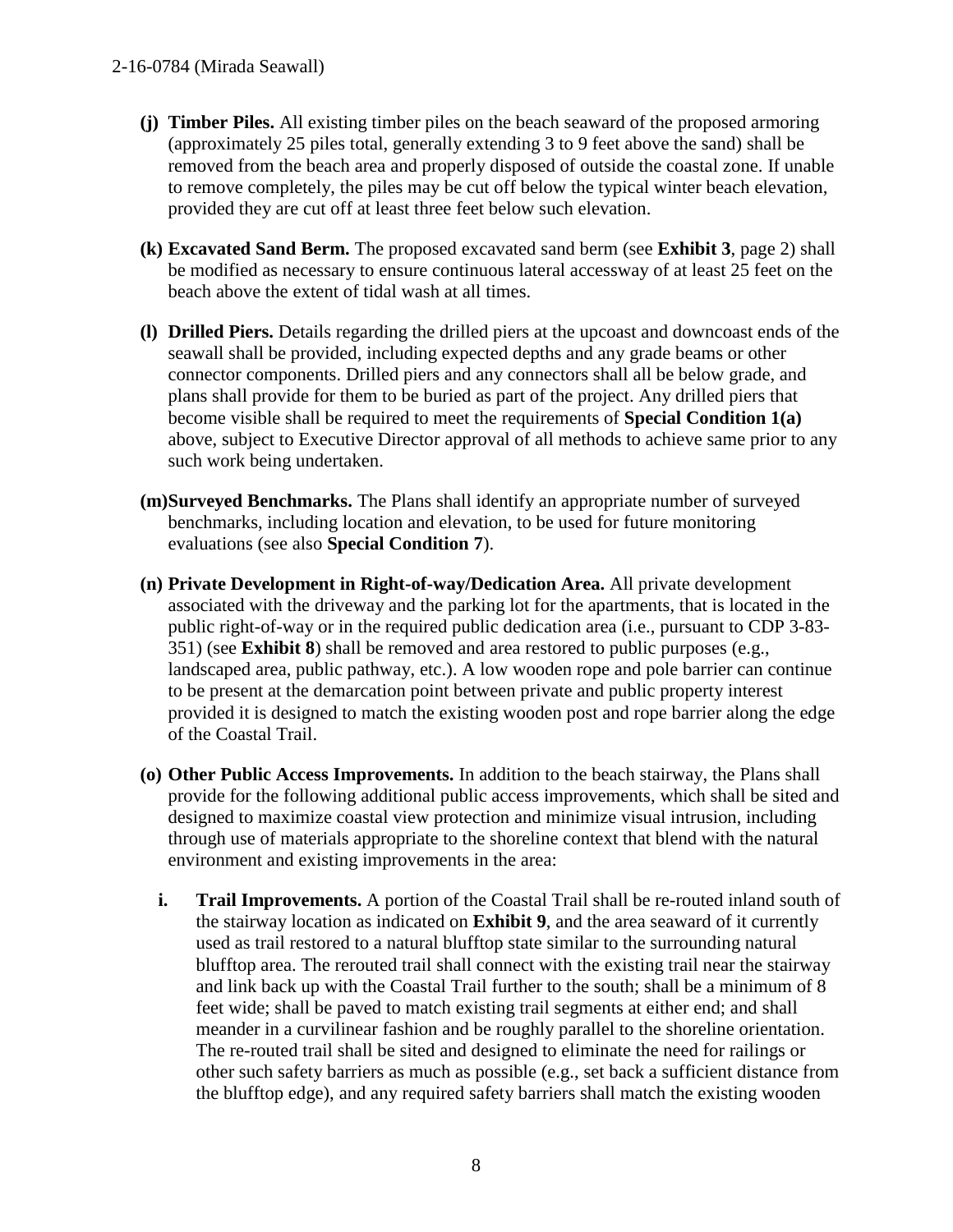post and rope barrier along the edge of the Coastal Trail.

- **ii. Beach Stairway.** A new public access stairway from the blufftop to the sandy beach that is substantially consistent with the stairway described and shown on the proposed plans (see **Exhibit 3**) shall be provided. The stairway treads shall be at least 4 feet, 6 inches wide (as measured between any required railings, or as measured between the sculpted concrete where no such railings are present) and at least 12 inches deep, with a roughly 7 inch rise; any landings shall also be at least 4 feet, 6 inches in all directions; and the stairway shall extend to the base of the seawall, to which it shall be structurally connected, with a concrete base (see also **Special Condition 1(b)** above).
- **iii.** Public Access Amenities. At least one public access bench shall be provided near the stairway seaward of the trail, and at least one bench shall be provided north of the 2 Mirada apartments on the existing public easement area seaward from the end of Mirada Road (see **Exhibit 8**). Such benches shall be constructed of natural materials designed to blend into the natural setting as much as possible, and shall be accessible from the CCT, either directly or through short pathway connector segments. For the bench area north of the 2 Mirada apartments, such area shall also be revegetated in the same way as described in **Special Condition 1(h)** above. In addition, the Plans shall provide for an adequate number (i.e., commensurate to the expected level of use) of bicycle racks distributed appropriately along the trail in the project area in a way that maximizes their public access utility and minimizes their impact on public views.
- **iv. Signage.** The Plans shall provide for the installation of informational, directional, and safety signage at appropriate locations. The signs shall be designed so as to provide clear public use information without adversely impacting public views and site character, with directional signs where the trail meets Mirada Road and the stairway at a minimum. At a minimum, at least one public access interpretive sign (appropriate to Half Moon Bay shoreline issues, information, and/or history) shall be located at an appropriate location along the trail. Sign details showing the location, materials, design, and text of all public access signs shall be provided. Signs shall include the California Coastal Trail and California Coastal Commission emblems and recognition of the Coastal Commission's role in providing public access at this location.
- **(p) Easements.** All development shall be shown in relation to both existing public access easement/dedication areas from prior CDP authorizations (as shown in **Exhibit 8**) as well as the required public access easement/dedication areas associated with this CDP (see **Special Condition 4**), and all public access improvements shall be located within such areas entirely.

The Revised Final Plans shall be submitted with evidence of City of Half Moon Bay and California State Parks review and approval. All requirements above and all requirements of the approved Revised Final Plans shall be enforceable components of this CDP. The Permittee shall undertake development in accordance with this condition and the approved Revised Final Plans. Minor adjustments to these requirements may be allowed by the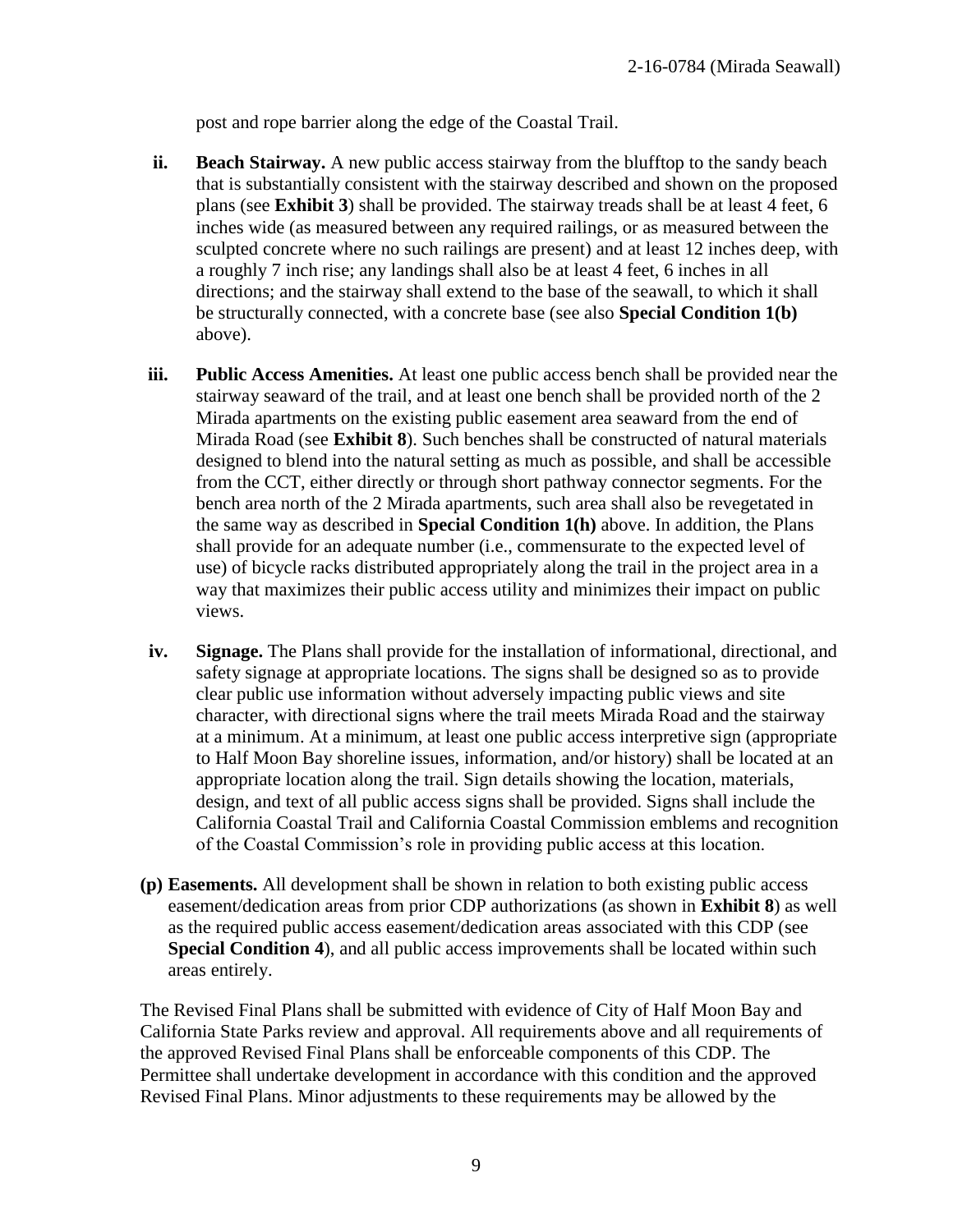Executive Director if such adjustments: (1) are deemed reasonable and necessary; and (2) do not adversely impact coastal resources.

- **2. Public Access Management Plan.** PRIOR TO ISSUANCE OF THE CDP, the Permittees shall submit two sets of a Public Access Management Plan (Plan) to the Executive Director for review and approval. The Plan shall clearly describe the manner in which public recreational access to the beach and along the Coastal Trail inland of the armoring is to be provided and managed, with the objective of maximizing public access and recreational use of all public access areas associated with the approved project (including the Coastal Trail, the beach stairway, and the beach) and all related areas and public access amenities (i.e., benches, picnic tables, etc.) as described in this special condition and **Special Condition 1**. All public access improvements shall be sited and designed to maximize coastal view protection and minimize visual intrusion, including through use of materials appropriate to the shoreline context that blend with the natural environment and existing improvements in the area. The Plan shall at a minimum include and provide for all of the following:
	- **(a) Public Access Areas and Amenities.** The Plan shall clearly identify and depict on a site plan all existing and required public access areas and amenities, including the Coastal Trail, beach access stairway, and other public access amenities and improvements described herein and in **Special Condition 1**, as well the existing public access easement/dedication areas (from prior CDP authorizations) and the required public access easement/dedication areas associated with this CDP (see **Special Condition 4**).
	- **(b) Public Access Use Parameters.** All parameters for use of the Coastal Trail area, the beach access stairway, and all other access areas, improvements and amenities shall be clearly identified. All such public access areas, improvements, and amenities shall be publicly available for general public pedestrian access and other public access consistent with the terms and conditions of this CDP.
	- **(c) No Public Access Disruption.** Development and uses within the Plan's public access areas that disrupt or degrade public access, including areas set aside for private uses, barriers to public access (such as planters, temporary structures, private use signs, fences, barriers, ropes, etc.) shall be prohibited. The public use areas, improvements, and amenities shall be maintained consistent with the approved Plan and in a manner that maximizes public use and enjoyment.
	- **(d) Public Access Use Hours.** All public access areas, improvements, and amenities shall be available to the general public 24 hours a day and shall be free of charge.
	- **(e) Public Access Construction.** All public access areas, improvements, and amenities associated with the approved project shall be constructed and available for public use as soon as possible, but no later than the Saturday of Memorial Day weekend 2021 (May 23, 2021). The Executive Director may extend this deadline on demonstration of good cause.
	- **(f) Public Access Areas and Amenities Maintained.** All of the public access areas, improvements, and amenities shall be constructed in a structurally sound manner and maintained in their approved state consistent with the terms and conditions of this CDP,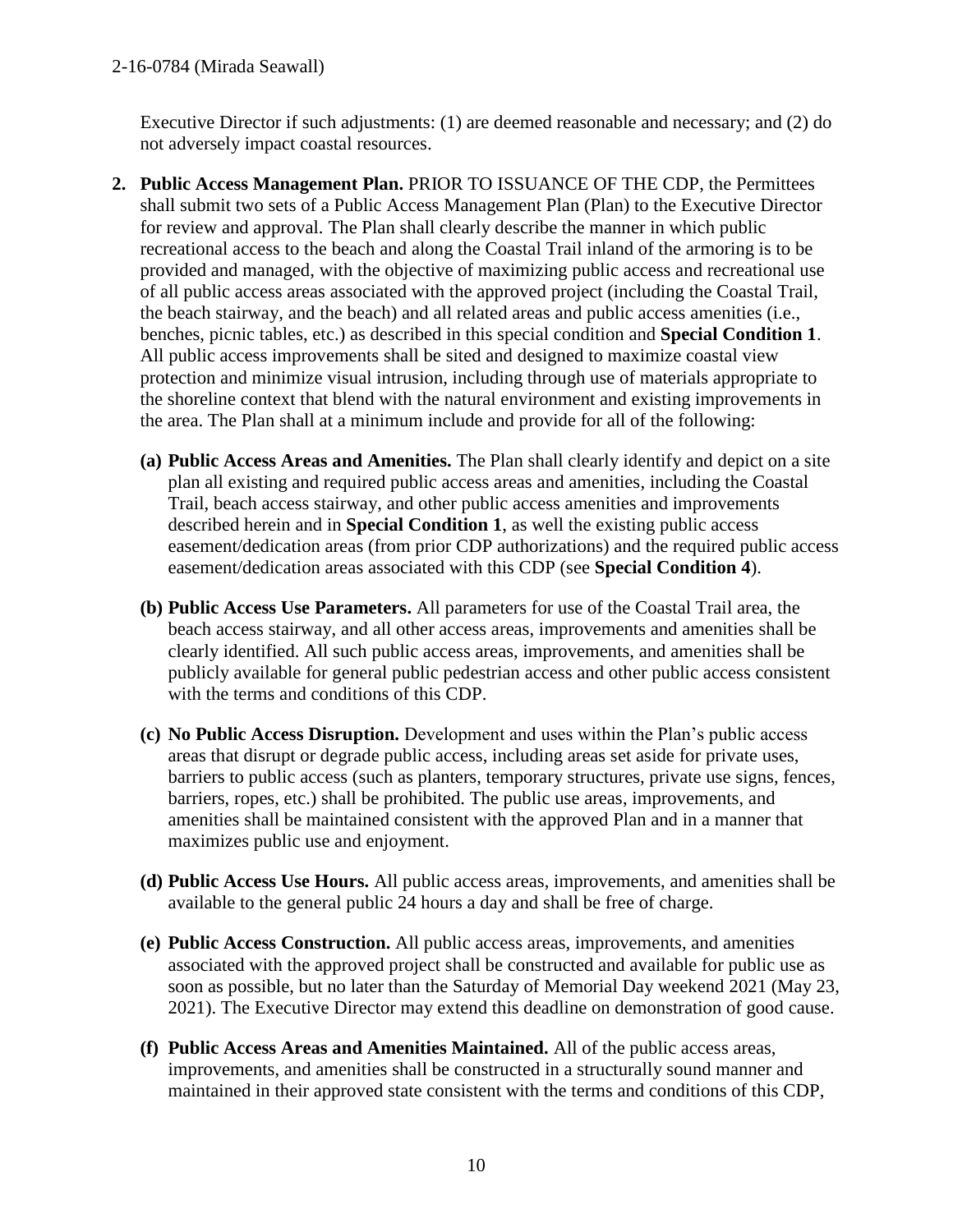including through ongoing repair, maintenance, or relocation (if necessary to respond to shoreline erosion) of all public access improvements. Prior to any modification, movement, or replacement of access improvements, the Permittees shall obtain an amendment to this CDP to authorize such development, unless the Executive Director determines that an amendment is not legally necessary. Public use areas shall be maintained consistent with the approved Public Access Management Plan and in a manner that maximizes public use and enjoyment.

The Public Access Management Plan shall be submitted with evidence of City of Half Moon Bay and California State Parks review and approval. All requirements above and all requirements of the approved Public Access Management Plan shall be enforceable components of this CDP. The Permittees shall undertake development in accordance with this condition and the approved Public Access Management Plan. Minor adjustments to the above requirements, as well as to the Executive Director-approved Plan, which do not require a CDP amendment or new CDP (as determined by the Executive Director) may be allowed by the Executive Director if such adjustments: (1) are deemed reasonable and necessary; and (2) do not adversely impact coastal resources.

- **3. Public Access Mitigation Fee.** PRIOR TO ISSUANCE OF THE CDP, the Permittees shall submit evidence, in a form and content acceptable to the Executive Director, that a fee in the amount of \$10,000 has been deposited into an interest bearing account designated by the Executive Director, and held by San Mateo County, the City of Half Moon Bay, the California Department of Parks and Recreation, the Coastal Conservancy, or another Executive Director-approved entity, for the purpose of helping to fund the future construction of a public beach stairway or stairways north of the proposed armoring (near where the pedestrian bridge spans the Arroyo de en Medio Creek) to connect the Coastal Trail to the beach. All interest earned on the fee will be payable to the account. The funds and accrued interest may also be used for provision, restoration and enhancement of public access and recreational opportunities along the shoreline in the City of Half Moon Bay, including but not limited to public access improvements, recreational amenities, and/or acquisition of privately-owned beach or beach-fronting property for such uses, with a preference for a beach access stairway north of the apartments at 2 Mirada Road, as the headland there blocks lateral beach access most of the time. All of the funds and any accrued interest shall be used for the above-stated purposes, in consultation with the Executive Director, within ten years of the funds being deposited into the account. Any funds and accrued interest not so used by that time may be directed to other projects and/or accounts at the Executive Director's discretion. The funds shall be released only upon approval of an appropriate project by the Executive Director, and subject to a Memorandum of Agreement (MOA) setting forth terms and conditions to ensure the funds will be expended in the manner intended by the Commission. If the MOA is terminated, the Executive Director may appoint an alternate entity to administer the funds consistent with the terms of this condition, via a revised/replacement MOU with the alternate entity.
- **4. PUBLIC ACCESS EASEMENT- OFFER TO DEDICATE THREE AREAS**. WITHIN 180 DAYS OF APPROVAL OF THIS COASTAL DEVELOPMENT PERMIT, and in order to implement the applicant's proposal, the Permittees shall execute and record a document, in a form and content acceptable to the Executive Director, irrevocably offering to dedicate to a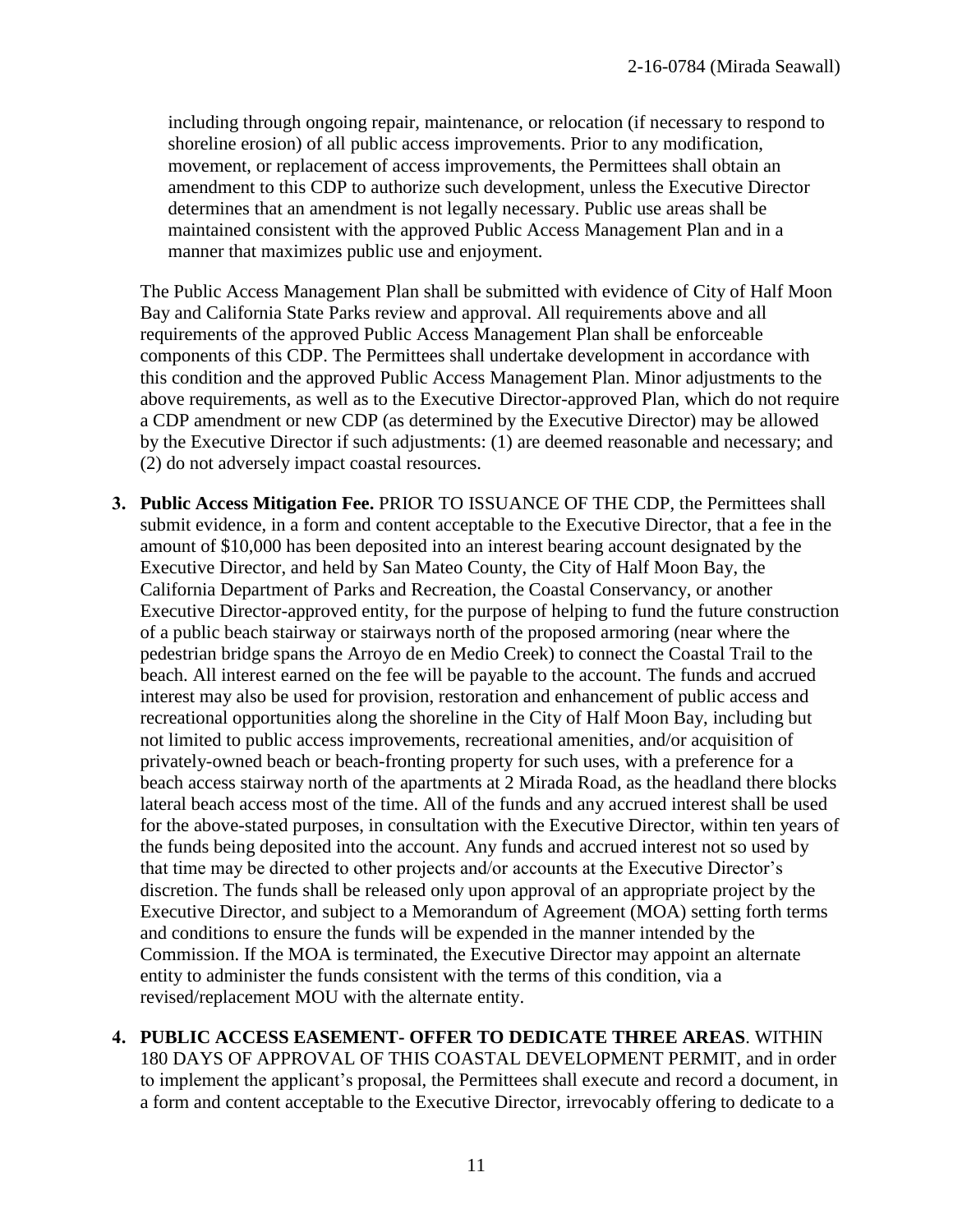public agency or private entity, approved by the Executive Director, a public access easement for public access and recreational uses in perpetuity. The easement shall consist of two lateral areas and a triangular area, each area available for beach access, pedestrian and hiking use, and passive recreational uses, including but not limited to picnicking, resting, nature observation, and photography. Such easement shall be located as shown in the red-colored areas of page 1 of **Exhibit 8***.* The Commission's intent is that the newly-offered areas be contiguous with existing easements, as shown in **Exhibit 8**, in order to create a unified area for public access. The Executive Director may extend the deadline to record for good cause.

- **(a)** No development, as defined in Section 30106 of the Coastal Act, shall occur within the easement area except for the following development authorized by this CDP:
	- **i.** Public access improvements as identified in **Special Condition 1** and the approved the Public Access Management Plan (**Special Condition 2**) (including, but not limited to trail improvements, a beach access stairway, benches, bike racks and signage), and
	- **ii.** Other project-related development as identified on the approved Revised Final Plans (**Special Condition 1**) including rope and pole barriers or other fencing, drainage and irrigation, native landscaping, and the portions of the seawall within the easement area that do not obstruct or detract from public access and recreational use of the easement area.

The recorded document(s) shall include a legal description and corresponding graphic depiction of the legal parcel(s) subject to this permit and a metes and bounds legal description and a corresponding graphic depiction, drawn to scale, of the perimeter of the easement area prepared by a licensed surveyor based on an on-site inspection of the easement area. The document shall also provide that access shall be uninterrupted at all times.

The public access easement shall be ambulatory, and the easement boundaries and amenities (e.g., path, trail, benches, etc.) shall move inland within the permittee's property, if relocation and/or reconstruction of access amenities in the easement area are necessary to retain their continuity and/or utility.

- **(c)** The offer to dedicate shall be recorded free of prior liens and any other encumbrances that the Executive Director determines may affect the interest being conveyed. The document shall provide that the offer of dedication shall not be used or construed to allow anyone to interfere with any rights of public access acquired through use which may exist on the property.
- **(d)** The offer to dedicate shall run with the land in favor of the People of the State of California, binding successors and assigns of the applicant or landowner in perpetuity, and shall be irrevocable for a period of 21 years, such period running from the date of recording, and indicate that the restrictions on the use of the land shall be in effect upon recording and remain as covenants, conditions and restrictions running with the land in perpetuity, notwithstanding any revocation of the offer.
- **5. Construction Plan.** PRIOR TO ISSUANCE OF THE CDP, the Permittees shall submit two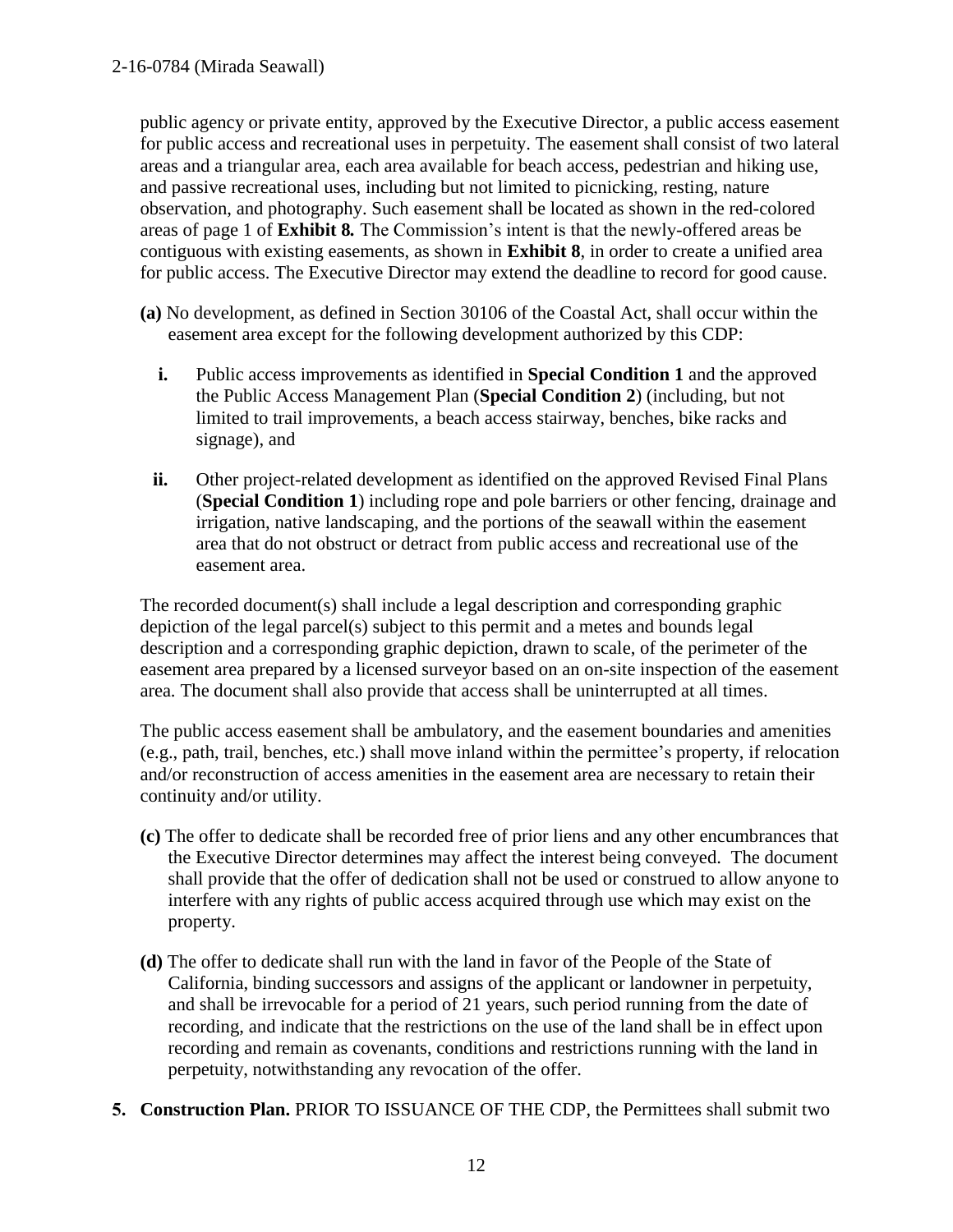copies of a Construction Plan to the Executive Director for review and written approval. The Construction Plan shall, at a minimum, include and provide for the following:

- **(a) Construction Areas.** The Construction Plan shall identify the specific location of all construction areas, all staging areas, and all construction access corridors in site plan view. All such areas within which construction activities and/or staging are to take place shall be minimized to the fullest extent feasible in order to have the least impact on public access and ocean resources, including by using, as feasible, inland areas for staging and storing construction equipment and materials. Special attention shall be given to siting and designing construction areas in order to minimize impacts on the ambiance and aesthetic values of the Coastal Trail area, including but not limited to public views across the site.
- **(b) Construction Methods.** The Construction Plan shall specify the construction methods to be used, including all methods to be used to keep the construction areas separate from public recreational use areas as much as possible (including using unobtrusive temporary fencing or equivalent measures to delineate construction areas), and including verification that equipment operation and equipment and material storage will not, to the maximum extent feasible, significantly degrade public views during construction. The Plan shall limit construction activities to avoid coastal resource impacts as much as possible including lighting of work areas.
- **(c) Construction Timing.** Construction is prohibited during weekends; from the Saturday of Memorial Day through Labor Day inclusive; and during non-daytime hours (i.e., from one-hour after sunset to one-hour before sunrise), unless due to extenuating circumstances the Executive Director authorizes such work. Lighting of the work area is prohibited.
- **(d) Construction BMPs.** The Construction Plan shall identify the type and location of all erosion control and water quality best management practices that will be implemented during construction to protect coastal water quality, including at a minimum all of the following:
	- **i. Runoff Protection.** Silt fences, straw wattles, or equivalent apparatus shall be installed at the perimeter of the blufftop portion of the construction site to prevent construction-related runoff and sediment from discharging from the construction area, or entering into storm drains or otherwise offsite or towards the beach and ocean. Similar apparatus shall be applied on the beach area for the same purpose when potential runoff is anticipated. Special attention shall be given to appropriate filtering and treating of all runoff, and all drainage points, including storm drains, shall be equipped with appropriate construction-related containment, filtration, and treatment equipment.
	- **ii. Equipment BMPs.** Equipment washing, refueling, and servicing shall take place at an appropriate off-site and inland location to help prevent leaks and spills of hazardous materials at the project site, at least 50 feet inland from the bluff edge and preferably on an existing hard surface area (e.g., a road) or an area where collection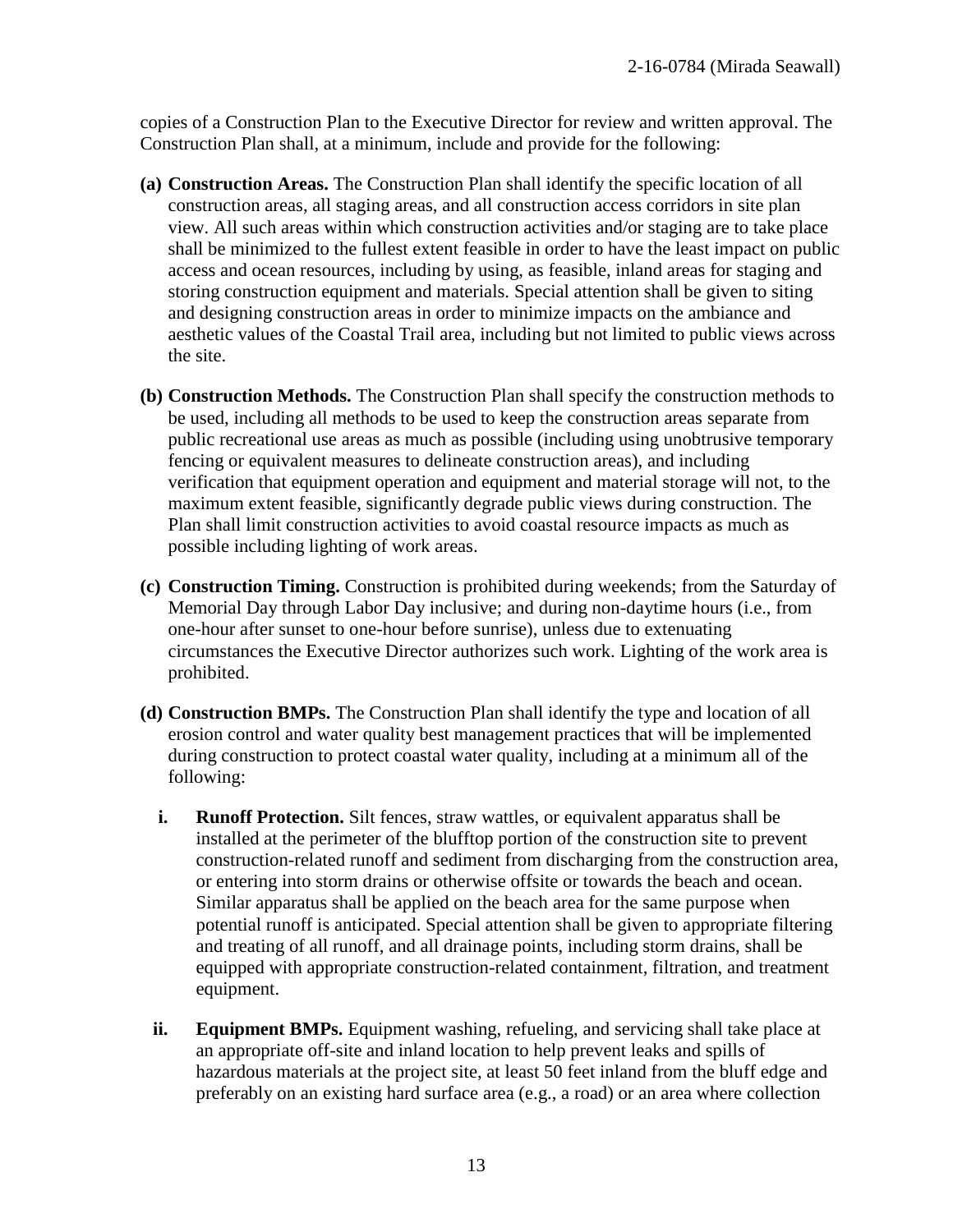of materials is facilitated. All construction equipment shall also be inspected and maintained at a similarly sited inland location to prevent leaks and spills of hazardous materials at the project site.

- **iii. Good Housekeeping BMPs.** The construction site shall maintain good construction housekeeping controls and procedures at all times (e.g., clean up all leaks, drips, and other spills immediately; keep materials covered and out of the rain, including covering exposed piles of soil and wastes; dispose of all wastes properly, place trash receptacles on site for that purpose, and cover open trash receptacles during wet weather; remove all construction debris from the site; etc.).
- **iv. Erosion and Sediment Controls.** All erosion and sediment controls shall be in place prior to the commencement of construction as well as at the end of each work day.
- **v. No Intertidal Grading.** Grading of intertidal areas is prohibited, except removal of existing riprap and timber piles is allowed in these areas if required to allow their required removal.
- **vi. Rubber-tired Construction Vehicles.** Only rubber-tired construction vehicles are allowed on the beach, except track vehicles may be used if the Executive Director determines that they are required to safely carry out construction. When transiting on the beach, all such vehicles shall remain as close to the bluff edge as possible and avoid contact with ocean waters.
- **vii. Construction Material Storage.** All construction materials and equipment placed seaward of the bluff during daylight construction hours shall be stored beyond the reach of tidal waters. All construction materials and equipment shall be removed in their entirety from these areas by one-hour after sunset each day that work occurs, except for necessary erosion and sediment controls and construction area boundary fencing where such controls and fencing are placed as close to the toe of the armoring or exposed bluff as possible, and are minimized in their extent.
- **(e) Restoration.** All Coastal Trail area, beach area and other public recreational use areas and all beach access points impacted by construction activities shall be restored to their pre-construction condition or better within three days of completion of construction. Any native materials impacted shall be filtered as necessary to remove all construction debris.
- **(f) Construction Site Documents.** The Construction Plan shall provide that copies of the signed CDP and the approved Construction Plan be maintained in a conspicuous location at the construction job site at all times, and that such copies are available for public review on request. All persons involved with the construction shall be briefed on the content and meaning of the CDP and the approved Construction Plan, as well as the public review requirements applicable to them, prior to commencement of construction.
- **(g) Construction Coordinator.** The Construction Plan shall provide that a construction coordinator be designated to be contacted during construction should questions arise regarding the construction (in case of both regular inquiries and emergencies), and that the construction coordinator's contact information (i.e., address, phone numbers, email,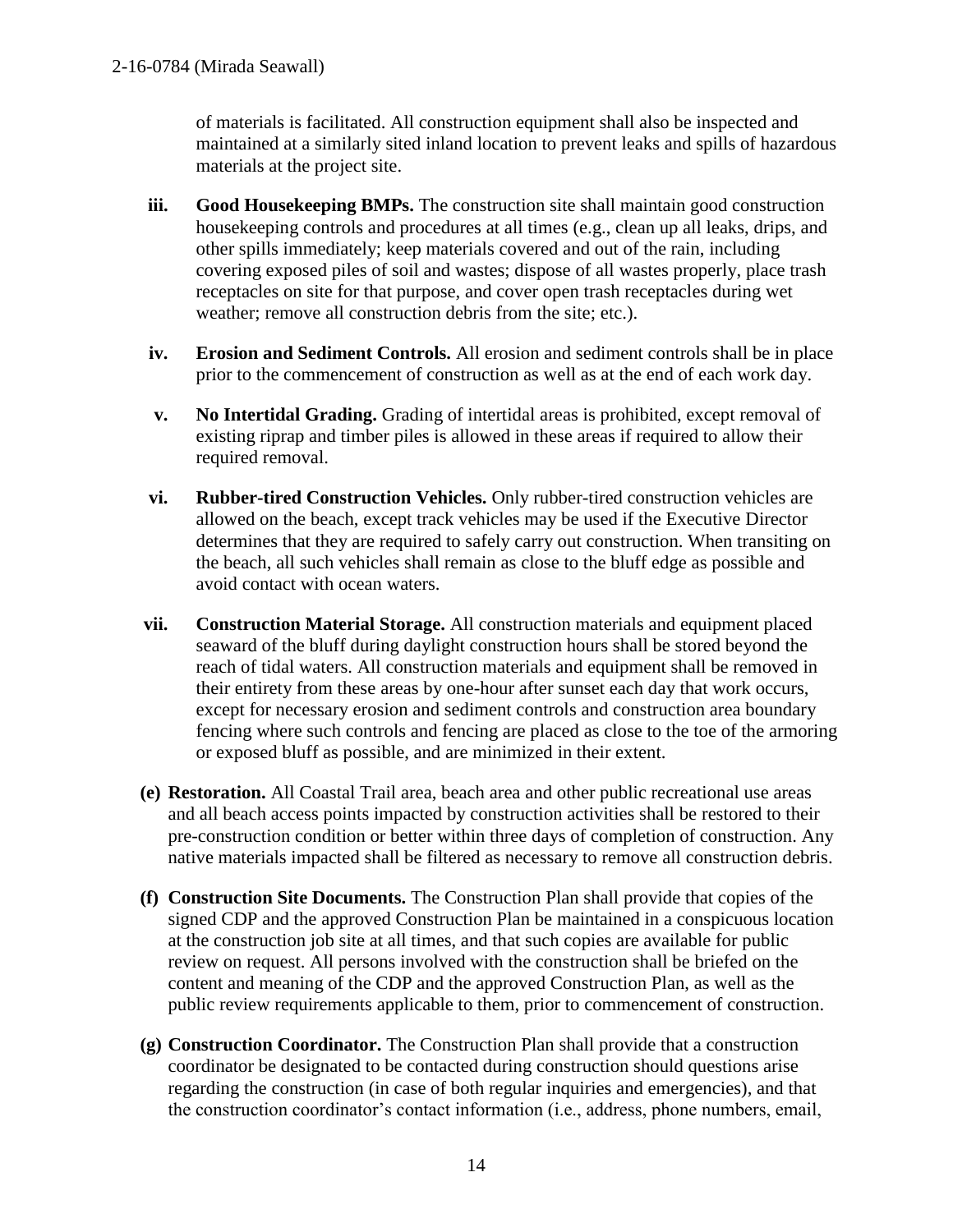etc.), including, at a minimum, an email address and a telephone number that will be made available 24 hours a day for the duration of construction, is conspicuously posted at the job site where such contact information is readily visible from public viewing areas while still protecting public views as much as possible, along with indication that the construction coordinator should be contacted in the case of questions regarding the construction (in case of both regular inquiries and emergencies). The construction coordinator shall record the name and contact information (i.e., address, email, phone number, etc.) and nature of all complaints received regarding the construction, and shall investigate complaints and take remedial action, if necessary, within 24 hours of receipt of the complaint or inquiry. All complaints and all actions taken in response shall be summarized and provided to the Executive Director on at least a weekly basis.

- **(h) Construction Specifications.** The construction specifications and materials shall include appropriate control provisions that require remediation for any work done inconsistent with the terms and conditions of this CDP.
- **(i) Notification.** The Permittee shall notify planning staff of the Coastal Commission's North Central Coast District Office at least three working days in advance of commencement of construction, and immediately upon completion of construction.

The Construction Plan shall be submitted with evidence of City of Half Moon Bay and California State Parks review and approval. All requirements above and all requirements of the approved Construction Plan shall be enforceable components of this CDP. The Permittees shall undertake development in accordance with this condition and the approved Construction Plan. Minor adjustments to the above requirements, as well as to the Executive Director-approved Plan, which do not require a CDP amendment or new CDP (as determined by the Executive Director) may be allowed by the Executive Director if such adjustments: (1) are deemed reasonable and necessary; and (2) do not adversely impact coastal resources.

- **6. Shoreline Armoring Terms.** This CDP authorizes shoreline armoring pursuant to the following terms:
	- **(a) Duration.** This CDP authorizes the portion of the approved seawall protecting the Coastal Trail until the time when the Coastal Trail and related public access improvements inland of it are no longer present, or no longer require armoring, whichever occurs first, subject to subdivision (a)(i) of this **Special Condition.** This CDP authorizes the portion of the approved seawall protecting the apartments at 2 Mirada until these apartments are redeveloped as defined in subdivision (a)(ii) of this **Special Condition**, are no longer present, or no longer require shoreline armoring, whichever occurs first.
		- **i. Public Access Improvements.** If some portions of the public access improvements are removed and/or relocated, while some portions are retained, the armoring shall be reduced and/or modified as necessary at that time so that it is the minimum necessary to protect the public improvements that are relocated and/or retained. At such time, or at such time as the public access improvements are removed or no longer require armoring, the Permittees shall submit a complete CDP amendment application to the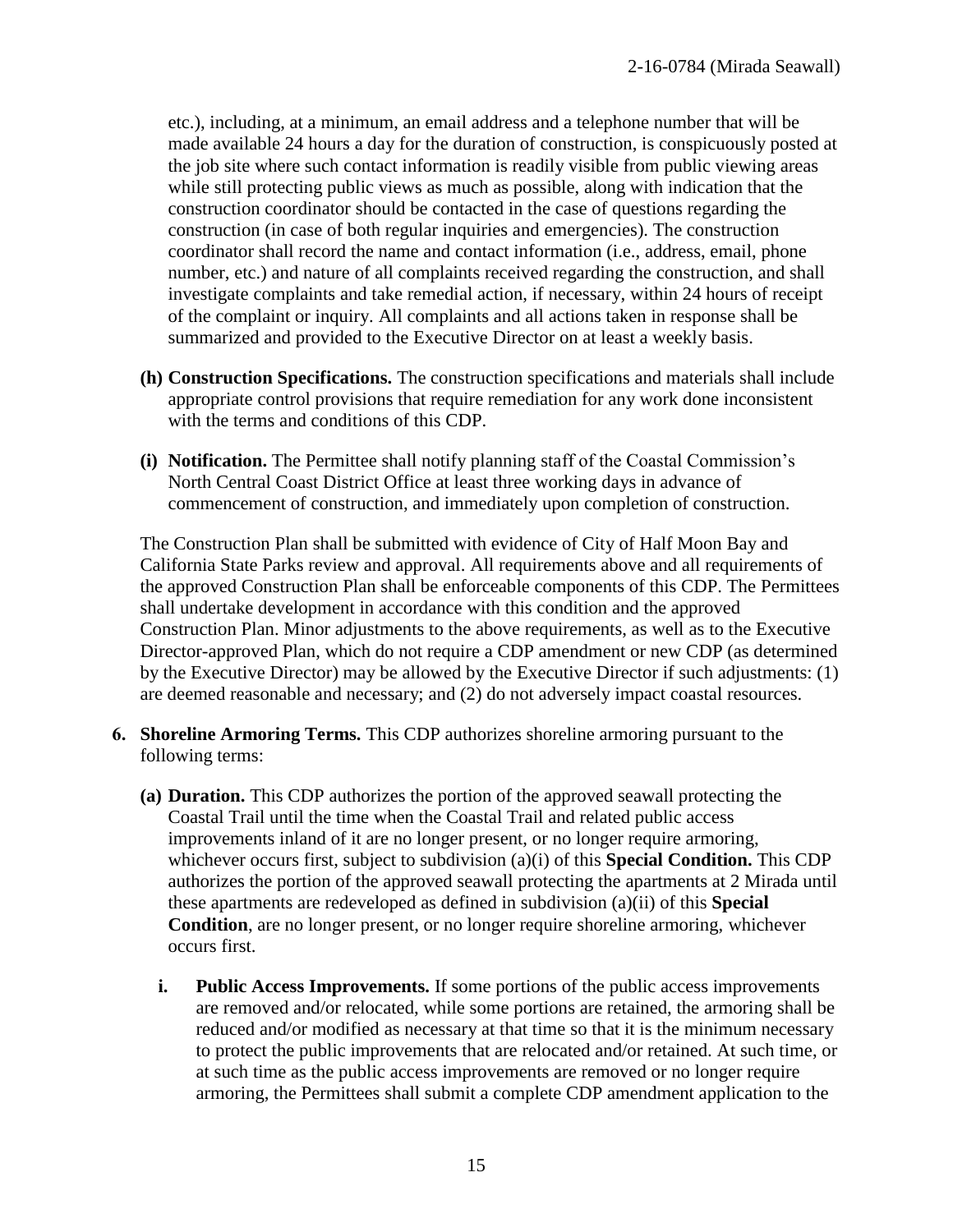$\overline{a}$ 

Coastal Commission to remove and/or modify the approved armoring and to appropriately restore the affected area.

- **ii. 2 Mirada Apartments.** Within three months of the anticipated termination of the authorization identified in subdivision (a) of this Special Condition and/or in conjunction with any proposed redevelopment of the apartments and related development on the property, the Permittees shall submit a complete CDP amendment application to the Coastal Commission to remove the approved armoring and to appropriately restore the affected area. The apartments shall be considered redeveloped if alteration (including demolition, renovation, replacement, and addition) of 50% or more of the major structural components, or alteration that leads a 50% or more increase in gross floor area, has occurred or is proposed, as measured from January 1, 1977 for purposes of this redevelopment determination. Major structural components mean exterior walls, floor structures, roof structures, and foundations,<sup>1</sup> and the 50% threshold applies to individual components only, and is not additive between differing components. The apartments shall also be considered redeveloped if the cost of any alterations to the apartments and related development equals or exceeds 50 percent of the market value of the apartment structure/related development at the start of construction, based on the documented construction bid costs and either an appraisal by a professional property appraiser or San Mateo County assessor data.
- **(b) Future Mitigation.** If the CDP authorization has not expired via the terms of subdivision (a) of this Special Condition, and if the Permittees intend to keep the approved armoring

A **foundation** is considered to be altered 50% or more when any work is done on any of the following: (a) 50% or more of the horizontal surface area of a slab foundation; (b) 50% or more of the floor area of a structure supported by a pier/post and/or caisson/grade beam foundation; and/or (c) 50% or more of a perimeter foundation.

<sup>&</sup>lt;sup>1</sup> An **exterior wall** is considered to be altered 50% or more when any of the following occur: (a) exterior cladding and/or framing systems are altered in a manner that requires removal and/or replacement of 50% or more of the elements of those cladding and framing systems, normally considered as linear length of wall; and/or (b) reinforcement is needed for any remaining portions of the wall to provide structural support in excess of 50% of existing support elements (e.g., addition of 50% or more of beams, shear walls, or studs whether alone or alongside the existing/retained elements, etc.).

A **floor or roof structure** is considered to be altered 50% or more when any of the following occur: (a) the roof or floor framing is altered in a manner that requires removal and/or replacement of structural elements (e.g., trusses, joists, shear components, rafters, roof/floor structural surface (e.g., plywood), etc.) supporting 50% or more of the square footage of the roof or floor; and/or (b) the roof or floor structural framing system requires additional reinforcement to any remaining portions of the roof or floor system to provide structural support (e.g., addition of 50% or more of beams, joists, shear components, rafters, roof/floor structural surface (e.g., plywood), etc., whether alone or alongside existing/retained system elements).

Major structural component alterations generally do not include changes to roof coverings; replacement of glass or doors in existing window or door openings; replacement of window or door framing when the size and location of the window/door remains unchanged; repair of roofs or foundations without any change to structural supporting elements; changes to exterior siding; repair, maintenance, and replacement of chimneys; and interior changes to nonstructural interior walls and sheetrock, insulation, fixtures, and mechanical, electrical and plumbing elements.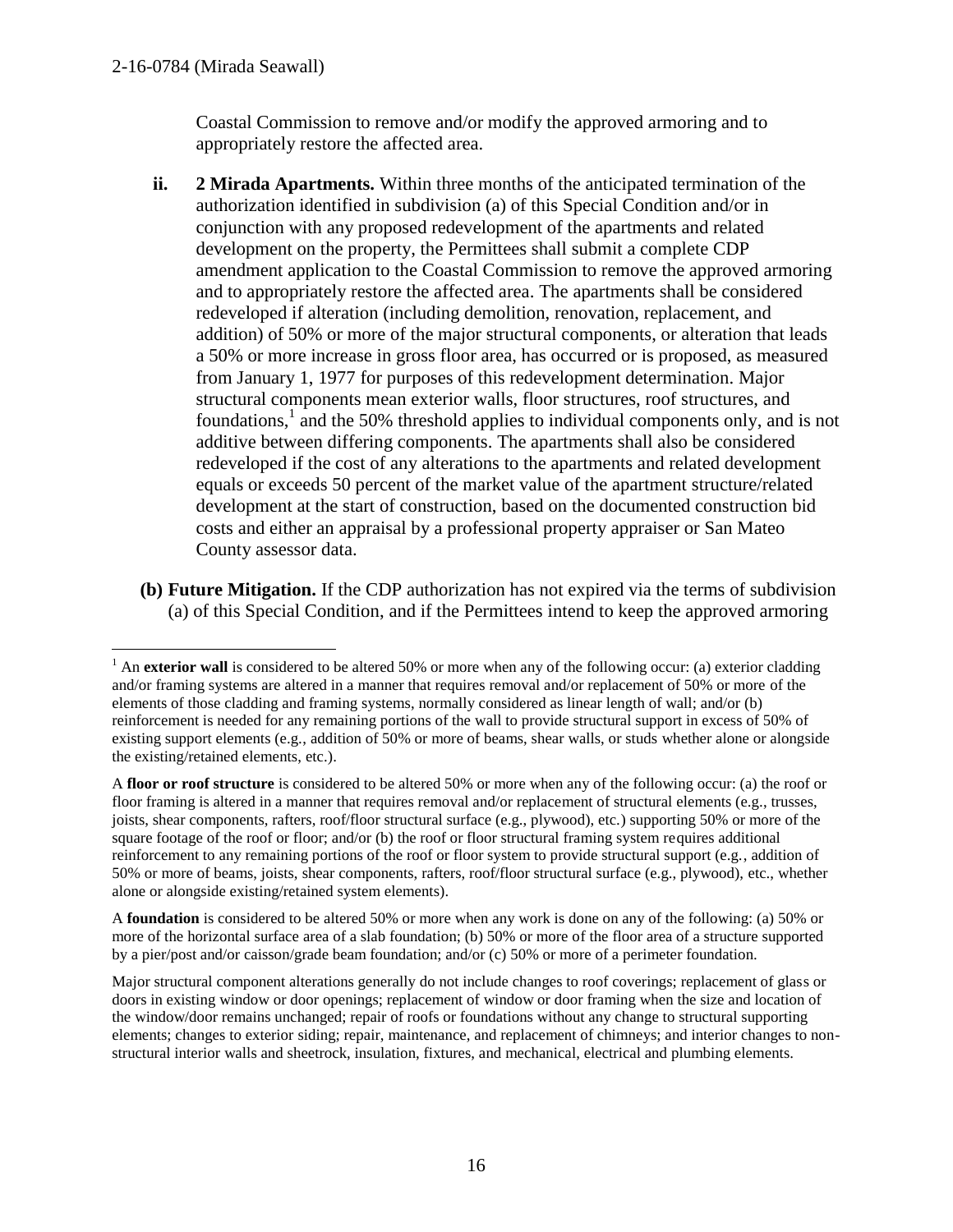in place beyond the end of the initial 20-year mitigation period (i.e., past July 10, 2039), the Permittees shall submit a complete CDP amendment application to the Coastal Commission that shall reassess mitigation for the ongoing impacts of the approved armoring, including an evaluation of actions to reduce or eliminate those impacts. The complete application shall be submitted no later than 6 months prior to the end of the original mitigation period (i.e. by January 10, 2039). The application shall include analysis of feasible alternatives to modify the shoreline armoring and the residential structures, the public access improvements, and related development that the approved armoring protects, in order to eliminate to the maximum extent feasible such armoring's impacts on coastal resources, and shall propose mitigation for unavoidable coastal resource impacts associated with the retention of the armoring and/or any modified armoring beyond the initial 20-year mitigation period. In addition, if the Permittees apply for a separate CDP or an amendment to this CDP to modify the approved armoring, or to perform repair work affecting 50 percent or more of the armoring, such Permittees shall be required to propose additional commensurate mitigation for the impacts of the enlarged or redeveloped armoring on public views, public recreational access, shoreline processes, and all other affected coastal resources that have not already been mitigated through this CDP, at that time.

- **(c) Provision of Information.** The Permittees shall submit information regarding the development sufficient to establish the presence or absence of the factors listed above upon Executive Director request.
- **7. Monitoring and Reporting.** The Permittees shall ensure that the condition and performance of the approved as-built project is regularly monitored and maintained. Such monitoring evaluation shall, at a minimum, address whether any significant weathering or damage has occurred that would adversely impact future performance, and identify any structural or other damage or wear and tear requiring repair to maintain the seawall and the public access improvements in a structurally sound manner and its approved state, including at a minimum with regards to the following:
	- **(a) Armoring.** The tied-back shotcrete seawall and stairway shall be monitored by a licensed civil engineer with experience in coastal structures and processes to ensure structural and cosmetic integrity, including at a minimum evaluation of concrete competence, spalling, cracks, movement, outflanking, and undercutting, and evaluation of all required surface treatments.
	- **(b) Public Access Improvements and Amenities.** The public access improvements and amenities described in **Special Conditions 1 and 2** shall be regularly monitored to ensure that all required public access elements are appropriately maintained as required, including modifying access improvements as necessary as a result of shoreline erosion, sea level rise, or other shoreline events, in order to ensure continued public use and enjoyment.
	- **(c) Photo Documentation.** All project elements shall be photographed annually from an adequate number of inland and seaward locations as to provide complete photographic coverage of the approved project. All photographs shall be documented on a site plan that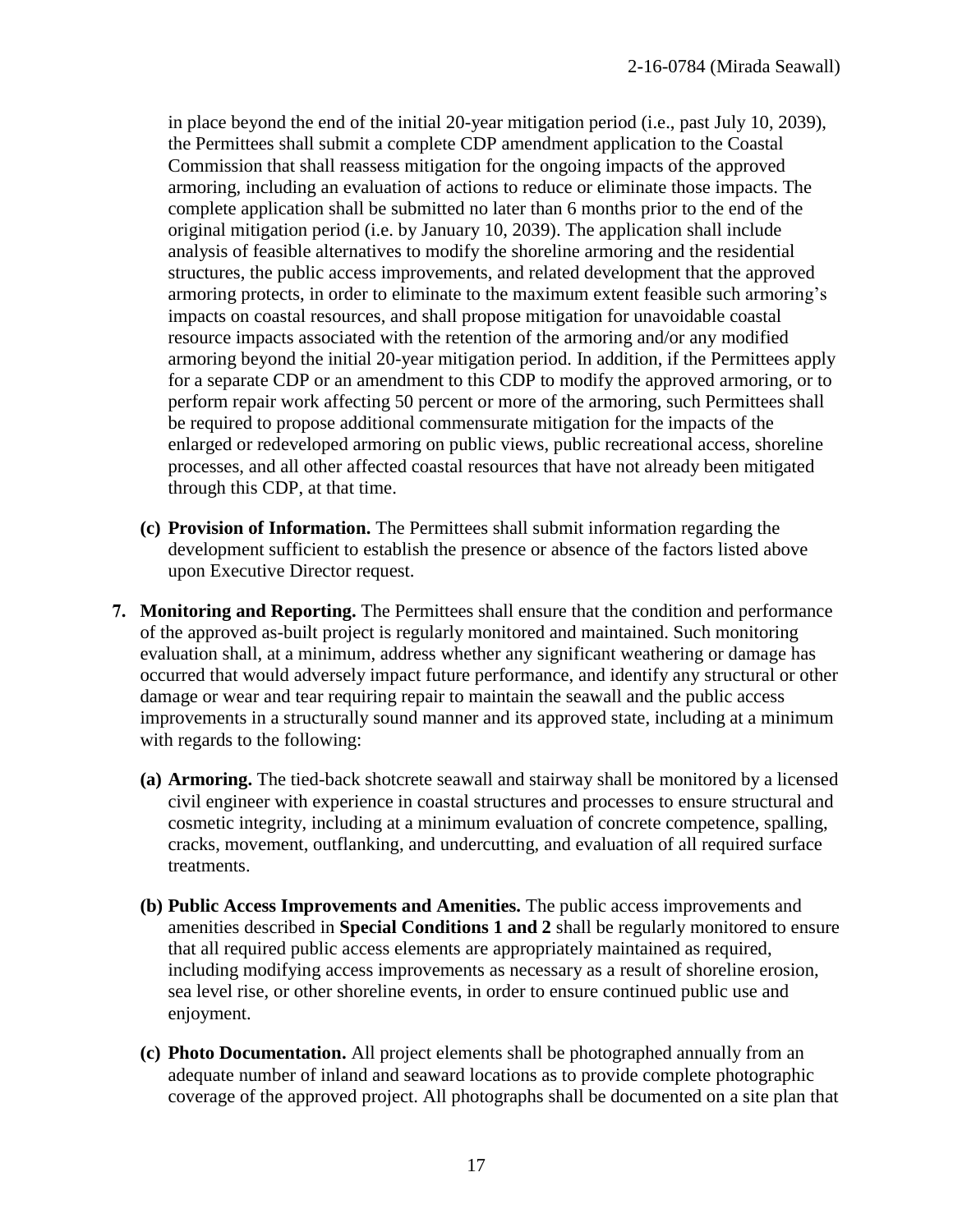notes the location of each photographic viewpoint and the date and time of each photograph to allow naked eye comparison of the same views over time. Such photo documentation shall commence no later than the date of construction completion, and two copies of such initial photo documentation (including 8.5 x 11" color hard copy photos as well as electronic jpg copies) shall be submitted to the Executive Director for review and written approval no later than 30 days following completion of construction.

- **(d) Reporting.** Monitoring reports covering the above-described evaluations shall be submitted to the Executive Director for review and approval at five year intervals by June 1st of each fifth year (with an initial as-built report due upon initial construction completion, and subsequent reports due June 1, 2024, June 1, 2029, June 1, 2034, and so on), for as long as the approved as-built project exists at this location. The reports shall identify the existing configuration and condition of the armoring and public access improvements/amenities, including vertical and horizontal reference distances from armoring structures to surveyed benchmarks for use in future monitoring efforts, and shall recommend any actions necessary to maintain these project elements in their approved and required state, and shall include photographs (in color hard copy and digital format) that clearly show all components of the as-built project from at least the same vantage points as the initial photo documentation as well as subsequent monitoring reports. Any proposed actions necessary to maintain the approved as-built project in a structurally sound manner and its approved state shall be implemented within 30 days of Executive Director approval, unless a different time frame for implementation is identified by the Executive Director. In addition to the every five year requirement, separate and additional monitoring reports shall be submitted within 30 days following either (1) an El Niño storm event comparable to a 20-year or larger storm, or (2) an earthquake of magnitude 5.5 or greater with an epicenter in San Mateo County or San Francisco County.
- **8. Future Maintenance/Repair.** This CDP authorizes future maintenance and repair as described in this **Special Condition**. The Permittees acknowledge and agree on behalf of themselves and all successors and assigns that it is the Permittees' responsibility to: (1) maintain the approved project (including the seawall and all public access improvements (see **Special Conditions 1 and 2**)) and all related development in a structurally sound manner, visually compatible with the beach shoreline surroundings, and in their approved and required states, including that the surfacing of the seawall and integral stairway required by **Special Condition 1** shall be maintained throughout the life of the structure; (2) retrieve any failing portion of the permitted structures or related improvements that might otherwise substantially impair the use, aesthetic qualities, or environmental integrity of the beach and blufftop areas; and (3) annually or more often inspect the seawall for signs of failure. Any such maintenance-oriented development associated with the approved seawall, public access improvements, and related development shall be subject to the following:
	- **(a) Maintenance/Repair.** "Maintenance" and "repair" as understood in this Special Condition means development that would otherwise require a CDP whose purpose is to maintain in and/or repair to the approved state of the tied-back shotcrete seawall and all public access improvements and amenities.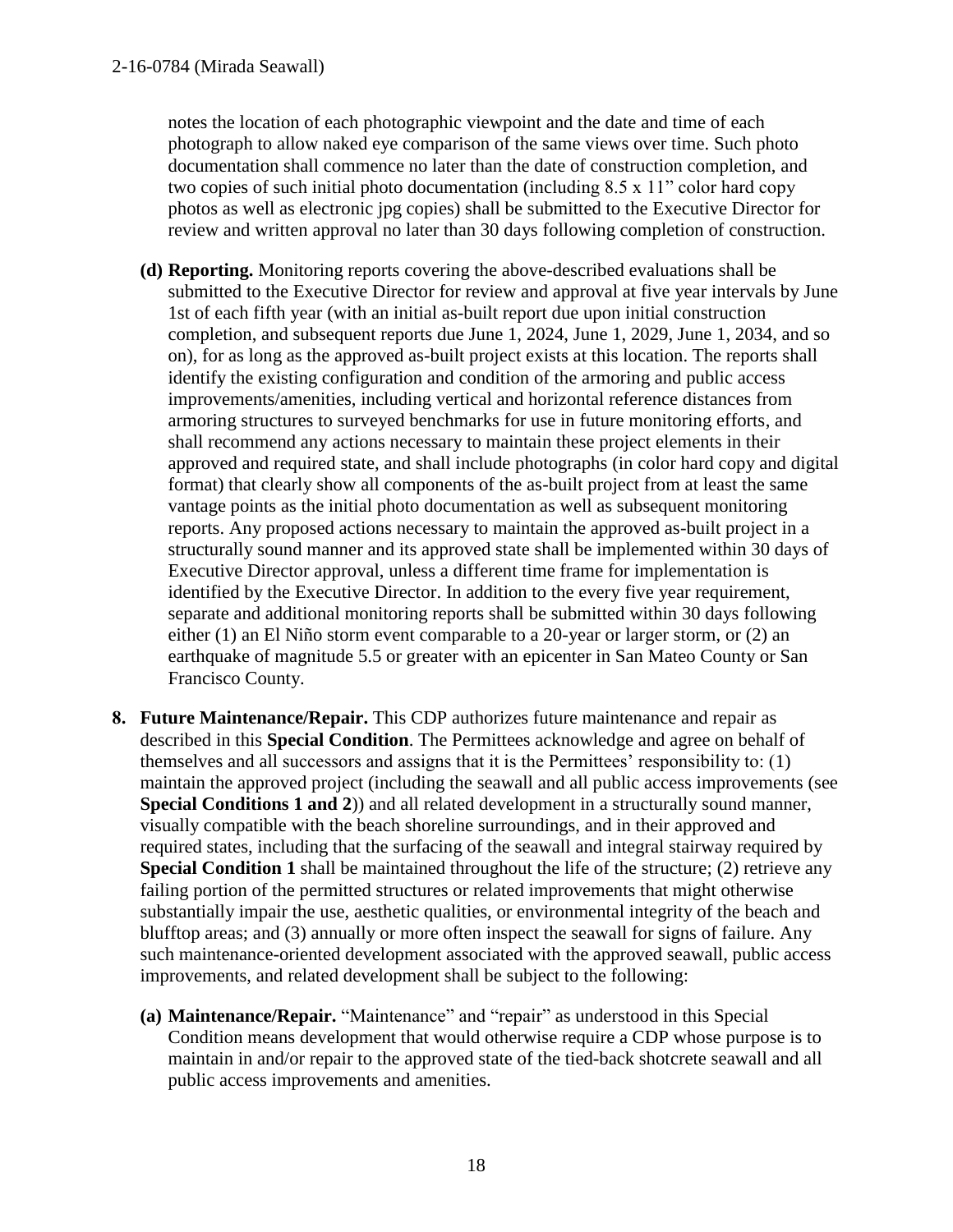- **(b) Other Agency Approvals.** The Permittees acknowledge that these maintenance and repair stipulations do not obviate the need to obtain permits and/or authorizations from other agencies for any future maintenance or repair.
- **(c) Maintenance/Repair Notification.** At least two weeks prior to commencing any maintenance and/or repair activity, the Permittees shall notify, in writing, planning staff of the Coastal Commission's North Central Coast District Office. The notification shall include: (1) a detailed description of the maintenance/repair proposed; (2) any plans, engineering, geology, or other reports describing the event; (3) a construction plan that clearly describes construction areas and methods consistent with the parameters of **Special Condition 5** above; (4) other agency authorizations; and (5) any other supporting documentation describing the maintenance/repair event. Maintenance or repair may not commence until the Permittees have been informed by planning staff of the Coastal Commission's North Central Coast District Office that the maintenance proposed complies with this CDP. If the Permittees have not been given a verbal response or sent a written response within 30 days of the notification being received in the North Central Coast District Office, the maintenance shall be authorized as if planning staff affirmatively indicated that the maintenance/repair complies with this CDP. The notification shall clearly indicate that maintenance/repair is proposed pursuant to this CDP, and that the lack of a response to the notification within 30 days constitutes approval of it as specified in the CDP. If the notification does not explicitly indicate same, then the automatic authorization provision does not apply. In the event of an emergency requiring immediate maintenance, the notification of such emergency shall be made as soon as possible, and shall (in addition to the foregoing information) clearly describe the nature of the emergency.
- **(d) Maintenance/Repair Coordination.** Maintenance/repair activity shall, to the degree feasible, be coordinated with other maintenance/repair activity proposed in the immediate vicinity with the goal being to limit coastal resource impacts, including the length of time that construction occurs in and around the beach and beach access points. As such, the Permittees shall make reasonable efforts to coordinate their maintenance/repair activity with other adjacent property maintenance/repair activities, including adjusting their maintenance/repair activity scheduling as directed by planning staff of the Coastal Commission's North Central Coast District Office.
- **(e) Restoration.** The Permittees shall restore all beach areas impacted by construction activities to their pre-construction condition or better within three days of completion of construction. Any beach sand impacted shall be filtered as necessary to remove all construction debris from the beach. The Permittees shall notify planning staff of the Coastal Commission's North Central Coast District Office upon completion of restoration activities to allow for a site visit to verify that all beach-area restoration activities are complete. If planning staff should identify additional reasonable measures necessary to restore beach areas, such measures shall be implemented as quickly as feasible.
- **(f) Noncompliance Provision.** If the Permittees are not in compliance with permitting requirements of the Coastal Act, including the terms and conditions of any Coastal Commission CDPs or other coastal authorizations that apply to the subject property, at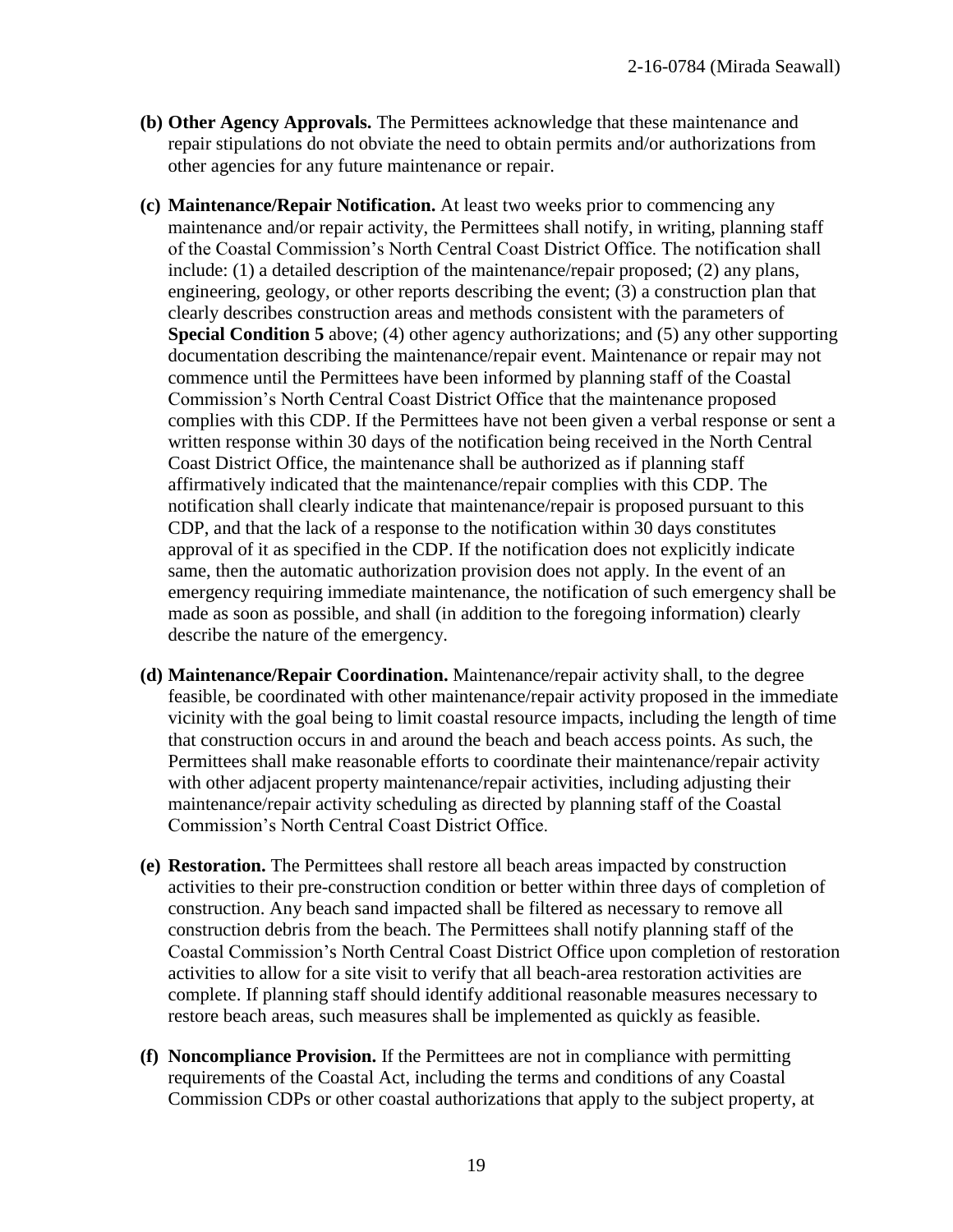the time that a maintenance/repair event is proposed, then maintenance/repair that might otherwise be allowed by the terms of this future maintenance/repair condition may not be allowed by the Executive Director until the Permittees are in full compliance with the permitting requirements of the Coastal Act, including all terms and conditions of any outstanding CDPs and other coastal authorizations that apply to the subject properties.

- **(g) Emergency.** Notwithstanding the emergency notifications set forth in subsection (c) of this Special Condition, nothing in this condition shall affect the emergency authority provided by Coastal Act Section 30611, Coastal Act Section 30624, and Subchapter 4 of Chapter 5 of Title 14, Division 5.5, of the California Code of Regulations (Permits for Approval of Emergency Work).
- **(h) Duration of Covered Maintenance/Repair.** Future maintenance under this CDP is allowed subject to the above terms throughout the duration of the armoring authorization (see **Special Condition 6**) subject to Executive Director review and approval every 5 years (with the first approval due July 1, 2024, and subsequent approvals July 1, 2029, July 1, 2034, and so on) to verify that there are not changed circumstances associated with such allowance of maintenance/repair events that necessitate re-review. It is the Permittees' responsibility to request Executive Director approval prior to the end of each 5-year maintenance/repair period (i.e., with the first period culminating on July 1, 2024). Maintenance/repair can be carried out beyond July 1, 2024 (and beyond subsequent fiveyear periods) pursuant to these maintenance/repair provisions only if the Permittee requests an extension prior to the end of each 5-year maintenance/repair period and only if the Executive Director extends the maintenance/repair term in writing. The intent of this CDP is to allow for 5-year extensions of the maintenance/repair term for as long as the approved armoring, public access improvements, and related development remain authorized unless there are changed circumstances that may affect the consistency of this maintenance/repair authorization with the policies of Chapter 3 of the Coastal Act. The Permittees shall maintain the approved armoring structure, public access improvements, and all related development in their approved state.
- **9. Assumption of Risk, Waiver of Liability, and Indemnity.** By acceptance of this CDP, the Permittees acknowledge and agree, on behalf of themselves and all successors and assigns: (a) that the project area is subject to extreme coastal hazards, including but not limited to episodic and long-term shoreline retreat and coastal erosion, high seas, ocean waves, tidal scour, storms, tsunami, coastal flooding, landslide, earth movement, and the interaction of all of these, many of which will worsen with future sea level rise; (b) to assume the risks to the Permittees and the properties that are the subject of this CDP of injury and damage from such hazards in connection with this permitted development; (c) to unconditionally waive any claim of damage or liability against the Commission, its officers, agents, and employees for injury or damage from such hazards; (d) to indemnify and hold harmless the Commission, its officers, agents, and employees with respect to the Commission's approval of the CDP against any and all liability, claims, demands, damages, costs (including costs and fees incurred in defense of such claims), expenses, and amounts paid in settlement arising from any injury or damage due to such hazards; and (e) that any adverse effects to property caused by the permitted project shall be fully the responsibility of the Permittees.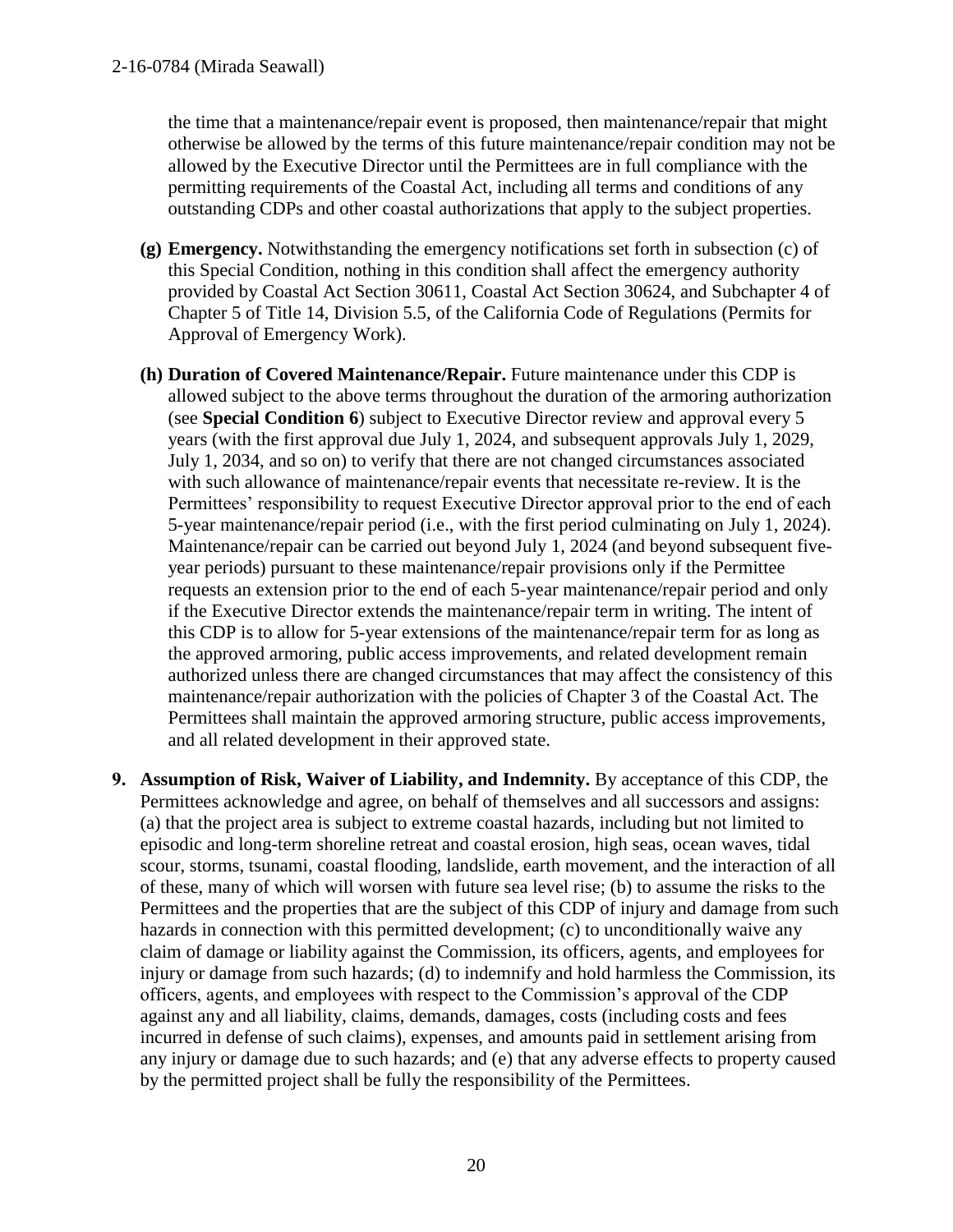- **10. Public Rights.** By acceptance of this CDP, the Permittees acknowledge and agree, on behalf of themselves and all successors and assigns that the Coastal Commission's approval of this CDP shall not constitute a waiver of any public rights that may exist on the properties involved. The Permittees shall not use this CDP as evidence of a waiver of any public rights that may exist on the properties now or in the future.
- **11. Real Estate Disclosure.** Disclosure documents related to any future marketing and/or sale of the subject Permittees' apartment and/or Casa Mira condominium properties (i.e., associated with 2, and 10 - 28 Mirada Road), including but not limited to specific marketing materials, sales contracts and similar documents, shall notify potential buyers of the terms and conditions of this CDP. A copy of this CDP shall be provided in all real estate disclosures.
- **12. Future Permitting.** All future proposed development related to this CDP shall require a new CDP or a CDP amendment that is processed through the Coastal Commission, unless the Executive Director determines a CDP or CDP amendment is not legally required.
- **13. Other Authorizations.** PRIOR TO CONSTRUCTION, the Permittees shall provide to the Executive Director written documentation of authorizations from the City of Half Moon Bay, California State Parks, the California State Lands Commission and the U.S. Army Corps of Engineers, or evidence that no such authorizations are required. The Permittees shall inform the Executive Director of any changes to the project required by any other such authorizations. Any such changes shall not be incorporated into the project until the Permittees obtain a Commission amendment to this CDP, unless the Executive Director determines that no amendment is legally required.
- **14. Liability for Costs and Attorneys' Fees.** The Permittees shall reimburse the Coastal Commission in full for all Coastal Commission costs and attorneys' fees (including but not limited to such costs/fees that are: (1) charged by the Office of the Attorney General; and/or (2) required by a court) that the Coastal Commission incurs in connection with the defense of any action brought by a party other than the Permittees against the Coastal Commission, its officers, employees, agents, successors and/or assigns challenging the approval or issuance of this CDP, the interpretation and/or enforcement of CDP terms and conditions, or any other matter related to this CDP. The Permittees shall reimburse the Coastal Commission within 60 days of being informed by the Executive Director of the amount of such costs/fees. The Coastal Commission retains complete authority to conduct and direct the defense of any such action against the Coastal Commission, its officers, employees, agents, successors and/or assigns.

#### **15. Deed Restriction.** WITHIN 180 DAYS OF APPROVAL OF THIS COASAL

DEVELOPMENT PERMIT, the Permittees shall submit for Executive Director review and approval documentation demonstrating that the landowners have executed and recorded against the subject property governed by this CDP a deed restriction in a form and content acceptable to the Executive Director: (1) indicating that pursuant to this CDP, the California Coastal Commission has authorized development on the subject property, subject to terms and conditions that restrict the use and enjoyment of that property; and (2) imposing the special conditions of this CDP as covenants, conditions and restrictions on the use and enjoyment of the property. The deed restriction shall include a legal description and graphic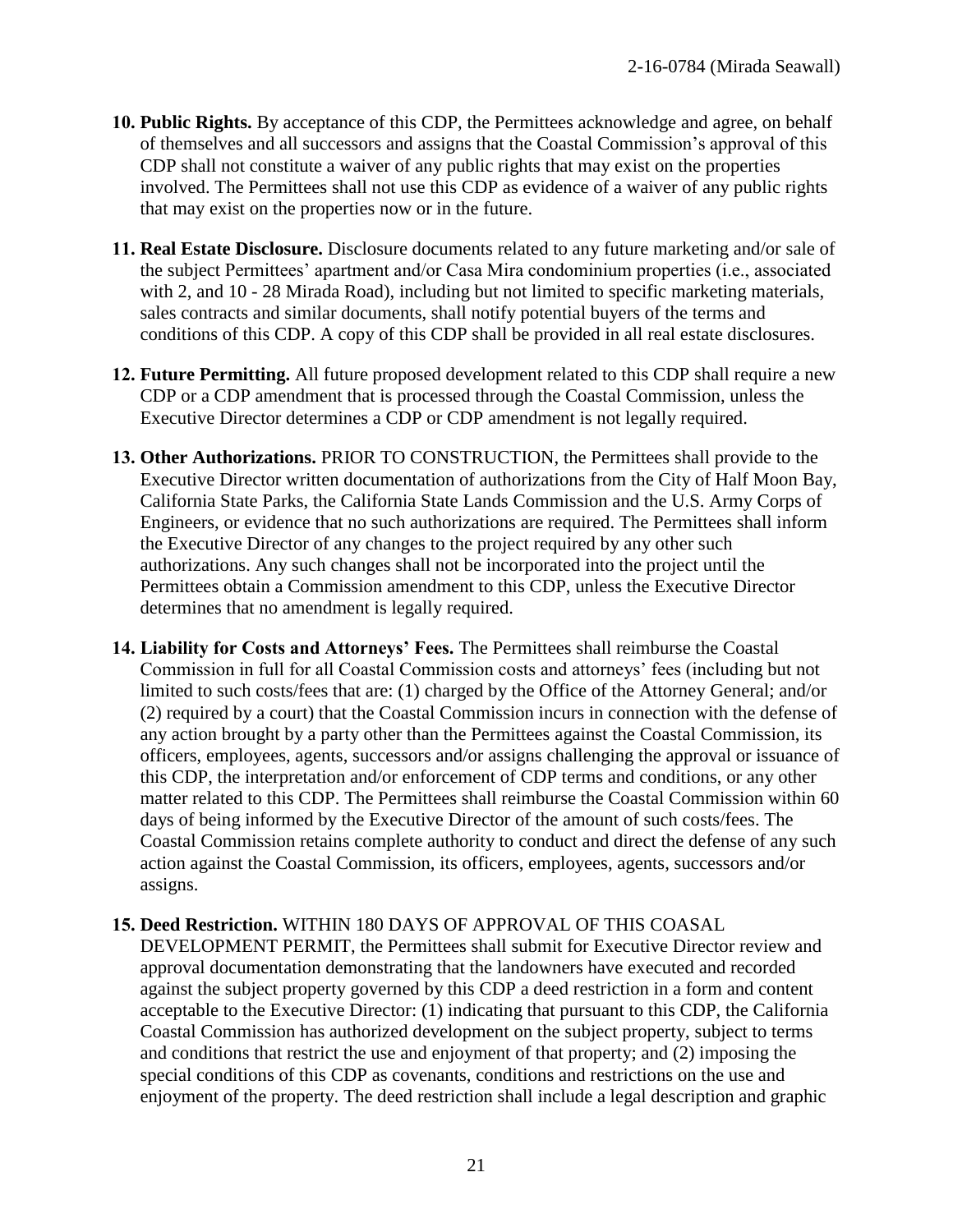depiction of the parcels governed by this CDP. The deed restriction shall also indicate that, in the event of an extinguishment or termination of the deed restriction for any reason, the terms and conditions of this CDP shall continue to restrict the use and enjoyment of the subject property so long as either this CDP or the development it authorizes, or any part, modification, or amendment thereof, remains in existence on or with respect to the subject property. The Executive Director may extend the deadline to record for good cause.

# **IV. FINDINGS AND DECLARATIONS**

# **A. PROJECT LOCATION AND BACKGROUND**

The proposed project site is located along the bluff and beach (Half Moon Bay State Beach) seaward of a multi-family apartment building at 2 Mirada Road, a segment of the California Coastal Trail (CCT), and four condominium buildings in the Casa Mira condominium complex (just inland of the CCT) in the City of Half Moon Bay, San Mateo County (see **Exhibit 1**). The project shoreline area extending from the bridge over Arroyo de en Medio Creek some 390 linear feet downcoast past the apartment building is currently armored with a riprap revetment. The southern portion of this riprap (extending from the south to a point approximately 30 feet from the southernmost edge of the apartment building) was temporarily installed pursuant to two emergency CDPs (ECDPs) in the past several years.<sup>2</sup> The northern portion of this riprap (i.e., from the bridge extending downcoast to the same point some 30 feet past the edge of the apartment building) was in part installed prior to coastal permitting requirements (i.e., roughly the 85 linear foot area directly fronting the apartment building) and partially (i.e., roughly 145 liner feet - a portion of which lies on State Parks sandy beach property) installed without required CDPs. Neither the pre-CDP requirement riprap nor the unpermitted riprap here are a part of the proposed project. Rather, the unpermitted riprap is the subject of an open enforcement investigation, and both will be addressed separately and at a later date. Only the portion of the riprap installed temporarily via the recent ECDPs is pertinent to this CDP application, including as the Applicants here propose to remove it and install a tied-back shotcrete seawall in its place.

Thus, the project area includes a multi-family 4-unit apartment structure at 2 Mirada Road originally constructed in 1972, an 8-foot wide paved segment of the California Coastal Trail, and four condominium buildings in the 10-unit Casa Mira condominium complex (just inland of the CCT) originally constructed in 1984, in the City of Half Moon Bay. The beach area seaward of the southern portion of the project site includes some 25 abandoned timber piles, generally extending  $3$  to  $9$  feet above the sand, the remnant of some prior shoreline armoring effort.<sup>3</sup> The coastal bluff at this location varies from about 24 to 32 feet in elevation above the beach, and it is regularly subject to wave forces, bluff sloughing, and ongoing erosion. In addition to the State Beach fronting the project area, blufftop State Parks land also extends directly south of the project site, currently preserved as open space with a component of the CCT and related public

 $\overline{a}$  $2$  ECDPs G-2-16-0045 and G-2-17-0046.

<sup>&</sup>lt;sup>3</sup> And not recognized by any CDPs.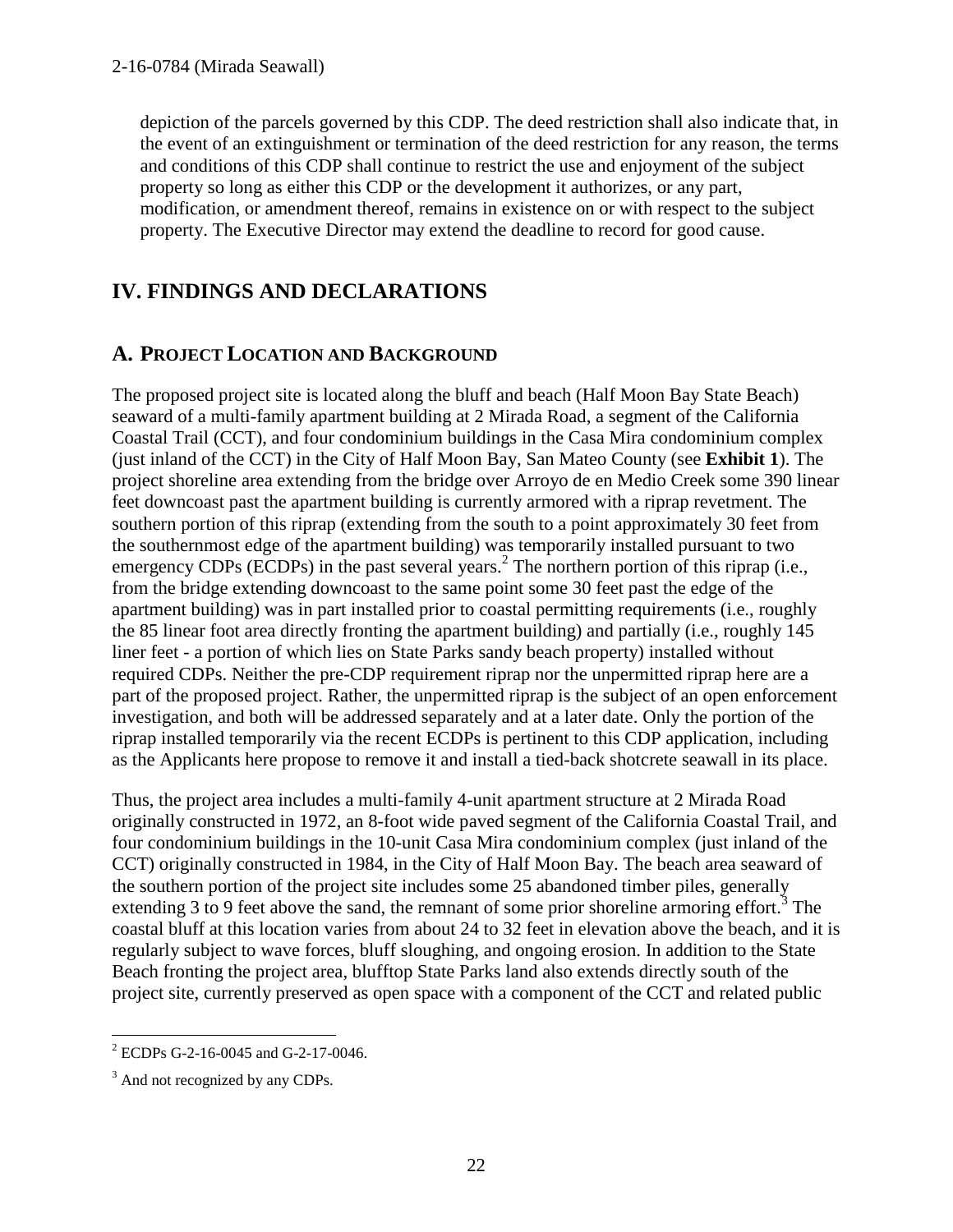trails winding through it. The adjacent and nearby shoreline area to the south is comprised of a mix of open and generally accessible beaches, unobstructed by shoreline armoring and with very little blufftop development. Across the bridge over Arroyo de en Medio Creek lies Mirada Road, which extends about a quarter-mile north and provides both vehicular and very popular CCT access (extending to the north to the Mirada Surf component of the CCT that extends to Pillar Point Harbor), which is fronted by riprap and Miramar Beach. While the CCT is extremely popular in this area, there is currently no formal vertical beach access available from the blufftop to sandy beach level in the immediate area until the stairway near Pillar Point Harbor at Surfer's Beach, almost a mile to the north.

A 1984 Coastal Commission CDP (CDP 3-83-351) subdivided the property that at that time contained the apartments and undeveloped inland land into two parts, the apartment building site seaward of the CCT and land inland of the CCT. That CDP also allowed construction of the condominium buildings housing 10 townhouse units of what is now the Casa Mira condominium complex on the more inland land. CDP 3-83-351 also required a lateral public access easement over the CCT area running between the apartments and the condominium buildings, a vertical public access easement from Mirada Road to the beach and development of a beach accessway, and it required an easement over the area seaward of the bluffs and armoring to the mean high tide line (see **Exhibit 8**). These easements were recorded October 1, 1984 and accepted by the City of Half Moon Bay July 22, 1999. A wood/cable beach access stairway was eventually (i.e., 15 years later) constructed in June 1999, 200 feet south of the apartment building on State Parks property, though the stairs were eventually washed out and destroyed by wave action, and have not been rebuilt since.

The bluffs and beach at this location were the subject of recent episodic erosion events during the winter of 2015-2016 when 20 feet of bluff eroded away, resulting in the placement of 4,000 tons of temporary riprap through emergency CDPs (ECDP) G-2-16-0045 and G-2-17-0046 (see **Exhibit 5**). Just upcoast of this temporary riprap lies the existing partially pre-coastal, partially unpermitted revetment to the north which directly fronts the remainder of the apartments at 2 Mirada Road. Over time, the blufftop area on which the apartments were constructed has formed a headland that juts further seaward than the up and downcoast blufftop properties, essentially because the riprap has forestalled natural erosion and created the headland. The CCT area to the south is now eroding to the point that sections of it are being undermined.

The apartments at 2 Mirada Road and the Casa Mira condominiums lie within the Miramar residential neighborhood at the north end of the City of Half Moon Bay. The seaward end of Mirada Road terminates at a pedestrian bridge that crosses the Arroyo de en Medio Creek which outlets to the Pacific Ocean at Miramar Beach. This bridge provides CCT public access, connecting again to the upcoast section of Mirada Road, which continues north parallel to the shore and across City limits into San Mateo County, and connecting with the Mirada Surf CCT component extending to Surfer's Beach near the outer breakwater of the Pillar Pont Harbor. This entire stretch of Mirada Road north of the bridge is currently protected by a riprap revetment on its seaward side and is the subject of a separate San Mateo County CDP application to address coastal hazards and CCT issues.

See **Exhibits 1 and 2** for a location map and project area photos.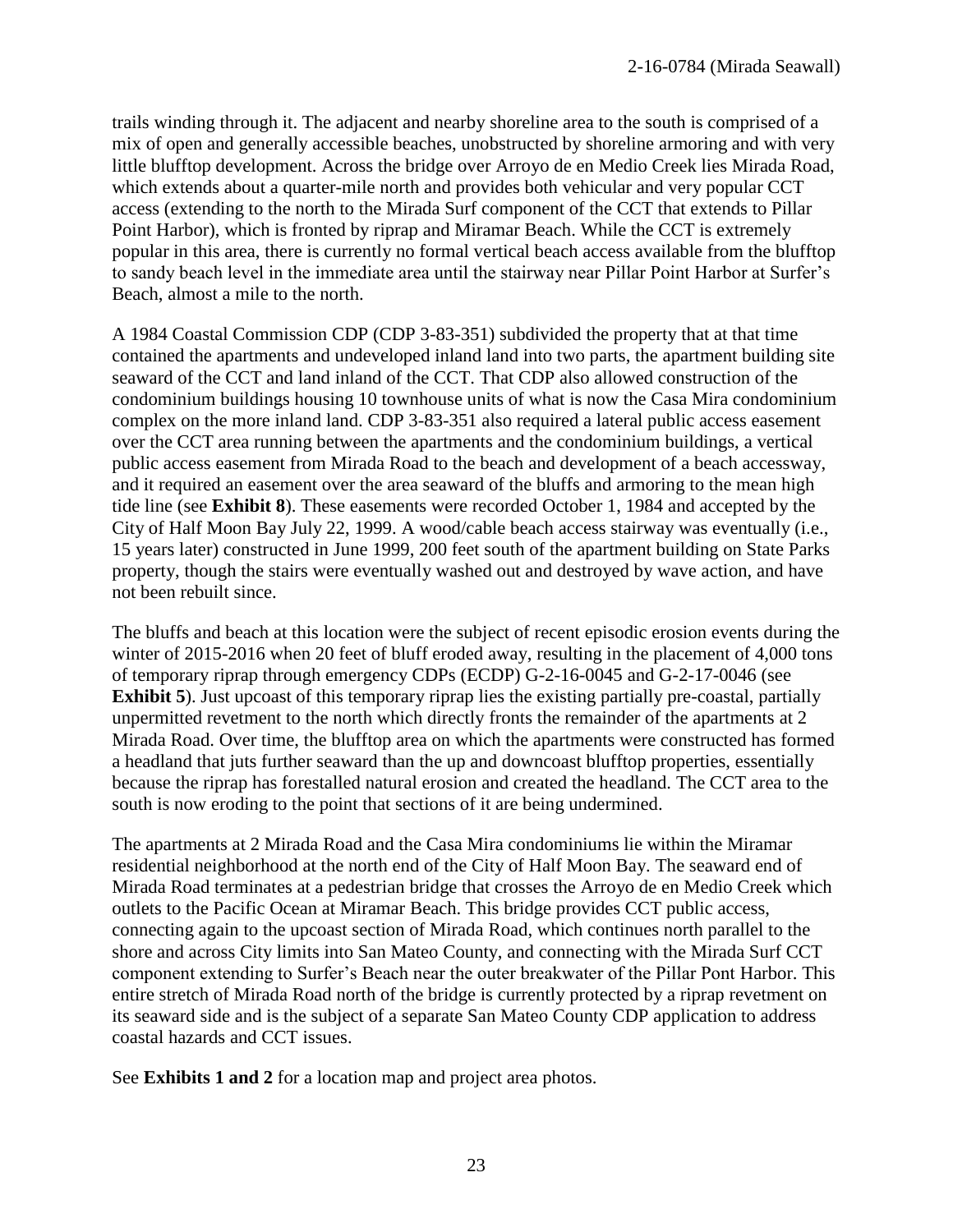# **B. PROJECT DESCRIPTION**

The proposed project constitutes the required follow-up CDP application for the Commission's two more recent emergency CDPs, which authorized development only on a temporary basis, and expressly stated that the emergency work was temporary and subject to removal unless and until a regular CDP authorizing the development was approved. Therefore, this report generally evaluates existing emergency development as if it was not there analytically, even though development is now physically in place, but does countenance it where needed (including in terms of its impacts to date). Again, as described above, neither the pre-CDP requirement riprap nor the unpermitted riprap here are a part of the proposed project. Rather, the unpermitted riprap is the subject of an open enforcement investigation, and both will be addressed separately and at a later date.

The proposed project involves removal of the temporary riprap placed pursuant to the two recent ECDPs, followed by installation of a tied-back shotcrete seawall in the same location. The proposed seawall would armor the bluff just downcoast of the apartments and fronting the CCT, covering the bluffs in this area completely, and extending approximately 257 lateral feet along the bluff south from near the southern end of the apartment building along the bluff. The armoring would be roughly 2.5 feet thick, and colored and contoured to mimic a natural bluff face. The seawall would include an integral beach access stairway with a connection to the inland CCT. The proposed project also includes a transition area with subsurface drilled piers nearest the apartments, a series of similar piers nearest the stairway, temporary use of excavated sand as a protective berm during construction, a railing atop the seawall, removal of timber piles on the beach, and related development (see **Exhibit 3** for proposed project plans).

# **C. STANDARD OF REVIEW**

The proposed project is located in the Commission retained CDP jurisdiction area, and is the subject of prior Coastal Commission CDP decisions and requirements, including the requisite follow-up regular CDP application for the Commission-issued ECDPs for the temporary revetment, and thus the standard of review for this proposed project is the Coastal Act.

# **D. GEOLOGIC CONDITIONS AND HAZARDS**

### **Applicable Policies**

Coastal Act Section 30235 addresses the use of shoreline protective devices:

*Section 30235. Revetments, breakwaters, groins, harbor channels, seawalls, cliff retaining walls, and other such construction that alters natural shoreline processes shall be permitted when required to serve coastal-dependent uses or to protect existing structures or public beaches in danger from erosion, and when designed to eliminate or mitigate adverse impacts on local shoreline sand supply. Existing marine structures*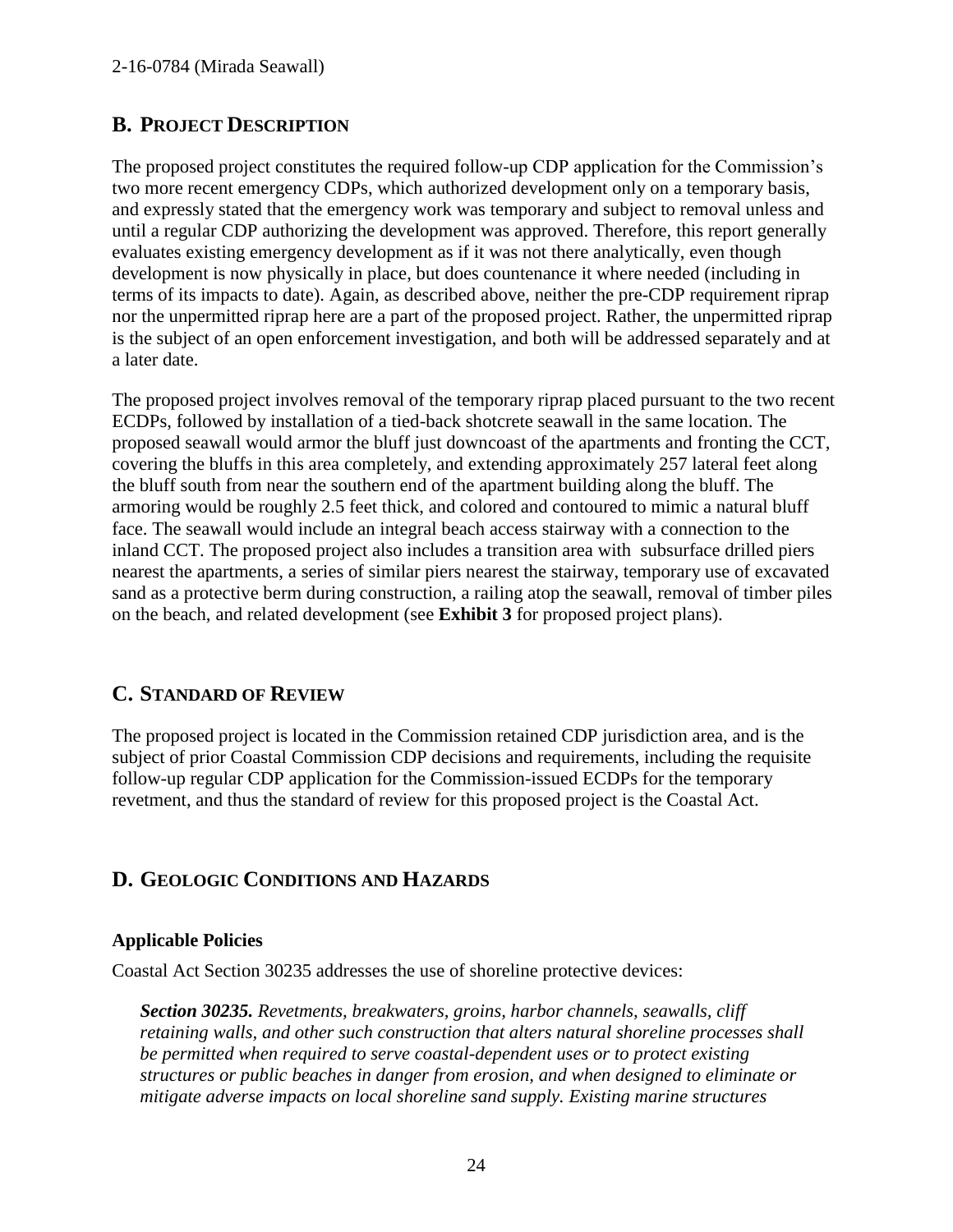*causing water stagnation contributing to pollution problems and fish kills should be phased out or upgraded where feasible.*

Coastal Act Section 30253 addresses the need to ensure long-term structural integrity, minimize future risk, and to avoid landform altering protective measures. Section 30253 provides, in applicable part:

#### *Section 30253. New development shall do all of the following:*

- *(a) Minimize risks to life and property in areas of high geologic, flood, and fire hazard.*
- *(b) Assure stability and structural integrity, and neither create nor contribute significantly to erosion, geologic instability, or destruction of the site or surrounding area or in any way require the construction of protective devices that would substantially alter natural landforms along bluffs and cliffs. …*

Together, Coastal Act Sections 30235 and 30253 acknowledge that seawalls, revetments, retaining walls, groins and other such structural or "hard" methods designed to forestall erosion also alter natural landforms and natural shoreline processes. Accordingly, with the exception of new coastal dependent uses, Section 30235 limits the construction of shoreline protective works to those required to protect existing permitted structures or public beaches in danger from erosion. Furthermore, Section 30253 requires that new development be sited, designed, and built in a manner to not require construction of shoreline protective devices that would substantially alter natural landforms along the shoreline. The Coastal Act provides these limitations because shoreline protective structures can have a variety of negative impacts on coastal resources including adverse effects on sand supply, public access, coastal views, natural landforms, and overall shoreline and beach dynamics on and off site, including ultimately resulting in the loss of sandy beach.

In addition, the Commission has typically interpreted Section 30235 to allow shoreline protective works only to protect existing primary structures. The Commission has at times historically permitted at-grade structures proposed to be located within required coastal hazard setback areas, if such structures are expendable and capable of being removed or relocated rather than requiring a protective device that would alter natural landforms and processes along bluffs, cliffs, and beaches.

Under Coastal Act Section 30235, a shoreline protective structure is required to be permitted if: (1) there is an existing structure; (2) the existing structure is in danger from erosion; (3) shoreline altering construction is required to protect the existing threatened structure; and (4) the required protection is designed to eliminate or mitigate the adverse impacts on shoreline sand supply.<sup>4</sup> The first three criteria pertaining to Section 30235 relate to whether the proposed armoring is necessary, while the fourth criterion applies to mitigation for some of the impacts of such armoring. Additional Coastal Act policies protect against other types of coastal resource

 $\overline{a}$ 

<sup>&</sup>lt;sup>4</sup> CDP approval also requires that projects be found consistent with the other policies of the Coastal Act in addition to these Section 30235 requirements.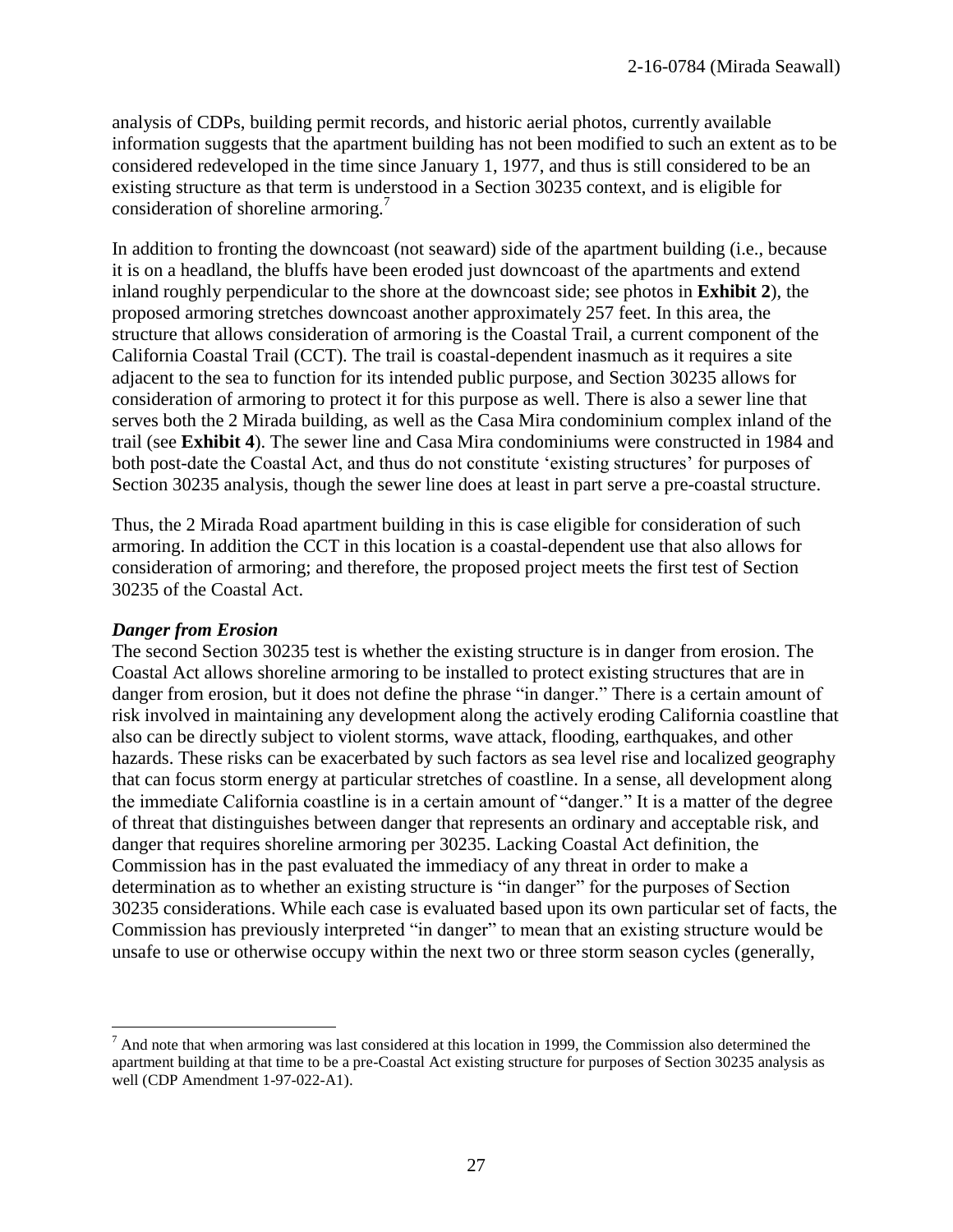#### 2-16-0784 (Mirada Seawall)

the next few years) if nothing were to be done (i.e., in the "no project" alternative).  $8$ 

The apartment building at 2 Mirada Road is located about 25 feet above the beach on the coastal blufftop, and partially above large riprap installed under previous actions as discussed above. The property extends north and south along the blufftop, and covers a relatively flat area moving inland from the edge of the blufftop. The Applicants' geotechnical and engineering reports estimate average annualized bluff retreat rate in this area at 1.3 to 2 feet per year absent armoring, 9 and the Commission's Senior Coastal Engineer, Dr. Lesley Ewing, and its Geologist, Dr. Joseph Street, evaluated the Applicants' geotechnical and engineering reports and concur that such rate is applicable at this site.

However, erosion does not typically occur in this area as small incremental amounts slowly over the course of a year, as such annualized estimates might suggest, but rather more often occurs sporadically as several feet to tens of feet of episodic retreat that can occur during a significant winter storm, combined with perhaps smaller amounts of retreat during other times. In any case, a retreat rate of up to 2 feet per year is a fairly aggressive retreat rate relatively speaking along the California coast, and coastal bluffs in this area are clearly subject to a high rate of erosion, particularly during winter storm conditions when high wave run-up and velocity, as well as heavy rains at times, are present. During these periods, erosion of the bluff typically occurs in the form of vertical columns of soil becoming undermined and eroding away from the bluff face in large sections.

As a case in point, the southern extent of the bluff at this site retreated over 20 feet in the winter of 2015-16, demonstrating that the bluffs in question are vulnerable to sudden and substantial episodic erosion and bluff loss. Therefore, without protection, it is fair to conclude that anything within about 20 feet of the present blufftop edge location is in danger of being undermined in such an event, and annual and ongoing erosion will continue to exacerbate this threat. Aerial photos show that the 2015-16 erosion episode not only resulted in bluff loss extending inland perpendicular to the shore, but it also outflanked the existing revetment fronting the apartments, cutting the bluff significantly closer to the downcoast side of the existing structure (see **Exhibit 2**). Comparison of California Coastal Records Project<sup>10</sup> photos of this section of shoreline from 1979 and 1987 also show large losses of the bluff to the north of the 2 Mirada apartments including 2 large cypress trees lost to inland erosion. In addition, the 8-foot wide paved Coastal Trail is located about 3 to 4 feet inland from the blufftop edge in this location, and in one section is being actively undermined. The property line for the Casa Mira condominiums is located another 2 feet inland of the trail, with the Granada Sanitary District's sewer line located along

 $\overline{a}$ 

<sup>&</sup>lt;sup>8</sup> See, for example, CDPs 3-07-019 (Pleasure Point seawall); 3-09-025 (Pebble Beach Company Beach Club seawall); 3-09-042 (O'Neill seawall); 2-10-039 (Land's End seawall); 3-14-0488 (Iceplant LLC seawall); and 2-17- 0702 (Sharp Park Golf Course).

<sup>9</sup> See Applicant's Geotechnical and Engineering Reports , as well as the *Sea Level Rise Vulnerability Assessment* (April 2016) document prepared for the City of Half Moon Bay by Noble Consultants and Dyett & Bhatia, Table 2- 2.

<sup>&</sup>lt;sup>10</sup> See www.californiacoastline.org.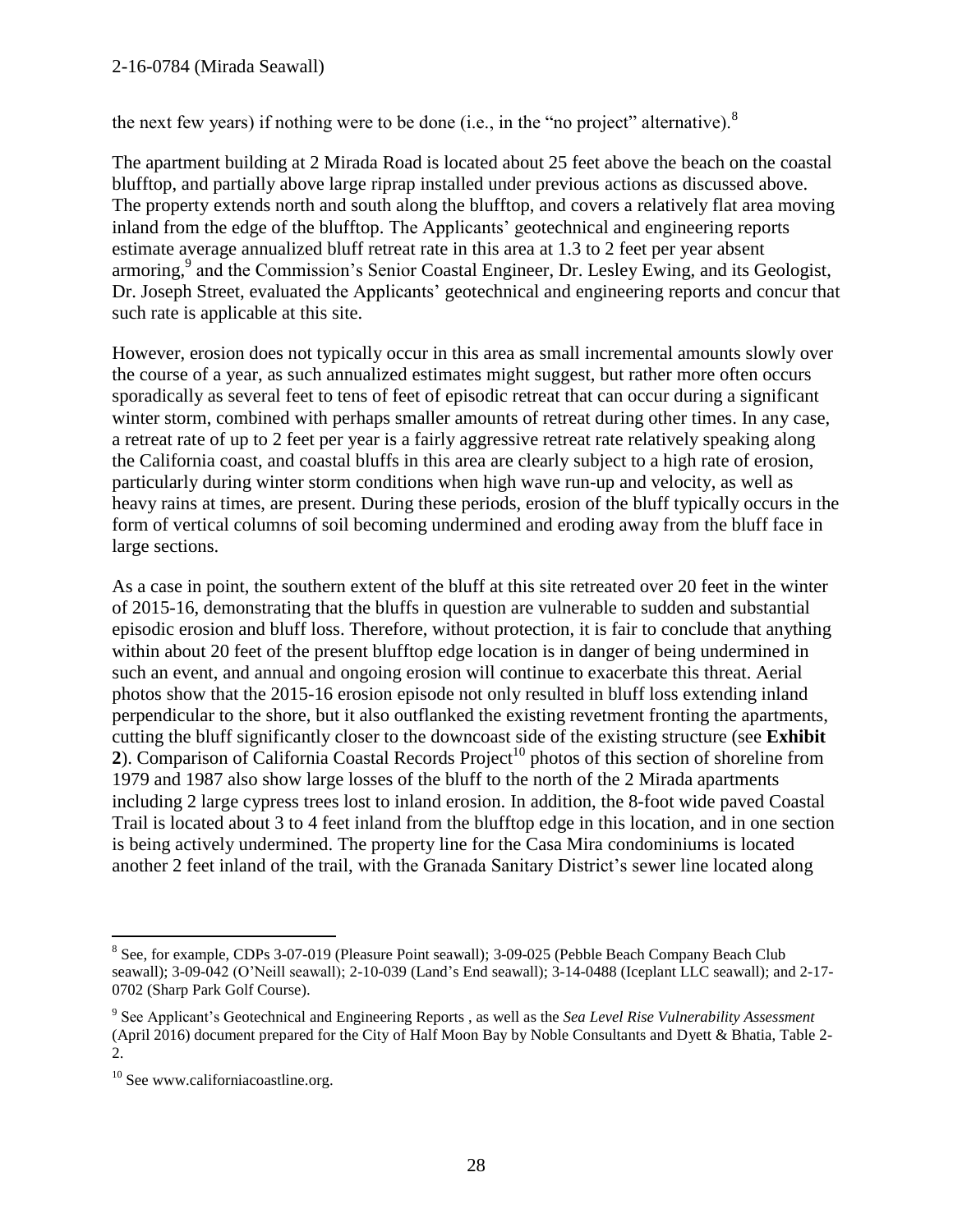the property line. $11$ 

Erosion continues to affect this area, and such impacts stand to get worse due to ongoing sea level rise and the predicted increase in extreme weather events. As recently as April 2017, the City of Half Moon Bay issued an emergency CDP for demolition of a condemned State Parks ranger house situated on the blufftop approximately 600 feet south of the project area that had become undermined by wave action.<sup>12</sup> Given the low degree of cohesion in the bluff materials, and as indicated by the multiple recent episodic erosion events, it is clear that the current setbacks for the existing apartments at 2 Mirada Road and the Coastal Trail are insufficient to protect these structures from erosion. Dr. Ewing and Dr. Street evaluated the relevant project materials and concur with the Applicants' geotechnical consultants that the apartment building and the Coastal Trail are both in immediate danger from erosion absent intervention here. Therefore, the existing apartment building and the Coastal Trail infrastructure are "in danger from erosion" as that term is understood in a Coastal Act context, and thus the project meets the second test of Section 30235 of the Coastal Act.

#### *Feasible Protection Alternatives*

 $\overline{a}$ 

The third test of Section 30235 that must be met is that the proposed armoring must be "required" to protect the existing structures in danger from erosion. In other words, shoreline armoring shall only be permitted if it is the only feasible alternative capable of protecting the existing endangered structures.<sup>13</sup> Other alternatives to shoreline protective devices typically considered include the "no project" alternative, managed retreat (including abandonment and demolition of threatened structures), relocation of threatened structures and/or portions thereof, beach and sand replenishment programs, foundation underpinning, drainage and vegetation measures, and combinations of each. Additionally, if shoreline armoring is determined to be the only feasible alternative, this test also requires that the chosen structural design of the shoreline protective device be the least environmentally damaging option, including being the minimum necessary to protect the endangered structure in question (here the apartments and the Coastal Trail).

The Applicants prepared an alternatives analysis for the proposed project, and each of the possible alternatives evaluated is discussed briefly below. In this case, both non-armoring and armoring alternatives are analyzed in order to determine whether the proposed project is the least environmentally damaging feasible alternative.

 $11$  This sewer line serves several residential structures in the neighborhood, including the apartments at 2 Mirada Road and the Casa Mira complex, and crosses the Arroyo de en Medio Creek on the far side of the end of Mirada Road.

 $12$  Due to its deleterious effects on coastal resources, it is generally State Parks policy to avoid armoring to protect State Parks structures, and in this case State Parks chose to demolish the threatened structure rather than pursue armoring that would alter the natural landform and adversely affect their Half Moon Bay State Beach unit.

 $13$  Coastal Act Section 30108 defines feasibility as follows: "Feasible" means capable of being accomplished in a successful manner within a reasonable period of time, taking into account economic, environmental, social, and technological factors.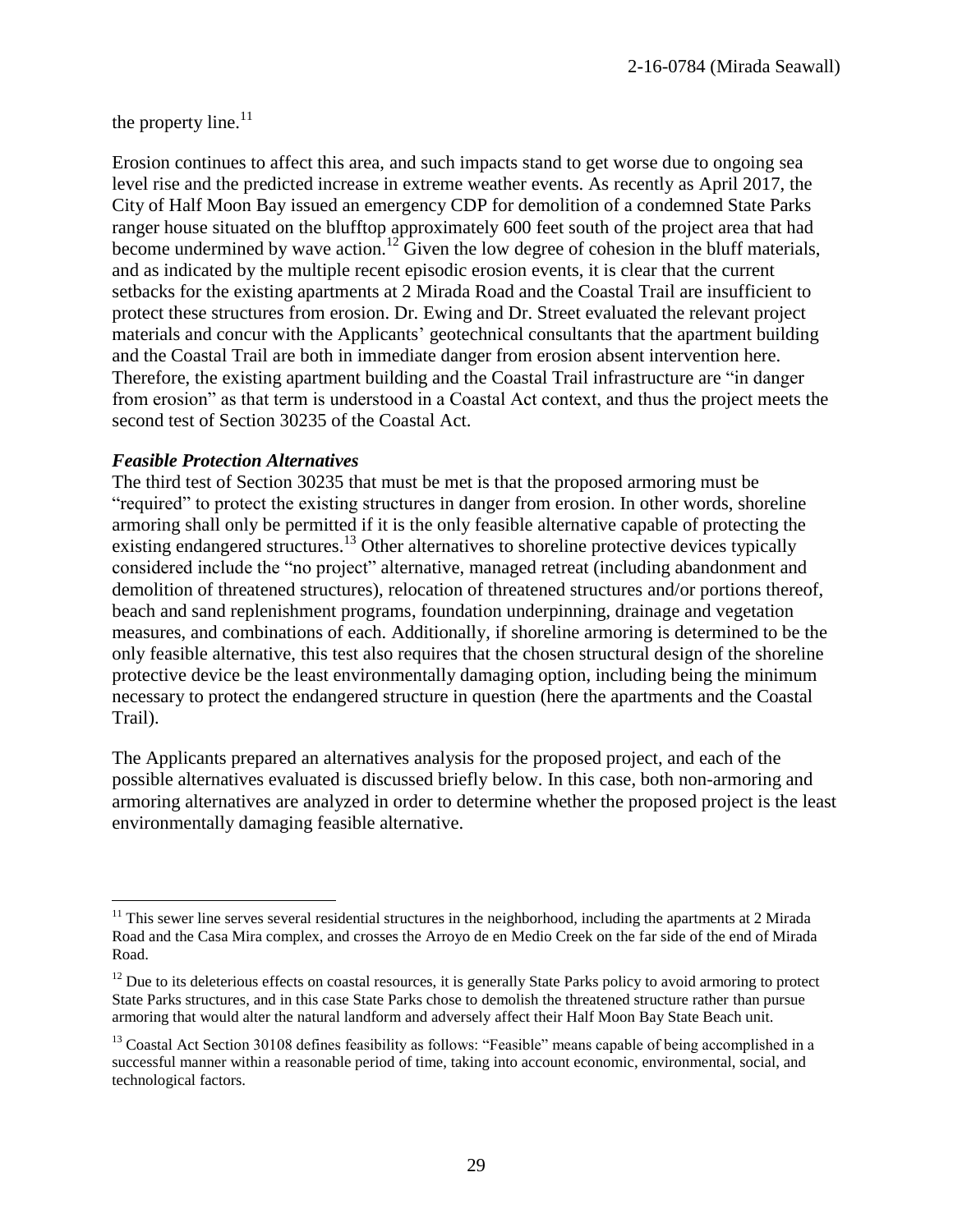#### 2-16-0784 (Mirada Seawall)

#### Non-armoring Alternatives

 $\overline{a}$ 

Given that this application proposes to replace the existing, but only temporarily authorized, emergency riprap with a tied-back vertical concrete seawall, the "no project" alternative in this case would involve removal of all riprap armoring previously temporarily authorized, leaving the apartments and the CCT in their current location. As indicated above, there are existing, and coastal-dependent structures in danger from erosion (per Coastal Act Section 30235) at this site. Therefore, the "no-project" alternative would remove protection and cause the existing and coastal dependent structures, namely the apartments and the CCT, to be in danger again, thereby making it likely they would be severely damaged and/or destroyed by storms and erosion in the very short term, as soon as the next series of winter storms. Such damage to/destruction of these existing structures (and in the case of the CCT, a coastal-dependent use) would not protect these structures, would be expected to result in adverse impacts to coastal resources, and is not by itself a feasible alternative in this case for these reasons.

Relocation is another non-armoring alternative that is reasonable to consider, particularly when envisioned relocation is relatively minor in relation to the endangered structures and the site. In this case however, the apartment site is already fully developed with an apartment building, parking, and related infrastructure such as drainage, sewer and water lines, and the entirety of the parcel is subject to coastal hazards and fronted by shoreline armoring. Although it might be possible to move the apartment structure inland, it would be extremely difficult and costly, and it would still be in a hazardous location. Thus, there are no undeveloped areas on the property, outside of the coastal hazards zone, able to accommodate the existing apartment structure and allow for removal of the riprap. Further, the Applicants' geotechnical report concludes that relocation of this multi-unit structure is infeasible, as moving the structure would not be possible given that areas that must be stable for lifting and rolling the structure's foundation are occupied with large riprap, and removal of such riprap would further destabilize the areas needed for lifting or rolling.<sup>14</sup>

Similarly, relocation of the Coastal Trail would require significant additional costs and permitting time, which would be problematic given this infrastructure would be immediately threatened with no armoring present. Further, there is no viable location for the Coastal Trail to be rerouted in this location while maintaining its aesthetic and recreational value adjacent to the ocean and beach (i.e., it would need to loop inland of existing residential structures, such as the

<sup>&</sup>lt;sup>14</sup> Likewise, even if relocation of the apartments to an inland area was feasible, relocation of the sewer line and the northernmost two Casa Mira condominium buildings (at 10-12 and 14-16 Mirada Road), which would be the next structures at risk from erosion, would be difficult as well. For the sewer line, there would be significant capital outlay by the Granada Sanitary District for new sewer pipelines and connections (and pumps etc., as needed). For the condominiums themselves, they could only shift approximately 10 feet inland while still staying within their property line. Given that limitation, relocation would likely also need to include some demolition. In addition, the Applicants estimate that costs of such relocation at over \$2.6 million, including moving the structures, construction of new foundations and infrastructure, new building construction, and removal of the emergency riprap. Further, the condominiums would remain uninhabitable for this time, expected to last 18 months absent additional permitting or engineering obstacles. Thus, the no project scenario would lead to these sorts of potential problems. Granted, the sewer line and the condominiums are not pre-Coastal Act and thus not entitled to armoring under Section 30235, and thus the coastal hazard threat and response analysis is different for them, but it is clear that the no project alternative is not without significant consequences in the immediate area.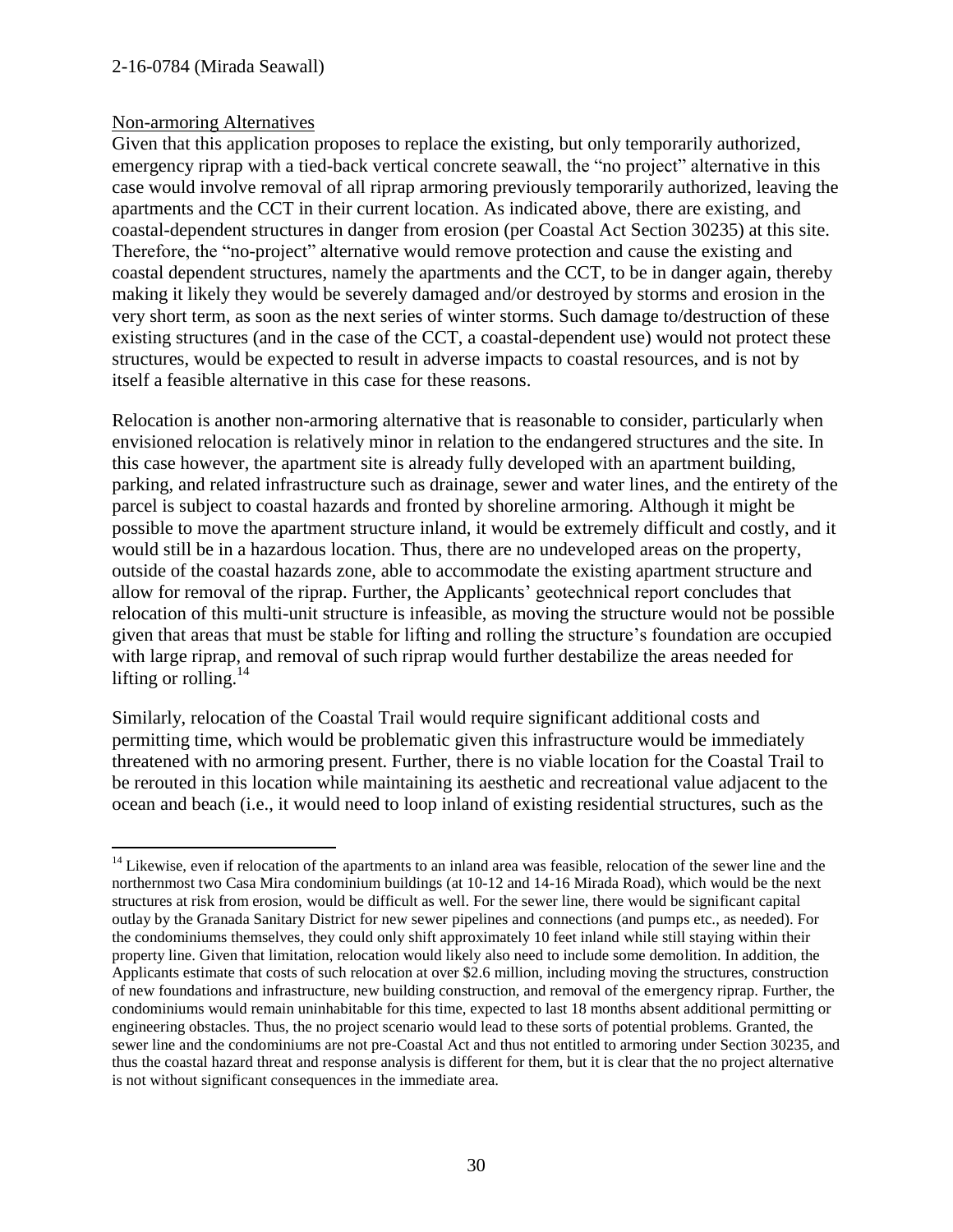Casa Mira condominiums, if relocated). Due to the narrow pinch-point between the bluff and condominiums, any further erosion will force realignment of the trail far inland, east of the Casa Mira complex, thereby sacrificing coastal views and a consistent path along the shoreline for pedestrians. For all of these reasons, the relocation alternative was determined not to be feasible in this case.

The installation of improved drainage and additional landscaping atop the bluff is another option that is typically considered to address erosion threats. Appropriate drainage measures coupled with planting long-rooted native bluff species can help to stabilize some bluffs and extend the useful life of existing bluff setbacks. This option can be applied as a stand-alone alternative, but it is most often applied in tandem with other protective measures. In this case, the high level of estimated annual bluff retreat, the potential for large episodic erosion events, and the level of erosion that has already occurred indicate that the installation of improved drainage and landscaping alone is unlikely to adequately protect existing structures in danger at this site.

Beach nourishment is another option often considered to address erosion threats. Successful beach nourishment programs generally require large quantities of sand materials over a large area and are subject to very specific program parameters intended to maximize their efficacy and utility. Littoral cell sand drift in this area, and the area's exposure to violent wave and storm events, add to the challenge for a successful beach nourishment effort at the project site, and also argue against beach nourishment as a feasible alternative. Beach nourishment is a feasible option in many parts of the coast, especially locations between headlands or promontories that can help to retain sand, but it's not been demonstrated as yet that a nourishment project could maintain an effective beach buttress in this project area in a way that also ensures protection of the existing endangered structures. Therefore, beach nourishment is not a feasible alternative in this case.

Another option often considered is planned or managed retreat, which when not referring to relocation (discussed above) refers to the intentional abandonment and demolition of the threatened structures. This concept suggests that the shoreline should be allowed to retreat absent the installation of armoring, once the existing structures have been removed. Beach formation is partly assisted by the sand-generating material in the bluffs as they erode, but more importantly natural erosion provides space for the natural equilibrium between the shoreline and the ocean to re-establish itself and for beaches to form naturally. Over the longer run, a more comprehensive strategy to address shoreline erosion and the impacts of armoring may be developed (e.g. planned or managed retreat, relocation of structures inland, abandonment of structures, etc.), however, such options are not currently feasible at this location, given the inability to relocate the threatened structures, and the lack of a formalized managed retreat program that otherwise provides regulatory guidance and requirements.

Thus, there do not appear to be feasible non-armoring (or "soft") alternatives that could be applied in this case to protect the existing structures currently in danger from erosion, and therefore, hard armoring alternatives must be considered.

#### Armoring Alternatives

In terms of armoring alternatives, there are a variety of different armoring measures that could be used. One common option often considered is a riprap revetment, such as what has existed in one form or another at the project site since the early 1970's and has since been extended and or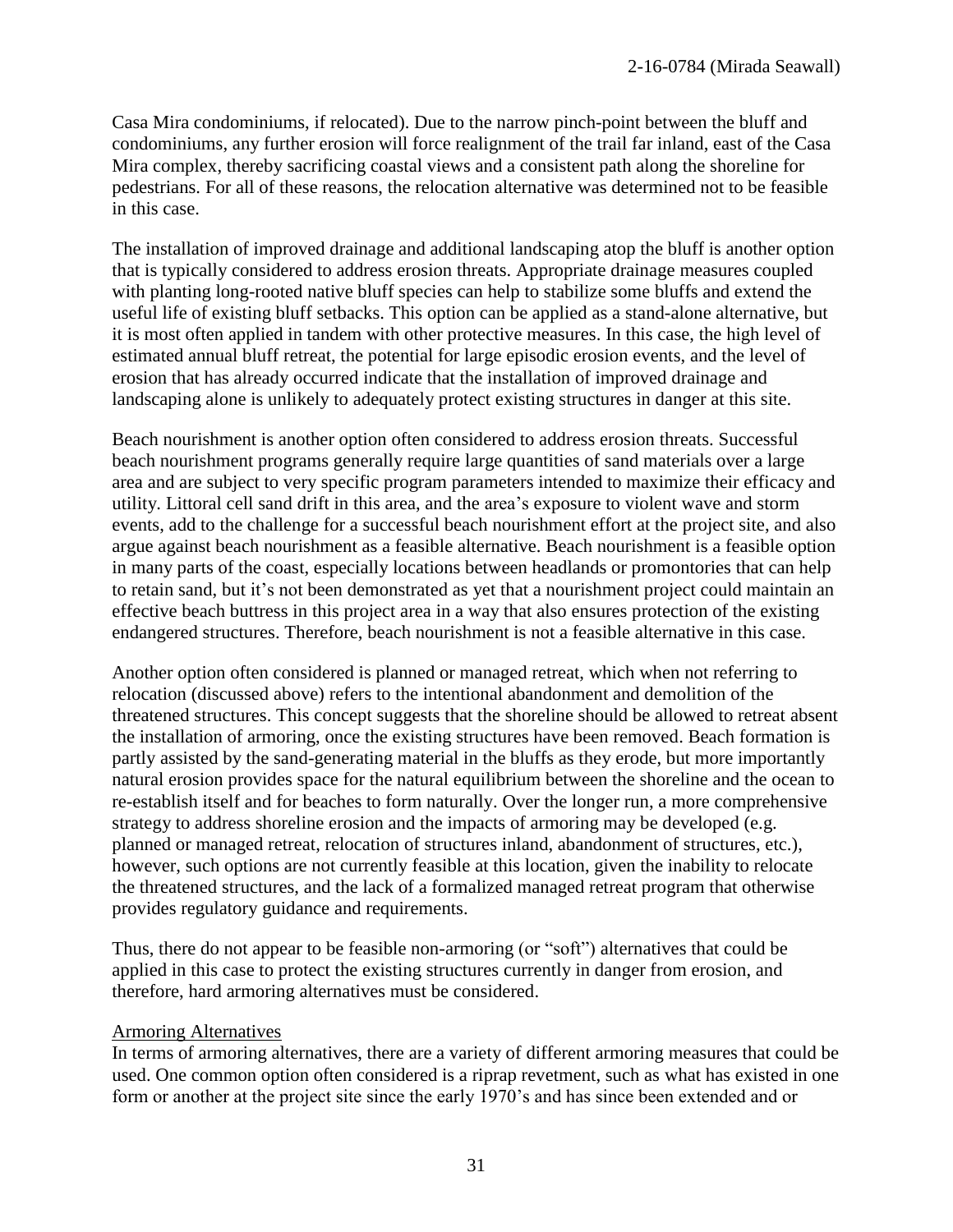#### 2-16-0784 (Mirada Seawall)

augmented through various emergency permit actions including the two emergency CDPs in 2016 and 2017 (ECDPs G-2-16-0045 and G-2-17-0046; see **Exhibit 5**). Riprap has been successfully used to protect endangered structures for many decades. Rock riprap revetments have the advantage that they can be installed relatively quickly to protect the base of bluffs. However, such riprap occupies significant beach space (roughly 4,000 square feet for just the temporary emergency riprap at this location), and often is easily dispersed and difficult to maintain in its approved configuration. For example, the riprap at this location installed pursuant to the 2016/17 ECDPs has already required significant maintenance during the 3 years it has been present, and it ultimately failed to provide adequate safety for the structures on top of the bluff, thus necessitating a second ECDP for repair and placement of additional rock. The Applicants originally proposed to install a more thoroughly engineered revetment under this follow up CDP, including a keyway and vertical wood posts. While such a design may have helped to retain the rock in place, it still would have occupied a large area of sandy beach, and it presents ongoing issues with beach coverage, displacement, and maintenance. Given its impacts and limitations, riprap, even if feasible, would not be the least environmentally damaging alternative in this case.

The proposed project now includes a near-vertical tied-back concrete seawall extending across the full height of the bluff, without rock fronting the wall, for the portion of bluff extending south of the 2 Mirada apartment building. Construction of the approximately 257-foot-long, 2.5 foot wide, and roughly  $48$ -foot tall<sup>15</sup> seawall is the preferred alternative for this area because it achieves the desired project goals (e.g., prevents loss of the apartments and the public access pathway) and minimizes adverse impacts to coastal resources, including public access and recreation, as much as feasible given the circumstances. Inland of the blufftop edge subsurface piers are proposed for either end of the seawall to strengthen the armoring and prevent erosional edge effects without causing additional coastal resource impacts. The Applicants' geotechnical consultant indicates that the minimum beach elevation erosion associated with a 100-year return period storm event is at the marine terrace, and therefore, the seawall should be embedded in bedrock at the toe of the bluff. Ultimately, the seawall has been designed to limit its impacts on coastal resources by limiting the beach footprint and by contouring and surfacing the seawall to mimic the natural bluffs in appearance and shape, and as such it helps to reduce adverse impacts to coastal resources as much as feasible with a project like this and in this environment.

Therefore, the vertical seawall is the least impactful armoring alternative for the southern portion of the bluff, provided its impacts over time can be mitigated consistent with Coastal Act Section 30235 and other Coastal Act policies.

### *Beach and Shoreline Access and Sand Supply Impacts*

The fourth test of Section 30235 that must be met in order to allow Commission approval of a shoreline armoring project is that such armoring must be designed to eliminate or mitigate adverse impacts to local shoreline sand supply.

#### Shoreline Processes

 $\overline{a}$ 

Some of the effects of engineered armoring structures on the beach (such as scour, end effects

<sup>&</sup>lt;sup>15</sup> To a height of  $+33$  feet NAVD, with piles driven down below grade to  $-15$  feet NAVD.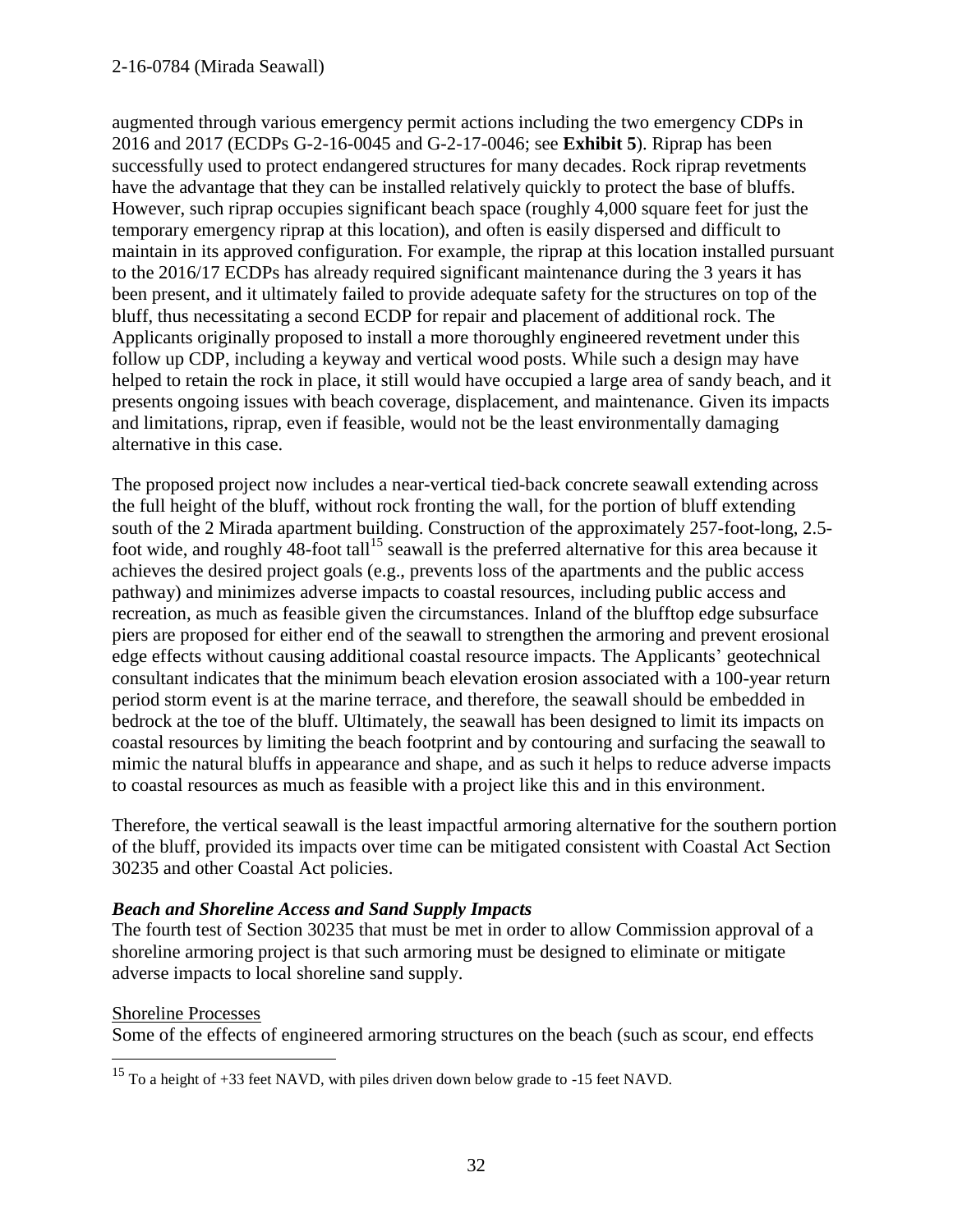and modification to the beach profile) are often temporary or may be difficult to distinguish from all the other actions that modify the shoreline. In addition, there are effects that are more qualitative (e.g., impacts to the character of the shoreline and visual quality) that are imprecise proxies for understanding the total impact of an armoring structure to the coastline. However, some of the effects that a shoreline armoring structure may have on natural shoreline processes can be quantified, including: (1) the loss of the beach area on which the structure is located; (2) the long-term loss of beach that will result when the back-beach location is fixed on an eroding shoreline; and (3) the amount of material that would have been supplied to the beach if the bluff and back-beach were to erode naturally. The first two calculations affect beach and shoreline use areas, and the third is related to shoreline sand supply impacts, but all three impact public recreational access to the beach as it relates to sand supply and by extension beach and shoreline recreational areas.

#### Encroachment Area

 $\overline{a}$ 

Shoreline protective devices, regardless of their configuration, are all physical structures that occupy space that would otherwise be unencumbered. When a shoreline protective device is placed on a beach area, the underlying beach area cannot be used by the public. This generally results in a loss of public access and recreational opportunity as well as a loss of sand and areas from which sand generating materials can be derived. The area where the structure is placed will be altered from the time the protective device is constructed, and the extent or area occupied by the device will remain the same over time, until the structure is removed or moved from its initial location (or in the case of a revetment, as it spreads seaward over time). The beach area located beneath a shoreline protective device, referred to as the encroachment area, is the area of the structure's footprint.

In this case, the proposed seawall aspect of the project will cover approximately 958 square feet of shoreline and beach area that would otherwise be unencumbered.<sup>16</sup> In addition, the latest emergency rock revetment that has been in place has covered approximately 4,000 square feet of sandy beach since it was first installed in 2016, some three years ago, and this coverage must also be considered for purposes of this follow-up CDP application. For analytic purposes, by proportionally translating the ECDP rock revetment and proposed seawall footprints over their respective contributions to the total 23-year time period results in a total encroachment impact value of approximately 1,355 square feet.  $17$ 

### Fixing the Back Beach (the "Coastal Squeeze")

On an eroding shoreline, a beach will typically continue to recreate itself between the waterline and the bluff as long as there is space to form a beach between the bluff and the ocean. As bluff erosion proceeds, the profile of the beach also retreats and the beach area migrates inland with the bluff. This process stops, however, when the backshore is fronted by a hardened, protective

<sup>&</sup>lt;sup>16</sup> The seawall is approximately 257 feet long and 2.5 feet thick, occupying 643 square feet, and the integral stairway extends approximately 70 linear bluff feet and is approximately an additional 4.5 feet in width, occupying an additional 315 square feet, for a total footprint of 958 square feet.

 $17$  958 square feet divided by 23 years multiplied by 20 years equals 833 square feet. 4,000 square feet divided by 23 years multiplied by 3 years equals 522 square feet. 833 square feet added to 522 square feet equals 1,355 square feet.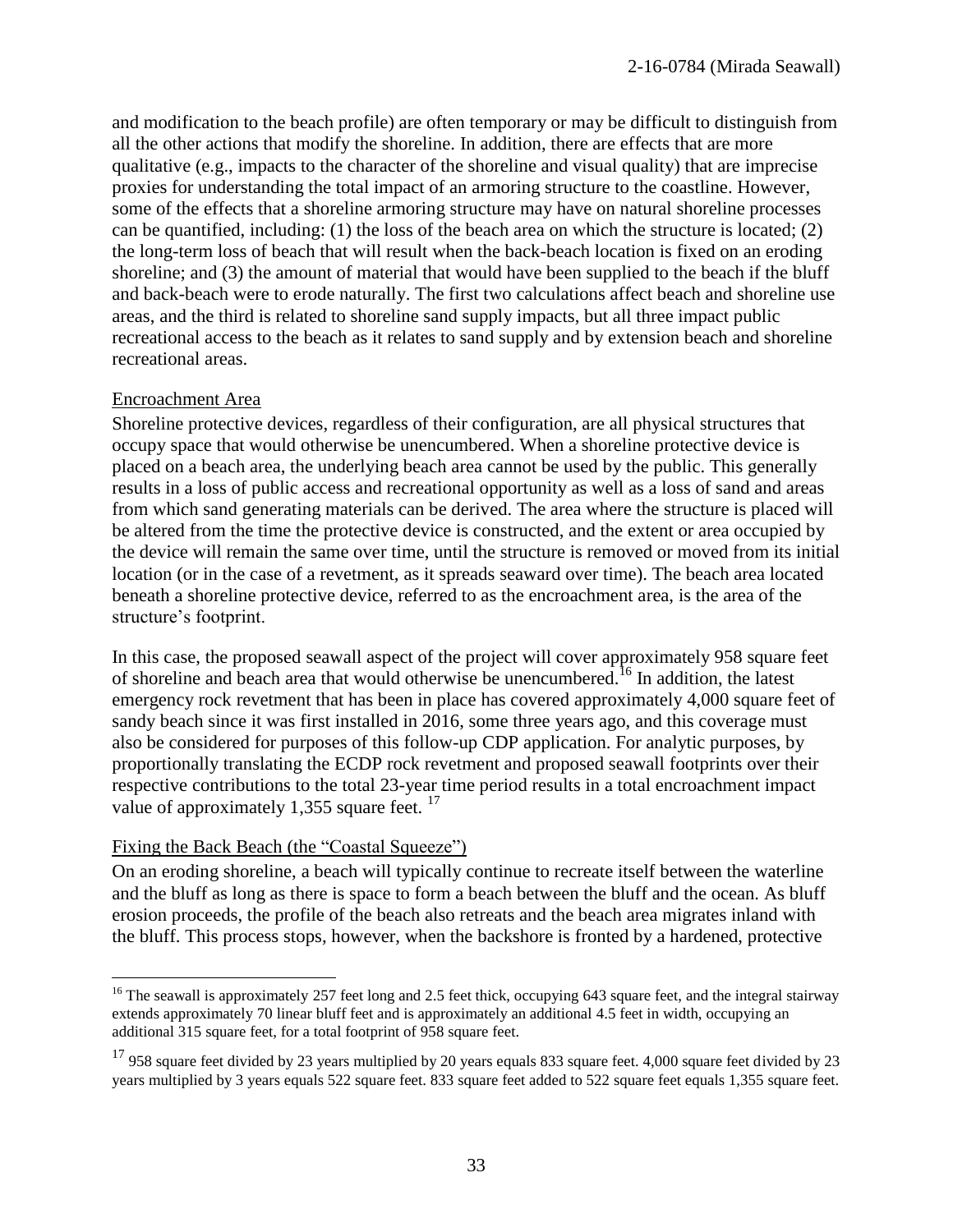structure such as a revetment or a seawall. Experts generally agree that where the shoreline is eroding and armoring is installed, the armoring will eventually define the boundary between the sea and the upland.<sup>18</sup> While the shoreline up and downcoast of the armoring continues to retreat and reform new beach areas, shoreline in front of the armoring eventually stops at the armoring. This effect is also known as passive erosion, or "coastal squeeze." The sandy beach area will narrow, squeezed between the moving shoreline and the fixed backshore. This impact represents the loss of a beach as a direct result of the installed armoring. One need look no further for an example of this phenomenon than the project site, where the pre-Coastal Act apartments have been armored over time, and the apartment site now juts out onto the beach as an armored headland, whereas the bluffs on either side have eroded further inland and allowed creation of beach space (see photos in **Exhibit 2**).

The coastal squeeze phenomenon caused by armoring is exacerbated by climate change and sealevel rise. As climate change causes the seas to rise ever faster, beach and recreational shoreline areas will be lost at an increasingly rapid pace.<sup>19</sup> If the inland area cannot also retreat, eventually, there will be no available dry beach area and the shoreline will be fixed at the base of the armoring structure. In the case of an eroding shoreline, this represents the loss of a beach and shoreline recreational area as a direct result of the armoring. Specifically, beach areas are diminished as the beach is compressed between the ocean migrating landward and the fixed backshore. Such passive erosion impacts can be calculated over the time the proposed armoring is expected to be in place. Consistent with past practice, including the Commission's experience that shoreline armoring often needs to be reinforced, augmented, replaced, or substantially changed within twenty years of its original installation, and to provide for re-review on a regular basis to allow for consideration of possible changes in policy, law, and physical conditions associated with armoring, the Commission generally evaluates this impact for an initial twenty

 $\overline{a}$ <sup>18</sup> See, for example: Kraus, Nicholas (1988) "Effects of Seawalls on the Beach: An Extended Literature Review", Journal of Coastal Research, Special Issue No. 4: 1-28; Kraus, Nicholas (1996) "Effects of Seawalls on the Beach: Part I An Updated Literature Review", Journal of Coastal Research, Vol.12: 691-701, pages 1-28; and Tait and Griggs (1990) "Beach Response to the Presence of a Seawall", Shore and Beach, 58, 11-28.

 $19$  Sea level has been rising for many years, and there is a growing body of evidence that there has been an increase in global temperature and that acceleration in the rate of sea level rise can be expected to accompany this increase in temperature. The Coastal Commission's Sea Level Rise Policy Guidance (2015) recommends using best available science at the time of application to understand the risks associated with sea level rise over the life of development. In March 2018, the California Ocean Protection Council adopted updated State Sea Level Rise Guidance, which incorporates recent scientific information and is now considered the best available science on sea level rise for the State of California. According to this Guidance, updated most recently in November 2018, the estimated range of sea level rise for the project area (based on the San Francisco tide gauge) for 2070 is approximately 1.9 to 3.5 feet; and 2.9 to 5.6 feet for 2090. Additionally, recent scientific studies have analyzed the potential for rapid ice loss and suggest that there could be extreme sea level rise of as much as 10 feet by 2100 (or an additional 5.2 and 8.3 feet of sea level rise that would be added to those estimates for 2070 and 2090, respectively), though this extreme scenario is currently less well understood. The observed trend for global sea level has been a long-term, persistent rise. Mean water level affects shoreline erosion several ways, and an increase in the average sea level will exacerbate all these conditions. On the California coast the effect of a rise in sea level will be the landward migration of the intersection of the ocean with the shore. This, too, leads to loss of the beach as a direct result of the armor as the beach is squeezed between the landward migrating ocean and the fixed backshore (e.g., even without any armoring, a 1-foot rise in sea level generally translates into a 40-foot inland migration of the land/ocean interface for a roughly 40:1 beach slope, typical of average sandy beach profiles).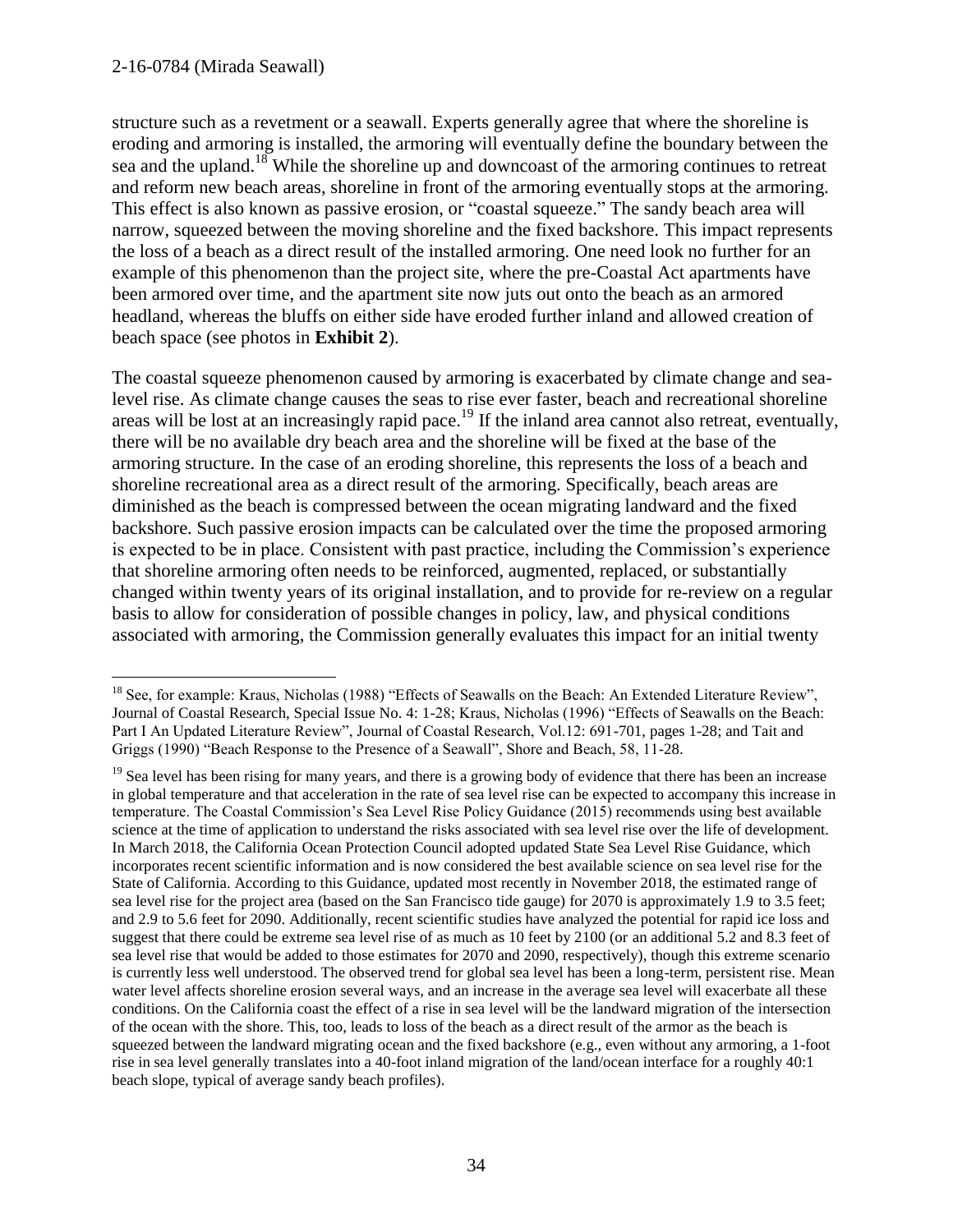year period.<sup>20</sup> After this 20-year initial mitigation period, additional impact analysis will be needed (see **Special Condition 6**) to assess the appropriate mitigation necessary at that time and moving forward.

The Commission has established a methodology for calculating passive erosion, or the long-term loss of beach due to fixing the back beach. The area of beach lost due to long-term erosion is equal to the long-term average annual erosion rate multiplied by the number of years that the back beach or bluff will be fixed, multiplied by the width of the property that will be protected. The average annualized erosion rate at this location has been estimated to be approximately 1.3 to 2 feet per year, and 2 feet per year is conservatively used in this calculation to ensure that all potential impacts are appropriately captured. Applying the 2 feet per year average annual rate of erosion over the first 20 years of the 257-foot long seawall being present, and adding in the 3 years that 200-foot long bluff has been armored by the emergency revetment, 11,480 square feet of beach will have been lost through the next 20-year period due to armoring here.<sup>21</sup> Thus, the armoring here leads to a total loss of 11,480 square feet of beach that would have been created naturally if the back beach had not been fixed by the armoring through the first 20-year assessment period.

Thus, the armoring project leads to beach and shoreline use area impacts of approximately 12,835 square feet (1,355 square feet associated with the seawall's footprint and the temporary 2016/2017 ECDP revetment's footprint, and 11,480 square feet associated with passive erosion due to fixing the back beach) through the first 20 year impact horizon. There is no doubt that such impacts represent a significant public recreational access impact, including a loss of the social-economic value of beach and shoreline recreational access, for which the Coastal Act requires mitigation.

The most obvious in-kind mitigation for these impacts would be to create a new 12,835 squarefoot area of beach/shoreline to replace that which will be lost over the first 20 years with an identical area of beach/shoreline in close proximity to the lost beach/shoreline area. While in concept this would be the most direct mitigation approach, in reality, finding an area that can be turned into a beach and ensuring it does so appropriately over time is very difficult in practice. At the same time, the calculations of affected area do provide a means to identifying an appropriate relative scale for evaluating alternative mitigations. For example, in the past the Commission has looked at several ways to value such lost beach and shoreline areas in order to determine appropriate in-lieu mitigation fees, including evaluating the recreational value of the beach/shoreline in terms of the larger economy, as well as the real estate value of the land that would have otherwise gone to public beach/shoreline use.

In terms of the recreational beach/shoreline value, the Commission has recognized that in addition to the more qualitative social benefits of beaches and shoreline areas (e.g., recreational, aesthetic, habitat values, etc.), beaches and shoreline areas provide significant direct and indirect

 $\overline{a}$ 

<sup>&</sup>lt;sup>20</sup> See for example, CDPs 2-10-039 (Land's End), 2-16-0684 (Aimco Armoring), and 3-12-030 (Pebble Beach Company).

<sup>&</sup>lt;sup>21</sup> That is, 257 feet multiplied by 2 feet per year multiplied by 20 years added to 200 feet multiplied by 2 feet per year multiplied by 3 years equals 11,480 square feet.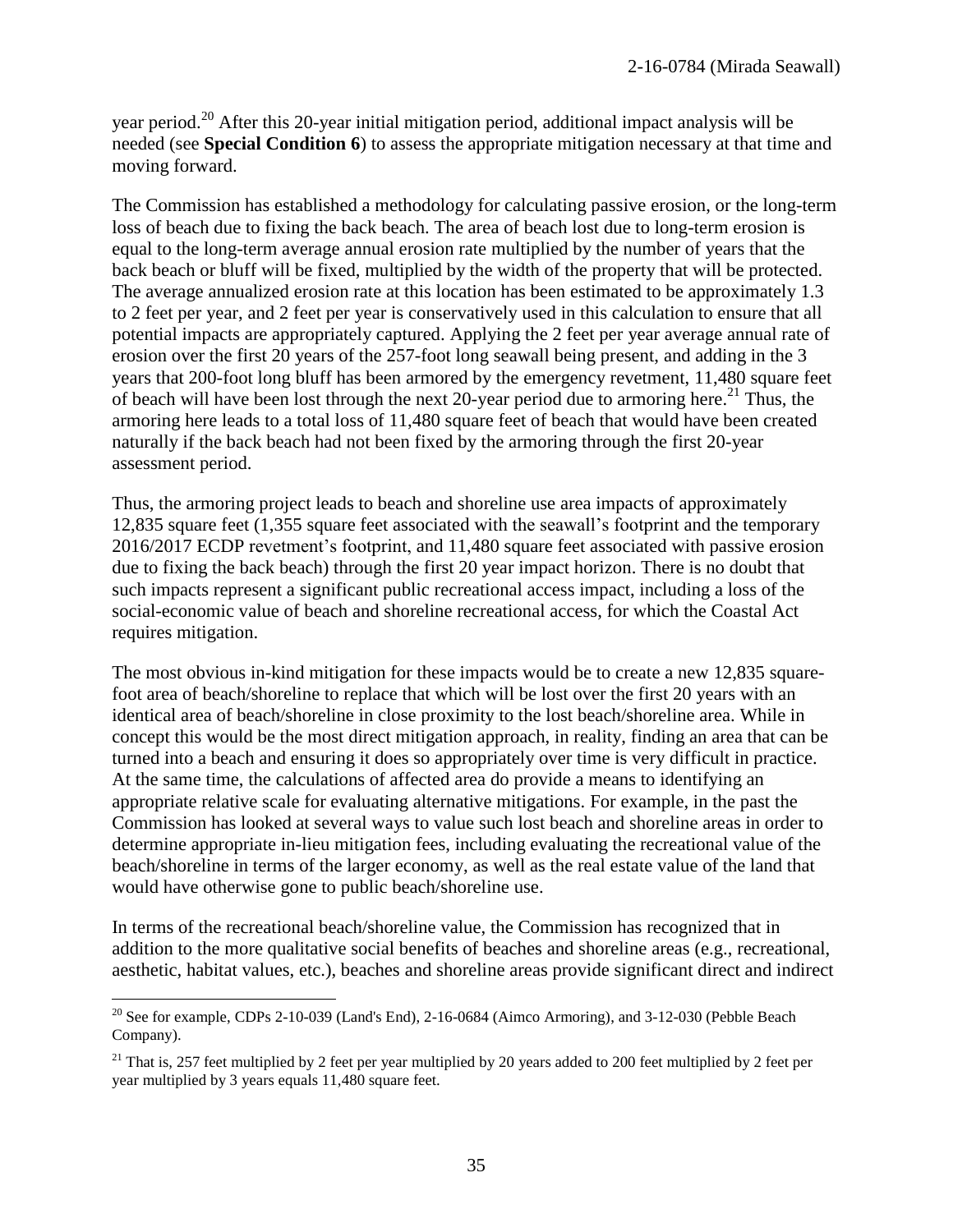#### 2-16-0784 (Mirada Seawall)

revenues to local economies, the state, and the nation. It is well known that the ocean and coastline of California contribute greatly to the state's economy through activities such as tourism, fishing, recreation, and other commercial activities.<sup>22</sup> There is also value in just spending a day at the beach and having wildlife and clean water at that beach, and being able to walk along a stretch of beach and shoreline. There is also the societal benefit of beaches and shoreline areas, including the ways they contribute to local community and State social fabric and cultural identity, although it is difficult to put a price tag on either of these.

Thus, these recreational impacts are in many cases difficult to quantify, including at sites such as this where visitation data needed for certain economic impact models are lacking. In other cases (including cases where visitation data was also lacking), the Commission has found that using a real estate valuation method as a basis for identifying mitigation allows for objective quantification of the value of lost beach and shoreline area, and that this valuation is appropriate both in terms of the scope of the impacts and the rational basis for applying such methodology.<sup>23</sup> This method requires an evaluation of the cost of property that could be purchased and allowed to erode and turn into beach naturally to offset the area that will be lost due to the construction and continued placement of the proposed armoring over time.

Toward this end, the market values of representative blufftop properties near the project area supply a means to identify what it might cost to purchase such property and allow it to erode in this way to create offsetting beach/shoreline recreational space. Specifically, this review was conducted by looking at the sales of blufftop property in this specific area within the last three years. This value is then divided by the property square footage to arrive at a price per squarefoot. The price per square-foot calculated value serves as a way to gauge the cost of acquiring an equivalent blufftop property area that could be allowed to erode to provide an equivalent amount of beach and shoreline area to that which will be lost over the first 20-year mitigation timeframe.

This evaluation focused on a total of six blufftop properties within the vicinity of the proposed project representing a range of properties for which sales information was available over the past three years (see **Exhibit 6**). The range of values starts at the high end for the property at 420 1st Avenue with a value of \$284.75 per square-foot, to the low end for the property at 65 San Pablo Avenue with a value of \$204.81 per square-foot, with an average of \$238.62 per square-foot.<sup>24</sup> This average per square-foot value represents a reasonable estimate of the market value of blufftop properties nearest the subject site based on actual sales data in the last three years.<sup>25</sup>

 $\overline{a}$ 

 $^{22}$  See Coastal Commission's Adopted Sea Level Rise Policy Guidance at https://www.coastal.ca.gov/climate/ slrguidance.html: "Just over 21 million people lived in California's coastal counties as of July 2014 (CDF 2014), and the state supports a \$40 billion coastal and ocean economy (NOEP 2010)."

<sup>&</sup>lt;sup>23</sup> See, for example, CDPs 2-10-039 (Land's End Seawall), 2-11-009 (City of Pacifica Shoreline Protection), A-3-PSB-12-042 and A-3-PSB-12-043 (Pismo Seawalls), and 3-16-0345 (Honjo Seawall).

 $24$  The property sales used to derive the average price per square foot for blufftop properties in the immediate vicinity are for property sales at the following locations: 65 San Pablo Avenue (\$204.81/square-foot); 207 Washington Boulevard (\$250.26/square-foot); 420 1st Avenue (\$284.75/square-foot); 331 Mirada Road (\$208.91/square-foot); 440 2nd Avenue (\$205.60/square-foot); and 349 1st Avenue (\$277.39/square-foot).

<sup>25</sup> Source: Zillow.com and Trulia.com (December, 2018).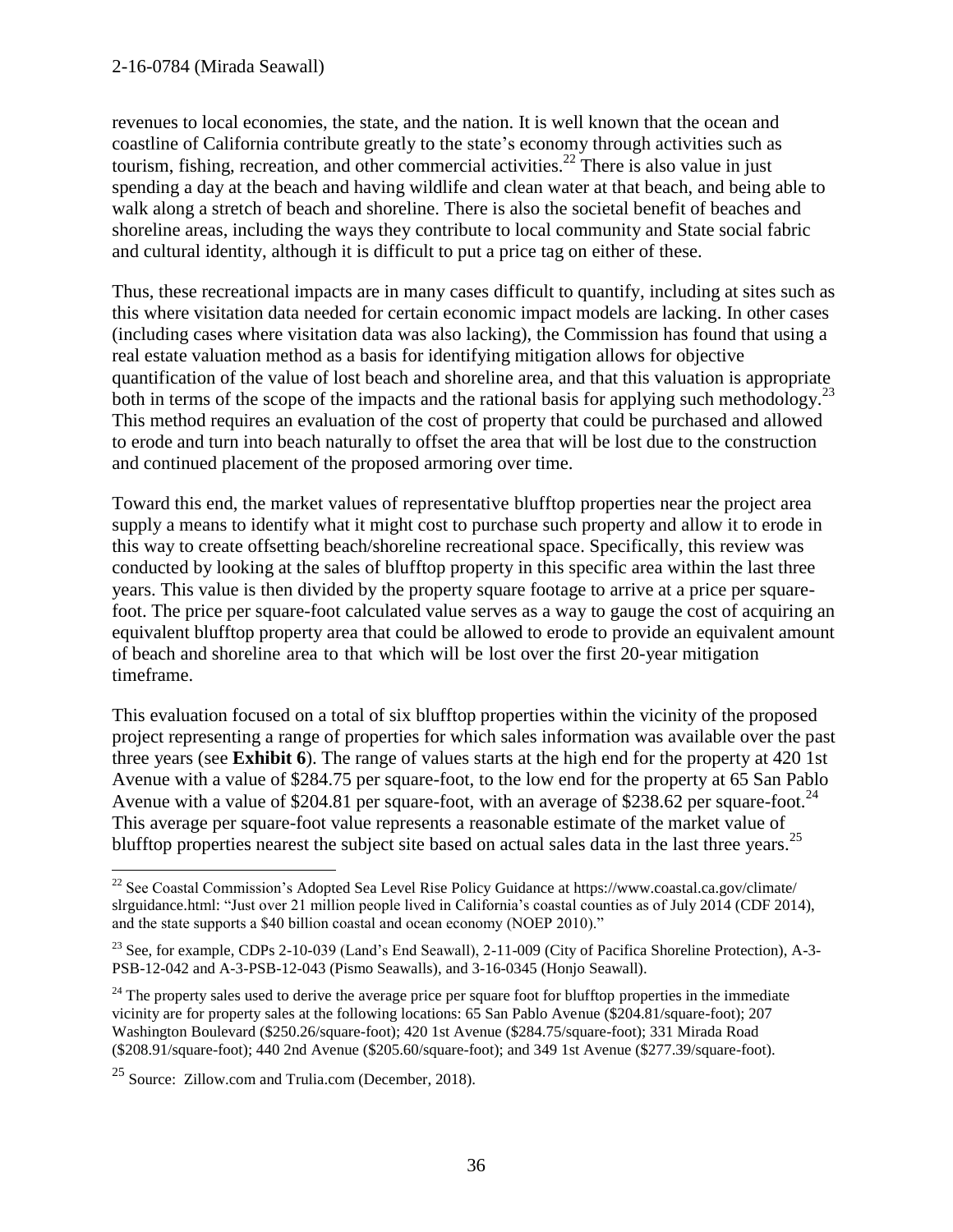Given median sales prices have been rising in Half Moon Bay over the same timeframe, such a value may slightly underestimate current costs, but it is still a valid, if conservative, estimate for mitigation purposes.

Applying this land acquisition value to the 12,835 square-foot impact due to the proposed armoring would result in a mitigation fee of \$3,062,688 for the loss of beach and shoreline use areas based on the initial 20-year mitigation period (i.e., 12,835 square feet x \$238.62/square foot  $= $3,062,688$ . The Commission finds that this potential mitigation fee amount is most closely tied to specific property values in the vicinity of the project, and is thus both reasonably related and roughly proportional to the anticipated impacts of the proposed armoring on beach and shoreline use areas through the first 20 years it is in place.

#### Retention of Potential Beach Material

 $\overline{a}$ 

The final impact calculation pertains to the loss of sand and sand generating materials due to the project, and the way that affects the larger sand supply system. Beach sand material comes to the shoreline from inland areas, carried by rivers and streams; from offshore deposits, carried by waves; and from coastal dunes and bluffs feeding the beach. Bluff retreat/shoreline erosion is one of several ways that sand and sand generating materials are added to the shoreline. Bluff retreat and erosion is a natural process resulting from many different factors such as erosion by wave action causing cave formation, enlargement and eventual collapse of caves; saturation of the bluff soil from groundwater causing the bluff to slough off; and natural bluff deterioration. For coastal dunes, the contribution to the system is typically more direct, with sand becoming part of the shoreline system during and as a result of climatic events, including wind, rain, and storms. When the bluff/shoreline is armored with a shoreline protective device, the natural exchange of material from the armored area to the beach and shoreline is interrupted, and, if the armored bluff area would have otherwise eroded, there will be a measurable loss of material provided to the beach and shoreline, contributing to a loss of sandy beach.

In bluff areas, if natural erosion were allowed to continue (absent of any shoreline armoring), bluff sediment would be added to the beach, as well as to the larger littoral cell sand supply system fronting the bluffs. The volume of total material that would have gone into the sand supply system over the life of the shoreline structure would be the volume of material between (a) the likely future bluff face location with shoreline protection; and (b) the likely future bluff face location without shoreline protection. Using the Commission's methodology<sup>26</sup> the amount of beach-quality sand that would be retained due to the proposed seawall would be equal to 251 cubic yards of sand per year. Dr. Ewing and Dr. Street reviewed all calculations and concurred on these estimates. Over the course of the initial 20-year mitigation horizon, and including the last three years that the emergency revetment has had the same effect, the proposed armoring

<sup>&</sup>lt;sup>26</sup> Sand supply loss is calculated with a formula that utilizes factors such as the fraction of beach quality material in the bluff material; the length of time the back beach will be fixed; the predicted rate of erosion with no seawall; the height of the seawall; and the width of property to be armored. In this case, the fraction of beach quality material is 0.4, the height of the seawall from the top of the bluff to below the winter beach level at elevation 0 NAVD is 33 feet, the width of the property to be armored is 257 feet, the rate of retreat is 2 feet per year, and the time period the seawall is installed is 23 years accounting for the 20 year authorization period and the 3 years the emergency rock was in place.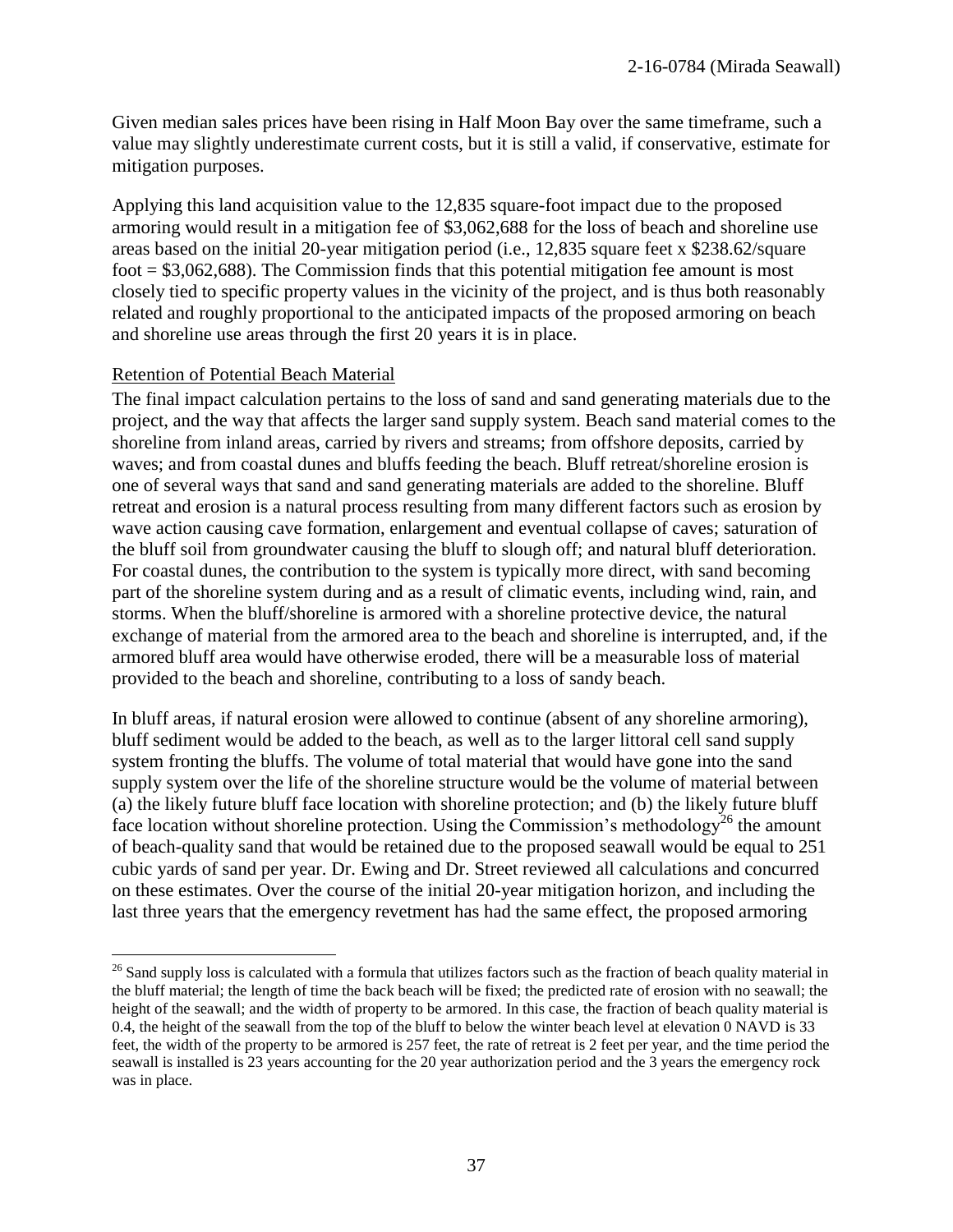would thus result in the loss of about 5,773 cubic yards of sand through the first 20-year mitigation horizon (i.e., 251 cubic yards/year x 23 years = 5,773 cubic yards).

To mitigate for this loss of sand, the Commission oftentimes requires payment of an in-lieu fee to contribute to ongoing sand replenishment or other appropriate mitigation programs. In such cases, the Commission has typically mitigated for such sand retention impacts with an in-lieu fee based on the cost of buying and delivering an equivalent volume of beach quality sand to the affected area. In this case, as discussed above, the seawall and riprap revetment would result in the retention of about 5,773 cubic yards of sandy material through the initial 20-year mitigation horizon. The Applicants submitted three bids for the cost of delivered sand for the Half Moon Bay area, and the average of the three bids came out to a cost of purchasing and delivering sand of approximately \$51.75 per cubic yard (see **Exhibit 7**). <sup>27</sup> Thus, an in-lieu fee to address this initial sand retention impact would be approximately \$298,753.<sup>28</sup>

### Approvable Mitigation Package

 $\overline{a}$ 

In total, through the first 20-year mitigation timeframe, sand supply and related beach/shoreline loss impacts associated with the armoring would result in a required mitigation fee of \$3,361,441  $(i.e., $3,062,688 + $298,753 = $3,361,441)$ . Based on the above analysis, such a figure is both reasonably related and roughly proportional to the quantifiable impacts of the proposed armoring. However, rather than requiring a mitigation fee of \$3,361,441 to facilitate possible access improvements as a means of offsetting this identified impact, a series of immediate public access improvements nearby the project site, described in more detail below, can most effectively offset such impacts.

When viable, the Commission has historically offset identified impacts via in-kind public access improvement projects. While this option is generally only available with public agency applicants, in this case there is a unique opportunity for these Applicants to work with the California Department of Parks and Recreation (State Parks) on a series of projects that together can appropriately offset these beach and shoreline area recreational access impacts as part of an overall mitigation package. Such mitigation strategies can allow for bona fide improvements to public recreational access infrastructure and utility so that mitigation benefits can be realized in the near term and in the same area of the impacts, as opposed to fees that might not be spent for many years, and mitigation not timely realized as a result. The idea is typically to acknowledge that the value of a fee diminishes over time in terms of what it can provide, including as improvements only become more expensive to construct over time, and to place a premium on improvements that can be realized in the near term. The Applicants have been working with State Parks and Commission staff on such a strategy whereby the Applicants would fund and implement a series of public access improvements in the vicinity of the project to help offset project impacts. In addition, the Applicants are also willing to dedicate the 5,000 square-feet of

 $27$  Although the bids are unclear as to whether the sand actually constitutes delivered beach quality (as opposed to construction quality) sand, the \$51.75 average is similar to estimates in other projects for delivered beach-quality sand, albeit estimates from other areas, and thus the \$51.75 per cubic yard average in this case may be used as a proxy. In addition, note that the one bid described in terms of cost per ton was converted to cost per cubic yard by applying the conversion factor of 1.5 tons of sand per cubic yard.

 $28$  That is, \$51.75 per cubic vard multiplied by 5,773 cubic yards equals \$298,753.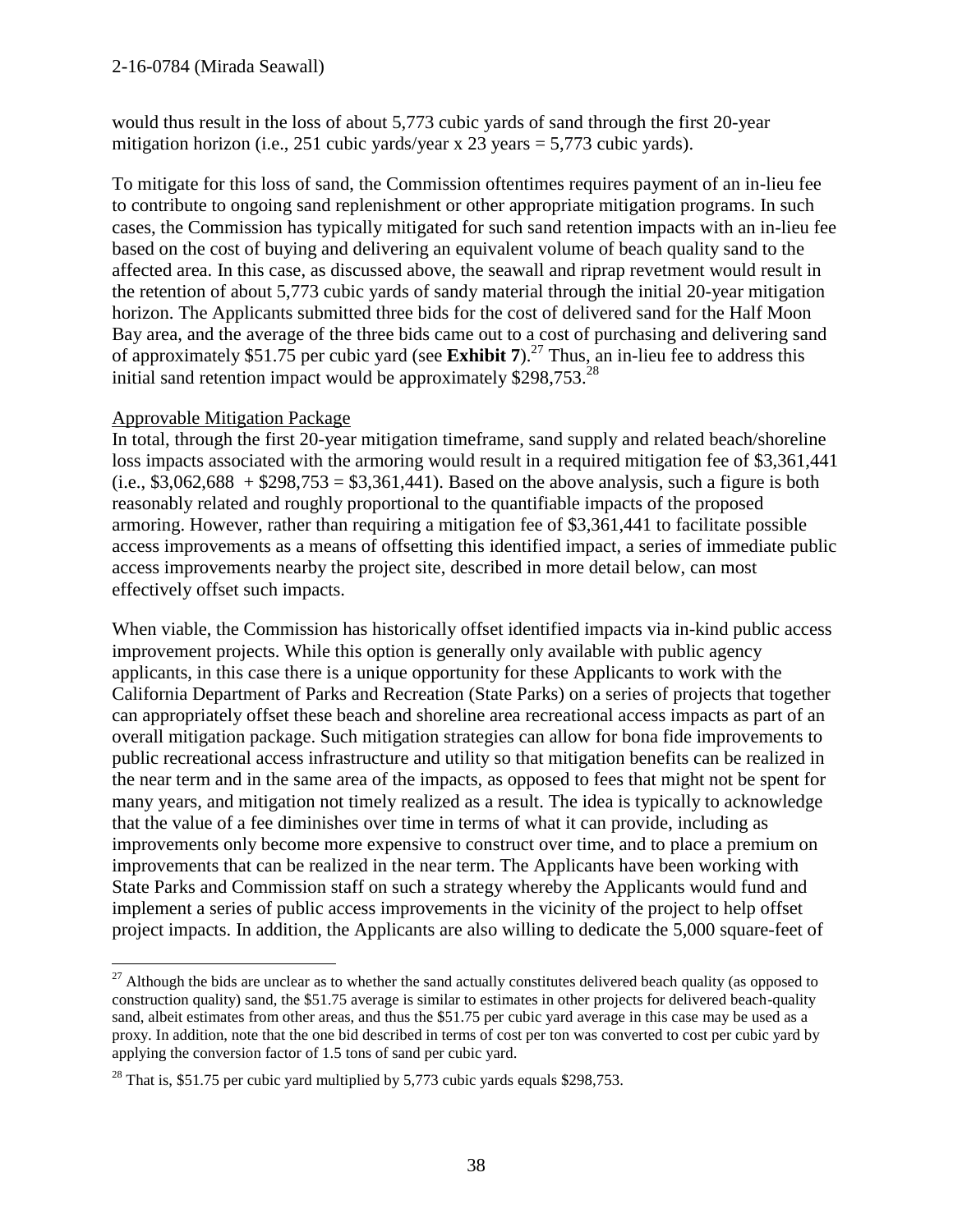blufftop area between the inland property line and the Coastal Trail, and from the edge of the Coastal Trail to the seaward edge of the seawall, as well as a triangular 2,430 square-foot section of their blufftop property seaward of the Casa Mira complex for public access and additional California Coastal Trail area as part of the mitigation package in order to ensure long term viability of the Coastal Trail in the area.

Thus, on this point the Applicants are proposing a mitigation package that includes an access dedication (see **Special Condition 4**) as well as a series of public access improvements on the beach and along the blufftop, all of which would be managed for the public's use and enjoyment via a comprehensive public access management plan (see **Special Conditions 1, 2, and 3**). Specifically, the Applicants have voluntarily agreed to pay for and implement the following:

- Construction of a new vertical beach access stairway, incorporated into the seawall design<sup>29</sup>
- Dedication of 7,430 square feet of bluff area for public use and enjoyment,  $30$  including covering the area where the stairway would be constructed as well as to facilitate connection of the Coastal Trail to the new beach stairway. The area proposed for a public access easement is shown on page 1 in **Exhibit 8** in red. The area would include 1) all land seaward of the western edge of the Coastal Trail to the bluff top edge (where it would intersect existing public access easements), bounded at the north by the northern end of the proposed seawall and bounded at the south by the southern property boundary; and 2) the triangular area at the southern end of the property inland of the Coastal Trail.
- Construction of a newly realigned blufftop Coastal Trail (8 feet wide, approximately 300 lateral feet) above the proposed armoring, within the dedicated blufftop area and on State Parks' property directly south of the project site to provide a more inland route and minimize erosion risk (and removal of old trail and restoration to natural bluff of this area)
- A \$10,000 contribution to public access improvements in the area, with a preference for a beach access stairway north of the apartments at 2 Mirada Road if the headland there blocks lateral access beach access most of the time in the future
- Landscaping improvements and installation of access amenities (e.g., public benches, picnic tables, bicycle racks, signage, etc.)

 $\overline{a}$  $29$  The Applicants were already required by CDP 3-83-351 to provide a beach access stairway in this area (which was installed but subsequently washed out by winter storms and not yet replaced, as described above), and thus are currently required to provide a replacement beach access stairway by virtue of that CDP. Even though it is already required as mitigation for that prior project, it is appropriate to give the Applicants credit for the stairway proposed here inasmuch as it is a much more stable and robust stairway liable to last much longer, and its design provides additional 'value' in this sense that can be countenanced as part of the mitigation package.

 $30$  Although owned by the Applicants, the 4,000 square-foot beach area has historically been used by the public for many years as if it were public, and thus the public may have established prescriptive rights to this area. The same applies to the 7,430 square-foot blufftop area. That said, although the public may already have certain rights here, the Applicants' agreement to affirmatively dedicate same perfects the public's rights without the need for prescriptive litigation of one form or another, so there is value to such an offer.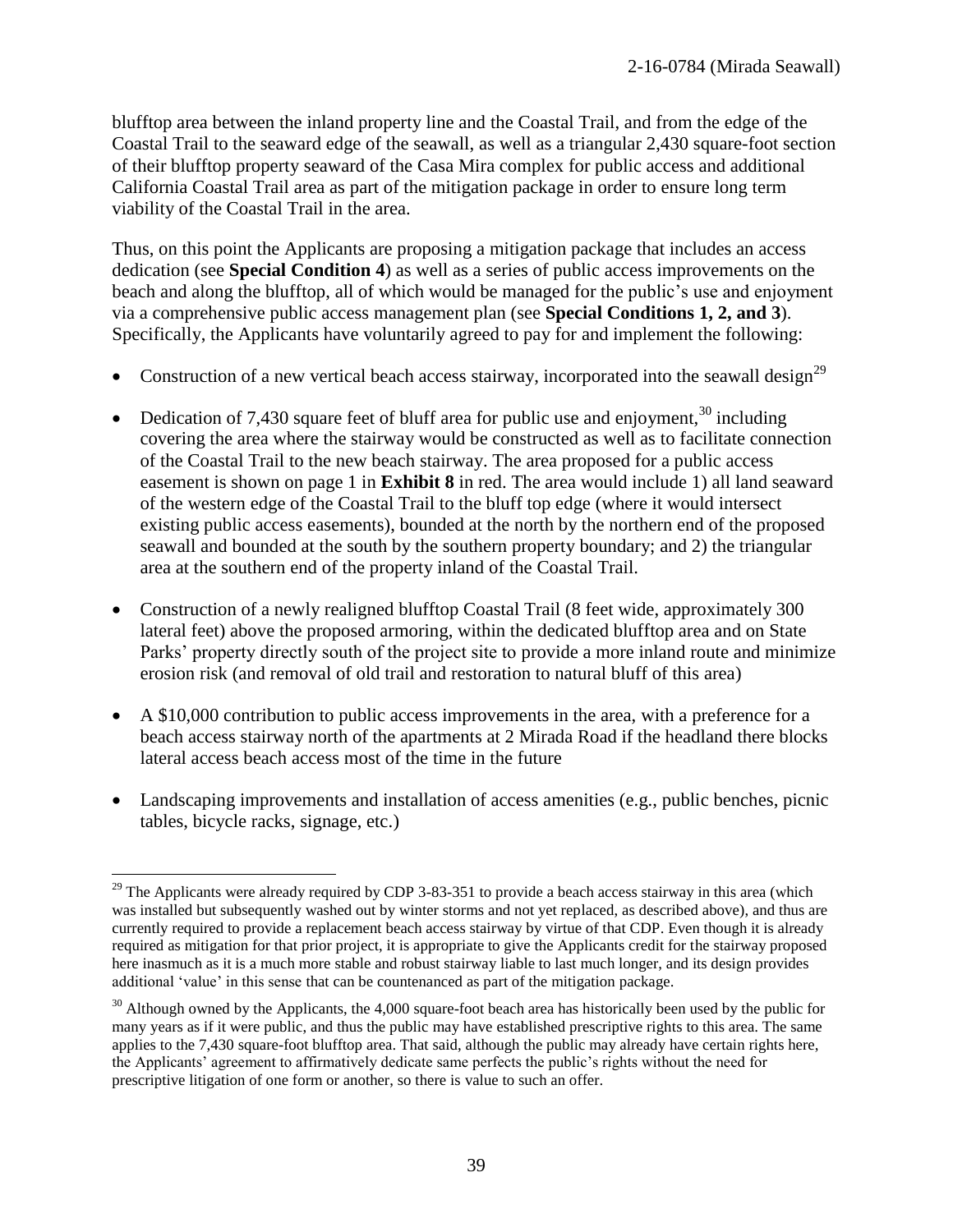- Removal of all existing timber piles on the beach in the project area to provide additional sandy beach area for public recreation
- Landscaping, drainage, and fencing/barrier modifications to improve public access utility and public views
- Ongoing maintenance of public access areas, improvements, and amenities

These types of improvements will enhance public recreational access amenities and utility in the project area, appropriately offsetting the beach/shoreline area impacts identified above.

Thus, in this case, the Commission finds it reasonable to mitigate for the above-identified armoring impacts, as well as to enhance and maximize public access and recreational opportunities in the project area as required by the Coastal Act, to require the Applicants to improve and maintain public recreational access areas, improvements, and amenities, to dedicate beach and blufftop land for such purposes, and to submit a \$10,000 mitigation payment to State Parks or other appropriate entity for public access improvements here, all with the objective of maximizing and enhancing public recreational access and utility in this area. This mitigation package strategy and approach is similar to compensatory projects and mitigation packages required by the Commission in the past.<sup>31</sup> In addition, this approach will allow public access improvements to be realized in the very near term, providing fairly immediate and tangible public benefits as opposed to an overall single fee approach that may not be used or applied for some time, reducing its effectiveness. In addition, the above-described recreational use and access improvement projects will likely be worth much more to users than the cost to develop these improvement projects, as they have an intrinsic value to the shoreline-visiting public, particularly given the significant popularity of the CCT and related public access features on this stretch of coast that is difficult to quantify. In short, the above-described access improvement project constitutes an appropriate and adequate compensatory mitigation package to offset the impacts identified above, and to be able to find the project consistent with Coastal Act Section 30235.

## *Duration of Armoring Authorization*

The Coastal Act compels shoreline protection devices only necessary to serve a coastaldependent use or protect an existing structure in danger of erosion, and therefore shoreline protective devices are no longer compelled after the existing structures or coastal-dependent uses they protect are no longer present or no longer require armoring. Although the purpose of the proposed development is to protect the Coastal Trail and a pre-Coastal Act apartment building, the shoreline armoring itself impedes public access to and along the shoreline, adversely impacts beaches and shoreline recreational areas, potentially increases erosion on adjacent properties, and visually impairs this coastal area. Although in this case it is likely that the public pathway (i.e., the structure being protected by the seawall) will be in place for many years, the long term status

 $\overline{a}$  $31$  See, for example, CDPs  $2-17-0702$  (Sharp Park Armoring),  $3-02-107$  (Podesto),  $2-16-0684$  (Aimco), A-3-SCO-06-006 (Willmott), 3-09-029 (Rusconi), 3-09-042 (O'Neill), 3-10-044 (Crest Apartments), 2-11-009 (Pacifica drainage armoring), A-3-PSB-12-0042 and -0043 (Pismo Beach Oceanview Boulevard Seawalls), A-3-SCO-07- 015/3-07-019 (Pleasure Point Seawall and Parkway), and 3-14-0488 (Iceplant LLC).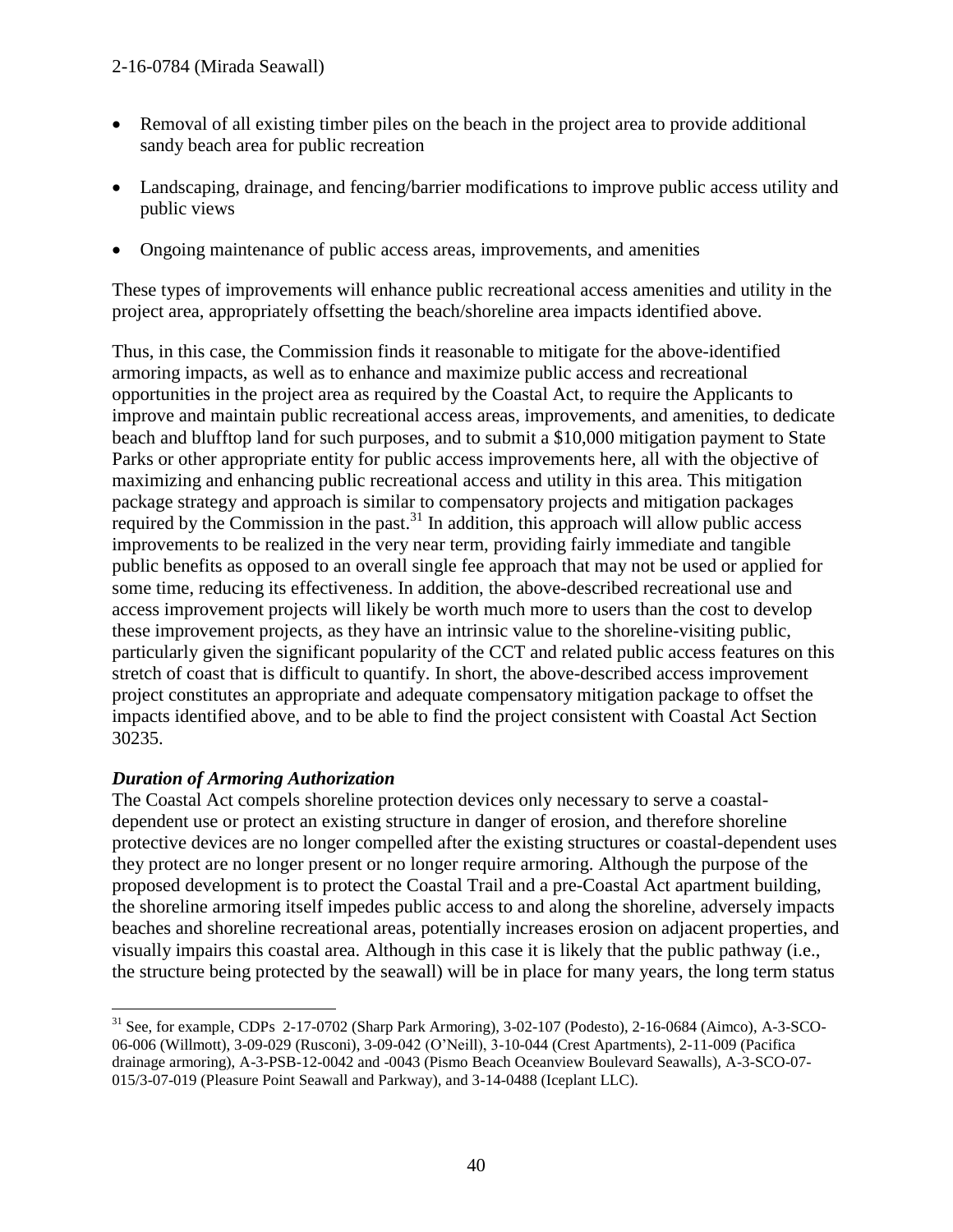of the apartments is less clear, including it is unclear how sea level rise and other coastal hazards may affect the shoreline in this area over time (and how ongoing riprap violations may be rectified), so it is still necessary to ensure that the shoreline protection as constructed is not allowed to outlast the structure/use it was designed and approved to protect, including the CCT.

**Special Condition 6** thus limits the duration of this armoring approval to the time when the public accessway improvements inland of the augmented seawall are no longer present or no longer require armoring, whichever occurs first. If some portion of the public improvements are removed, while some portion are retained, the armoring is required to be reduced or modified so that it is the minimum necessary to protect the public improvements that are retained.

In addition, and as described above, the armoring meets the first test of Coastal Act Section 30235 for the apartments because the apartment building was originally constructed in 1972, predating the effective date of the Coastal Act by 5 years (and Proposition 20 coastal permitting requirements by 1 year) and the currently available information suggests that it has not been modified to such an extent as to be considered redeveloped in the time since January 1, 1977. As a result, it retains its 'existing structure' status as long as it does not tip the threshold of redevelopment. If, however, the apartment building were to be redeveloped, then it would constitute a new structure that needs to meet all Coastal Act and LCP requirements, including in terms of a blufftop coastal hazard setback without reliance on armoring. In such a case, the building would need to be sited and designed to ensure geologic and engineering stability without reliance on shoreline armoring, including the armoring authorized by this CDP. If such re-siting is not possible, the redeveloped building would then need to be removed in order to be consistent with the Coastal Act requirements, including removal of the armoring approved here (as it would any longer be necessary to protect an existing structure, at least related to the apartments).

Thus, redevelopment of the site is limited by **Special Condition 6**, which recognizes that the proposed seawall is primarily being approved under Section 30235 to protect the existing apartment structure in danger from erosion. The intent of **Special Condition 6** is to limit future impacts to public resources by restricting expansion of new development on site, and to allow for potential removal of the approved tied-back seawall when it is no longer necessary to protect development requiring shoreline protection. In other words, if the apartments and related development that the armoring fronts is redeveloped, then it must be redeveloped without armoring, including that the existing armoring needs to be removed or reauthorized with updated terms under a new CDP application or amendment to this CDP, either of which would be required to be consistent with the terms and conditions identified herein. The condition also puts the property owner on notice that redevelopment of the parcel cannot rely on existing or new armoring for stability, and alternatives must be considered in order to avoid the need for bluff or shoreline protective devices in this hazardous area, including removing seaward portion(s) of any proposed redeveloped structure, relocation inland, and/or reduction in size. Such options look to be feasible for new construction or redevelopment and would prevent development from being sited in hazardous locations that would eventually lead to complete armoring of the bluffs and long-term adverse impacts to the adjacent public beach and State tidelands. Any future redevelopment of the affected property will require re-evaluation of then current conditions and must position development safely on site, independent of any shoreline protection.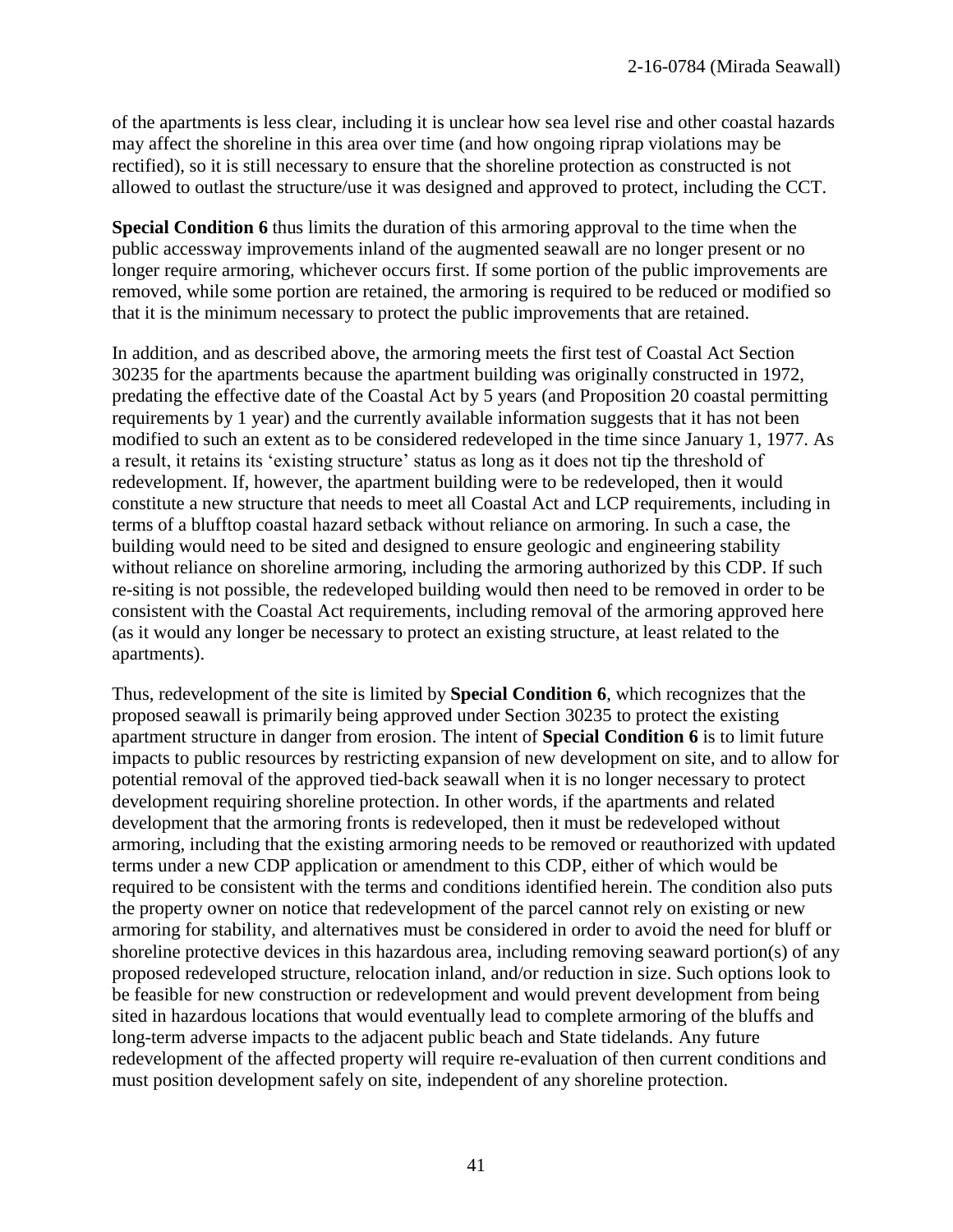#### 2-16-0784 (Mirada Seawall)

Under **Special Condition 6,** redevelopment is defined to include additions and expansions, or any demolition, renovation or replacement that would result in alteration or reconstruction of 50 percent or more of the apartment structure as measured cumulatively since January 1, 1977, the effective date of the Coastal Act. The condition indicates that the preferred alternative to shoreline or bluff protective devices includes such options as relocating all or portions of the apartment structure inland. The Applicants have chosen to pursue a tied-back wall at this time, rather than revise the blufftop development to decrease the risks over the remaining life of these structures. Additionally, redevelopment of this property that would rely on the existing approved armoring for protection would not be consistent with Section 30253. The condition acknowledges that future development on the site beyond repair and maintenance to the existing structures must meet the requirements of Section 30253 and not require bluff or shoreline protective devices that alter the natural landform of the bluffs. The condition also defines redevelopment to include additions and expansions, or any demolition, renovation or replacement which would result, cumulatively, in alteration or reconstruction of 50 percent or more of an existing structure. Thus, this condition requires that if an applicant submits an application to remodel 30% of the existing structure, then, for example, five years later seeks approval of an application to remodel an additional 30% of the structure, this would constitute redevelopment, triggering the requirement to ensure that the redeveloped structure is sited safely, independent of any shoreline protection. It also specifies that the apartments will also be considered redeveloped if the cost of any alterations to the apartments and related development equals or exceeds 50 percent of the market value of the apartment structure/related development before the start of construction, based on the documented construction bid costs and either an appraisal by a professional property appraiser or San Mateo County assessor data.

In terms of impact mitigation for the approved project, as discussed above, the mitigation for the Section 30235 impacts associated with the seawall is based on impacts through the initial 20-year time period. These impacts will continue to occur, though, for the full time that the approved armoring structure is in place, including beyond 20 years if it continues to be required to protect the public Coastal Trail and the apartments. Using an initial time period of 20 years for the mitigation calculations ensures that the mitigation will cover the likely initial impacts from the armoring, but future impacts beyond the initial mitigation period are far more uncertain to predict at this point in time due, among other factors, to possible changes in sea level, storm frequency and intensity and direction of wave attack. The public access mitigation improvements required under this approval may very well be sufficient to offset the continued impacts of retaining the seawall in the future, but an evaluation of ongoing project impacts to shoreline resources in the future may demonstrate that additional mitigation is necessary in order to maintain public access and recreation and to adequately mitigate for ongoing project impacts to these resources. **Special Condition 6** therefore requires the Applicants to reevaluate the impacts associated with the retention of armoring beyond the initial 20-year mitigation period and provide additional mitigation if deemed necessary to mitigate for additional impacts to coastal resources past the initial 20 years in the event that said impacts are not mitigated sufficiently under this approval.

Thus, as conditioned, the project satisfies the Coastal Act Section 30235 requirements regarding mitigation for sand supply impacts, and thus also meets all Section 30235 tests for requiring such armoring.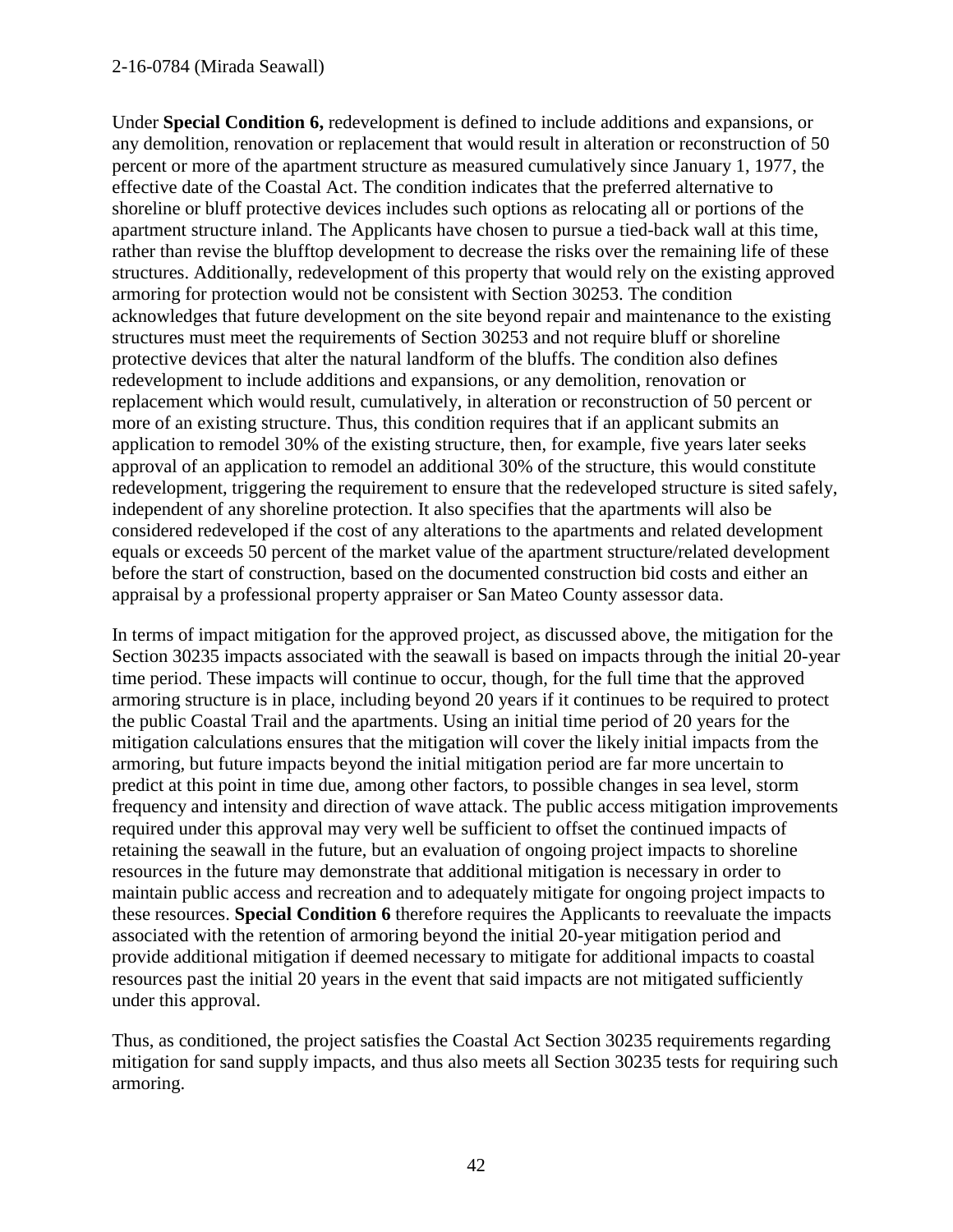#### *Long-Term Stability, Maintenance, and Risk*

Coastal Act Section 30253 requires the project to assure long-term stability and structural integrity, minimize future risk, and avoid additional, more substantial protective measures in the future. This is particularly critical given the dynamic shoreline environment in this area. Also critical to the task of ensuring long-term stability, as required by Section 30253, is a formal longterm monitoring and maintenance program. If the subject armoring were damaged in the future (e.g., as a result of flooding, landsliding, wave action, storms, etc.), it could lead to a degraded public access condition. In addition, such damages could adversely affect nearby beaches and recreational use areas by resulting in debris on the beaches and/or creating a hazard to the public using the beaches and offshore areas. Therefore, in order to find the proposed project consistent with Coastal Act Section 30253, the project must be maintained in its approved state. Further, in order to ensure that the Applicants and the Commission know when repairs or maintenance are required, the Applicants must regularly monitor the condition of the subject armoring, particularly after major storm events. Such monitoring will ensure that the Applicants and the Commission are aware of any damage to or weathering of the armoring and other project components, and can determine whether repairs or other actions are necessary to maintain the armoring and the offsetting access improvements in their approved state before such repairs or actions are undertaken. To assist in such an effort, monitoring plans should provide vertical and horizontal reference distances from armoring structures to surveyed benchmarks for use in future monitoring efforts.

Thus, to provide long-term structural stability and ensure that the proposed project is properly maintained, **Special Condition 6** requires monitoring and related reporting at five-year intervals. Such monitoring provides for evaluation of the condition and performance of the proposed project and overall bluff stability, and allows for any necessary maintenance, repair, changes or modifications to be timely identified. **Special Conditions 7 and 8** require the Applicants to maintain the project in its approved state, subject to the terms and conditions identified herein. Future monitoring and maintenance activities must be understood in relation to the approved final project plans (see **Special Condition 1**).

In terms of recognizing and assuming the hazard risks for shoreline development, the Commission's experience in evaluating proposed developments in areas subject to hazards has been that development has continued to occur despite periodic episodes of heavy storm damage and other such occurrences. Development in such dynamic environments is susceptible to damage due to both long-term and episodic processes. Past occurrences statewide have resulted in public costs (through low interest loans, grants, subsidies, direct assistance, etc.) amounting to tens of millions of dollars. As a means of allowing continued private development in areas subject to these hazards while also avoiding placing the economic burden for possible future damages onto the people of the State of California, applicants are regularly required to acknowledge site hazards and agree to waive any claims of liability on the part of the Commission for allowing the development to proceed. Accordingly, this approval is conditioned for the Applicants to assume all risks for developing at this location (see **Special Condition 9**).

#### **Coastal Hazards Conclusion**

With regard to this specific site and facts, the Commission finds that the proposed project, as conditioned, can be found consistent with Coastal Act Sections 30235 and 30253 because it is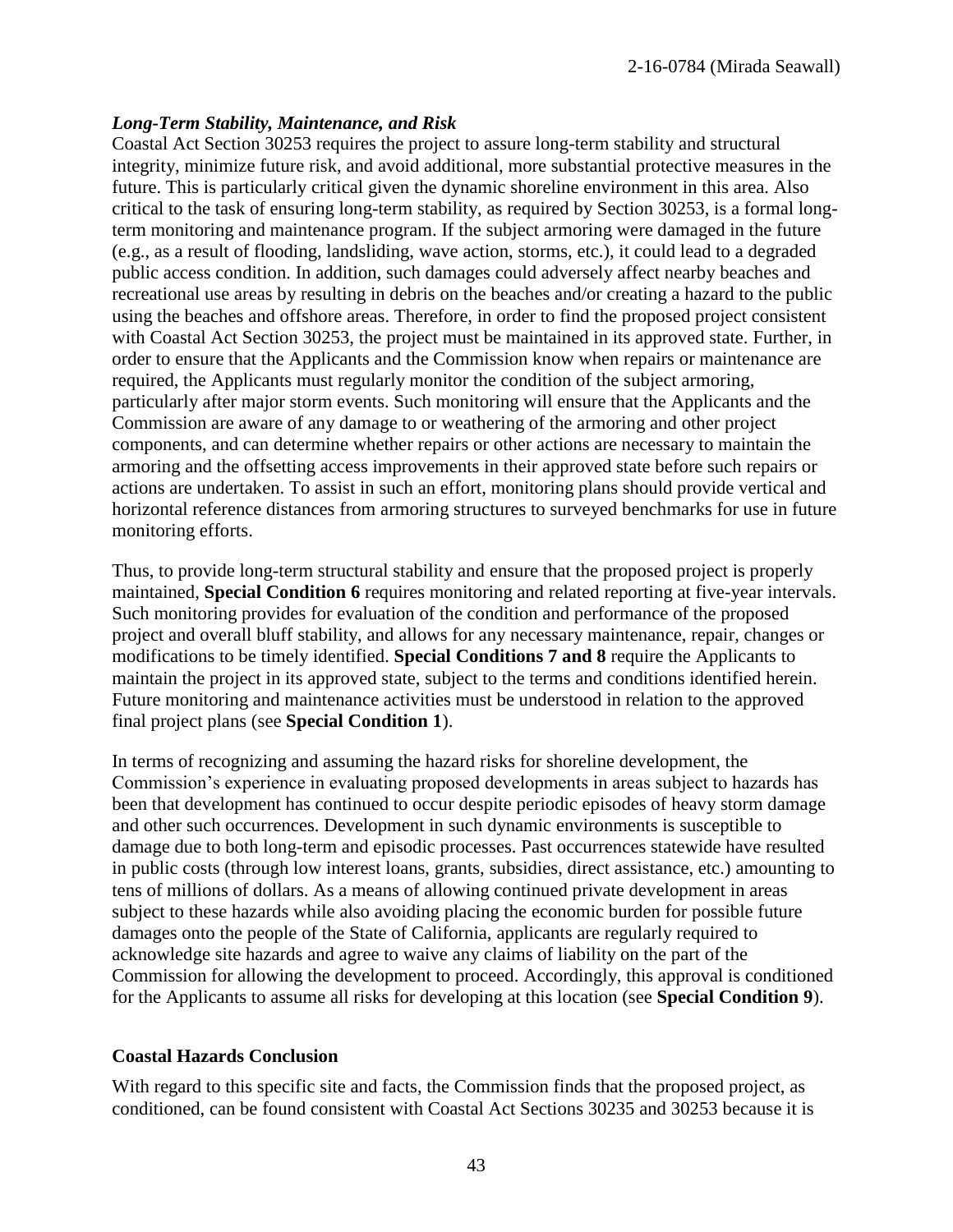the least environmentally damaging feasible alternative required to protect an existing structure and a coastal-dependent use in relation to the CCT, and conditions are included to ensure that the project will appropriately mitigate for its sand supply and beach/shoreline recreational use area impact, and to ensure long term stability. Therefore, as conditioned, the proposed project is consistent with Coastal Act Sections 30235 and 30253.

# **E. PUBLIC ACCESS AND RECREATION**

## **Applicable Policies**

Coastal Act Section 30604(c) requires that every coastal development permit issued for any development between the nearest public road and the sea "shall include a specific finding that the development is in conformity with the public access and public recreation policies of [Coastal Act] Chapter 3." The proposed project is located seaward of the first through public road (Highway 1). Coastal Act Sections 30210 through 30214 and 30220 through 30224 specifically protect public access and recreation. In particular:

*30210. In carrying out the requirement of Section 4 of Article X of the California Constitution, maximum access, which shall be conspicuously posted, and recreational opportunities shall be provided for all the people consistent with public safety needs and the need to protect public rights, rights of private property owners, and natural resource areas from overuse.*

*30211. Development shall not interfere with the public's right of access to the sea where acquired through use or legislative authorization, including, but not limited to, the use of dry sand and rocky coastal beaches to the first line of terrestrial vegetation.*

*30212(a). Public access from the nearest public roadway to the shoreline and along the coast shall be provided in new development projects…*

*30213. Lower cost visitor and recreational facilities shall be protected, encouraged, and, where feasible, provided. Developments providing public recreational opportunities are preferred. …*

*30221. Oceanfront land suitable for recreational use shall be protected for recreational use and development unless present and foreseeable future demand for public or commercial recreational activities that could be accommodated on the property is already adequately provided for in the area.*

*30222. The use of private lands suitable for visitor-serving commercial recreational facilities designed to enhance public opportunities for coastal recreation shall have priority over private residential, general industrial, or general commercial development, but not over agriculture or coastal-dependent industry.*

*30223. Upland areas necessary to support coastal recreational uses shall be reserved for*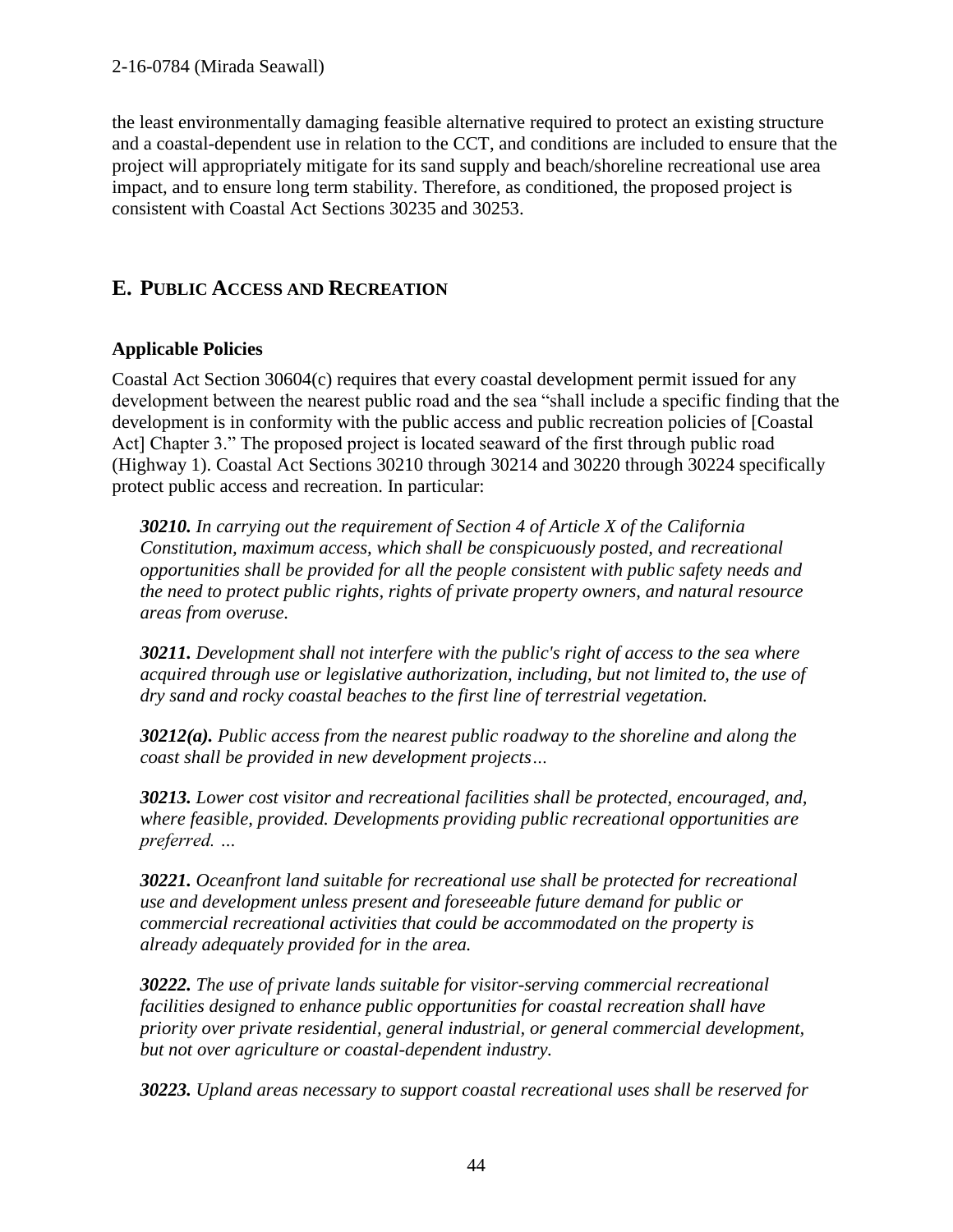*such uses, where feasible.*

Coastal Act Section 30240(b) also protects parks and recreation areas, such as the adjacent beach area. Section 30240(b) states:

*30240(b). Development in areas adjacent to environmentally sensitive habitat areas and parks and recreation areas shall be sited and designed to prevent impacts which would significantly degrade those areas, and shall be compatible with the continuance of those habitat and recreation areas.*

These overlapping Coastal Act policies clearly protect the blufftop public access area, the sandy beach (and access to and along it), and offshore waters for public access and recreation purposes, particularly free and low cost forms.

### **Consistency Analysis**

Shoreline protective devices can have significant adverse impacts to public access and recreation. Section 30210 of the Coastal Act requires the Commission to provide the general public maximum access and recreational opportunities, while respecting the rights of private property owners. Section 30211 prohibits development from interfering with the public's right of access to the sea. In approving new development, Section 30212(a) requires new development to provide access from the nearest public roadway to the shoreline and along the coast, save certain limited exceptions, including existing adequate nearby access. Section 30213 protects lower cost forms of access, such as the free access available at the project site. Section 30220 protects coastal areas suited for ocean-oriented activities, such as the beach and offshore access available here, for such purposes. Sections 30221 and 30223 protect oceanfront and upland areas for public recreational uses, and Section 30222 prioritizes visitor-serving amenities providing for public recreational use. Section 30240(b) protects park facilities, such as Half Moon Bay State Beach and related inland recreational areas, from degradation.

Finally, the Coastal Act Section 30210 direction to maximize access represents a different threshold than to simply provide or protect such access. Namely, it is not enough to simply provide access to and along the coast, and not enough to simply protect access, rather such access must also be *maximized*. A constitutional mandate, maximizing access provides fundamental direction with respect to projects along the California coast that raise public access issues, like this one. In addition, the mean high tide line is predicted to move landward over time depending on the beach profile, seasonal tidal activity and continued sea level rise. As mentioned in the project description, this area (including both the greater Half Moon Bay State Beach area and the CCT along the Mirada area coast specifically) is heavily used by the public, and it provides significant coastal access and recreational opportunities for residents and visitors alike. Therefore, it is also critically important that the Commission assess whether the project, which if approved would be authorized until 2039, would impact public access and recreation over this period, and if so, provide measures to avoid or appropriately mitigate such impacts.

The proposed project would have identifiable impacts on public recreational access, including through loss of beach/shoreline recreational use area where it is sited, incremental loss of beach due to the "coastal squeeze," and cumulative impacts to beach and shoreline recreation in the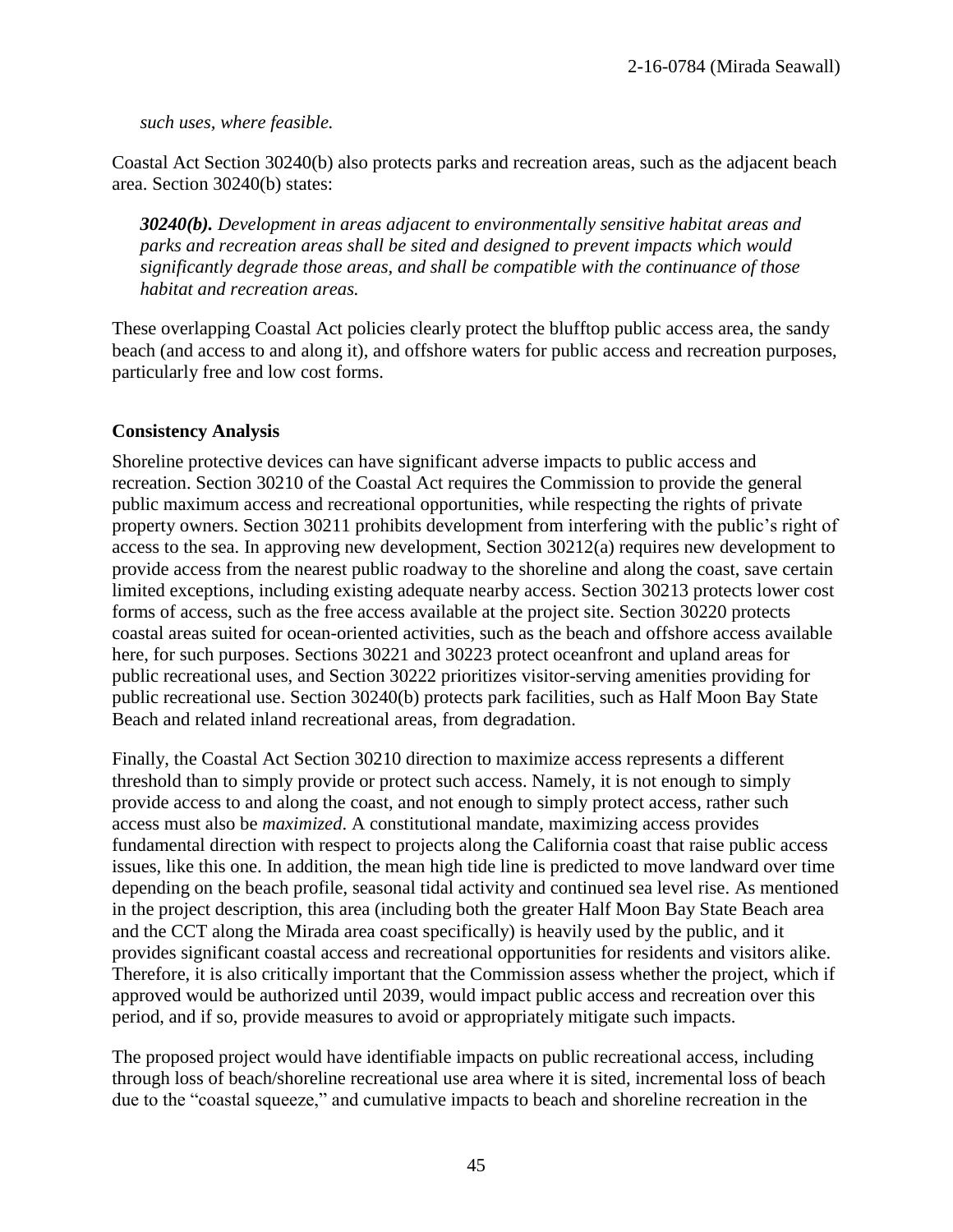$\overline{a}$ 

area. Critically, the proposed project would lead to a loss of available beach and shoreline recreation area for public access and recreation because the back of the beach/shoreline area will be fixed by the continued placement of the seawall, and the ocean interface will gradually move landward as sea level rises due to climate change. More specifically, sea level is expected to rise between 0.5 feet to 1.8 feet by 2040,<sup>32</sup> and thus it is likely that the seawall will have discernible impacts on public access and recreation for as long as it is in place. In fact, with sea levels anticipated to rise between half-a-foot and nearly two feet within the next 20 years, less of the beach/shoreline area seaward of the seawall will be available and such availability will be for a shorter period of time each day. Further, these impacts are predicted to be exacerbated as the years go on.

Coastal Act Section 30212 requires new development projects, where appropriate, to provide public coastal access as part of the project. In this case, the proposed project includes **Special Conditions 1, 2, and 3**, which provide for a series of public access improvements, including a new stairway and a re-routed section of the CCT, a \$10,000 payment towards other access improvements, and a Public Access Management Plan. Specifically, and as described in the previous findings regarding coastal hazards, the project would be conditioned to provide offsetting public access improvements at the project site to mitigate for the projects impacts on coastal resources. As such and as conditioned, the proposed project would facilitate muchneeded public access improvements at this location and would ensure the continued vitality of the coastal access trail area inland of the seawall. Accordingly, **Special Conditions 1 and 2** require the construction of a stairway to the beach, as well as aesthetic improvements (such as landscaping, fencing/barrier improvements, removal of approximately 25 timber piles from sandy beach areas, etc.) and additional public access features/amenities (e.g., interpretive signage, benches, picnic tables, etc.) to the area. Notably, the project will provide access to the beach in an area that has otherwise been difficult for even the nimblest member of the public to access. In addition, riprap at the upcoast end of the seawall will be removed and restacked, opening up more public beach/shoreline area, and creating a more inviting and aesthetically pleasing atmosphere for public access.

The requirements of **Special Conditions 1, 2, and 3** will help restore and substantially improve access, and ultimately the public's enjoyment of this particularly important public coastal access area. This will ensure that the impacts of this project to public recreational access in this stretch of coast will be adequately mitigated for, and these mitigations are also required for public recreational access as well as coastal hazard reasons. When the armoring structure is subject to reassessment in 2039, all impacts will need to be identified, and appropriate mitigation for any ongoing impacts provided if the armoring is to continue to remain in place.

Given that the proposed shoreline structure can have adverse effects on beaches and sand supply, which ultimately result in the loss of the beach and associated impacts to public access, the Applicants have agreed to provide for the dedication of 7,430 square feet of bluff area for public use and enjoyment. These dedications would include areas where the new beach access stairway would be constructed and would facilitate connection of the Coastal Trail to the new beach

 $32$  State of California Sea-Level Rise Guidance (2018 Update); California Natural Resources Agency & Ocean Protection Council; Sacramento, California; March 14, 2018, 1-84.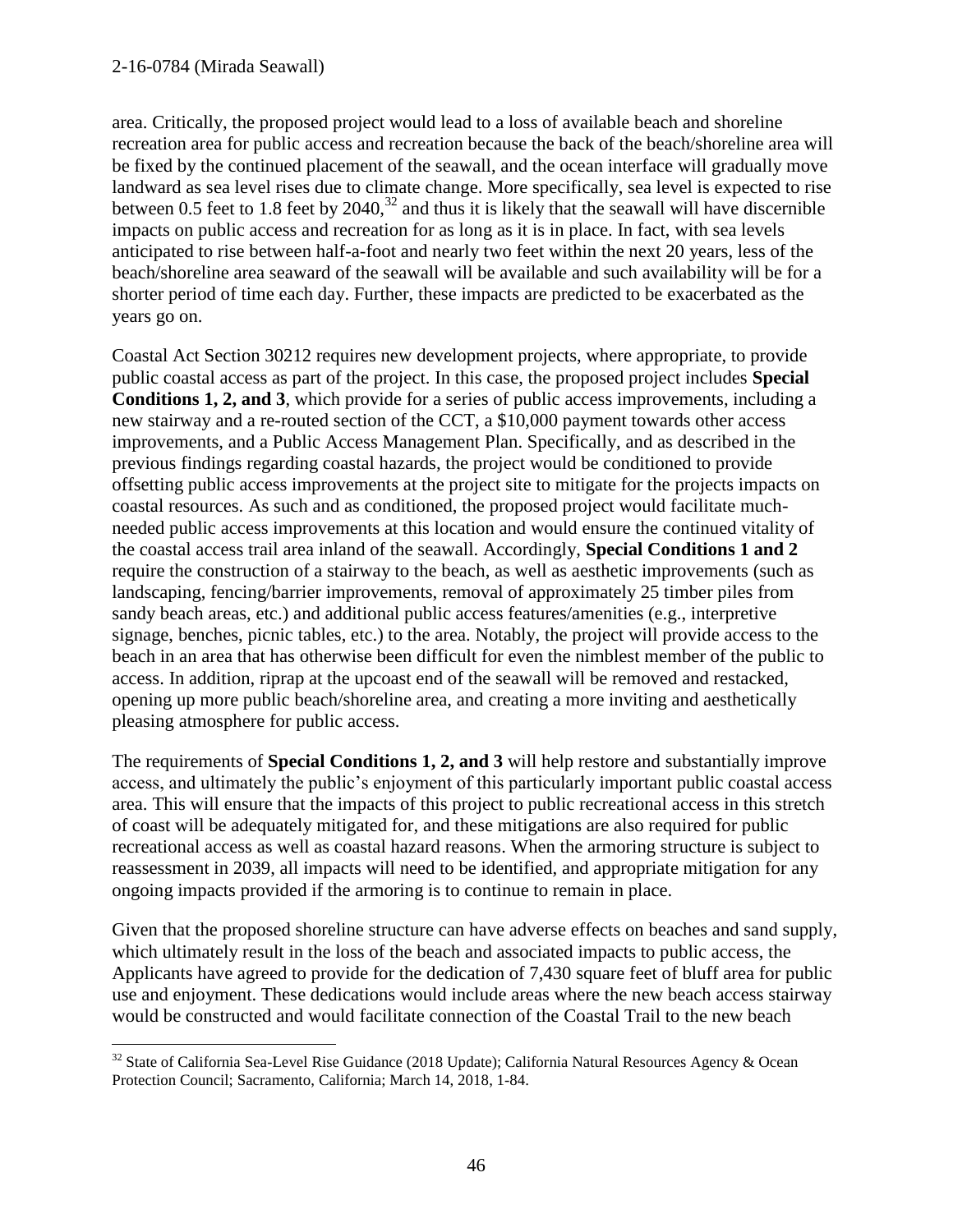stairway (see **Special Condition 4**). This type of mitigation can help offset public access and recreation impacts to the area of beach below the mean high tide line which would exist and continue to migrate inland but for the existence of the seawall.

The remaining public access and recreation impacts accrue due to project activities on the blufftop, and from construction overall. With respect to construction impacts, this project will: require the movement of large equipment, workers, materials, and supplies in and around the shoreline area and public access points; include large equipment operations in these areas; result in the loss of public access use areas to a construction zone; and generally intrude and negatively impact the aesthetics, ambiance, serenity, and safety of the recreational experience at these locations. These public recreational use impacts can be minimized through both Applicant's proposed best management practices and construction parameters that limit the area of construction, limit the times when work can take place (e.g., to avoid both weekends and peak summer use months when recreational use is highest), clearly fence off the minimum construction area necessary, keep equipment out of coastal waters, require off-beach equipment and material storage during non-construction times, clearly delineate and avoid to the maximum extent possible public use areas, and restore all affected public access areas at the conclusion of construction. A construction plan is required to implement these measures (see **Special Condition 5**). In addition, to provide maximum information to the beach-going public during all construction, the Applicants must maintain copies of the CDP and approved construction plans available for public review at the construction site, as well as provide a construction coordinator whose contact information is posted at the sites to respond to any problems and/or inquiries that might arise (see **Special Condition 5**). Also, the proposed excavated sand berm must be modified as necessary to ensure continuous lateral accessway of at least 25 feet on the beach above the extent of tidal wash at all times (see **Special Condition 1**). Finally, minimized such impacts that cannot be completed avoided can be offset by the public access mitigation package.

#### **Public Access and Recreation Conclusion**

The project will cause adverse impacts to public access and recreation, including impacts to local sand supply. However, project conditions avoid and minimize these impacts, including required payment of an in-lieu mitigation fee and implementation of a Public Access Management Plan to offset unavoidable impacts to beach area and sand supply, and recorded notice to future landowners regarding required reassessment in 2039 and potential proposed redevelopment of the property. As conditioned, the project can be found consistent with the Coastal Act access and recreation policies sited above.

## **F. PUBLIC VIEWS**

#### **Applicable Policies**

Coastal Act Section 30251 states:

*30251. The scenic and visual qualities of coastal areas shall be considered and protected as a resource of public importance. Permitted development shall be sited and designed to*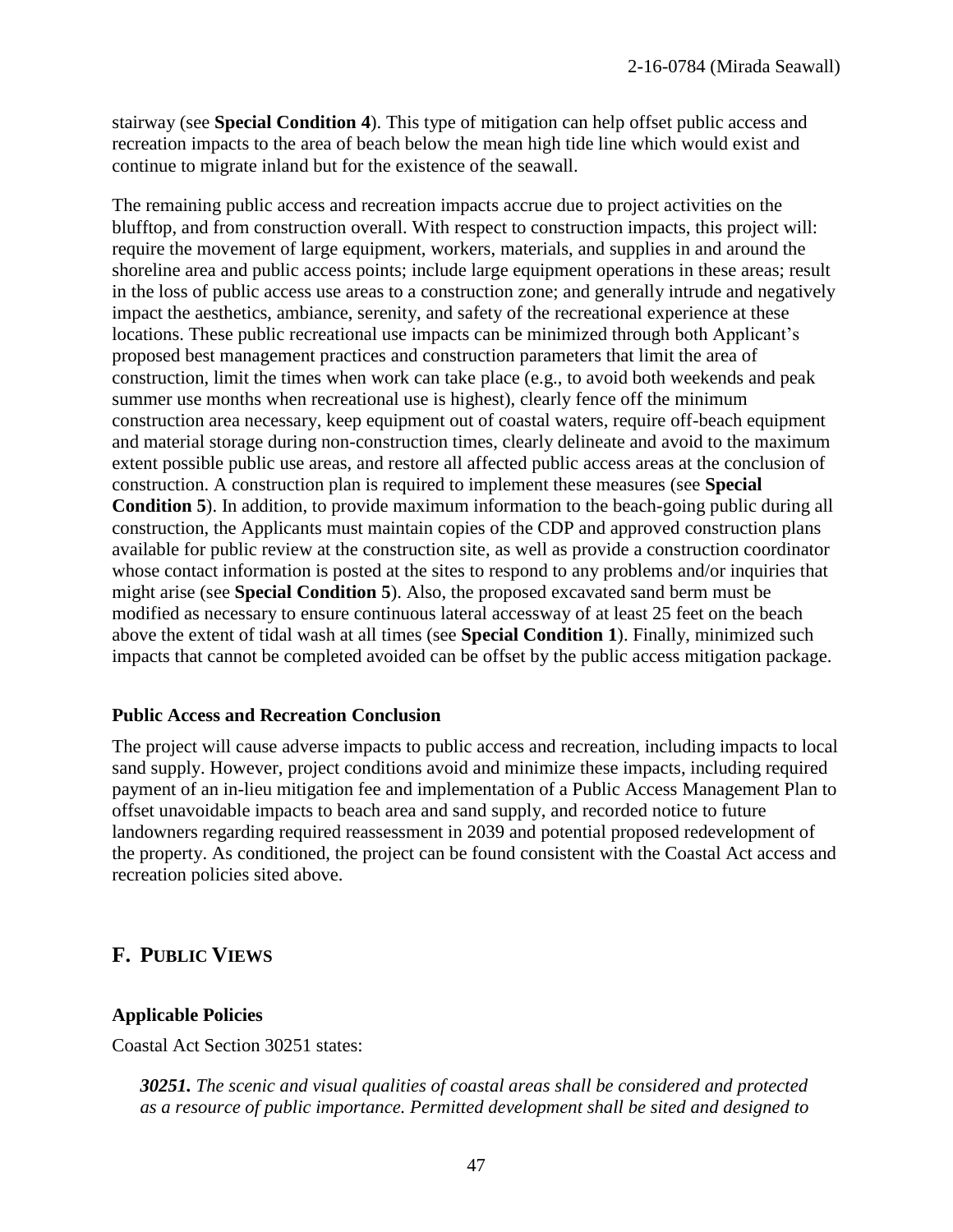*protect views to and along the ocean and scenic coastal areas, to minimize the alteration of natural land forms, to be visually compatible with the character of surrounding areas, and, where feasible, to restore and enhance visual quality in visually degraded areas. New development in highly scenic areas such as those designated in the California Coastline Preservation and Recreation Plan prepared by the Department of Parks and Recreation and by local government shall be subordinate to the character of its setting.*

Coastal Act Section 30240(b), previously cited, also protects the aesthetics of beach recreation areas such as those located directly adjacent to and at the project site.

*30240(b). Development in areas adjacent to environmentally sensitive habitat areas and parks and recreation areas shall be sited and designed to prevent impacts which would significantly degrade those areas, and shall be compatible with the continuance of those habitat and recreation areas.*

### **Consistency Analysis**

The Coastal Act requires that development be sited and designed to protect public views to and along the ocean and scenic coastal areas, to minimize the alteration of natural landforms, and to be visually compatible with the character of surrounding areas. Although the proposed seawall introduces new massing into the viewshed as compared to the natural bluff face, the proposed project is the preferred alternative to any design that would incorporate a rock revetment, which would be more visually bulky and inevitably have a greater impact on visual resources. In addition, as proposed the wall will be sculpted and designed to approximate the look of natural bluffs in the vicinity. With this camouflaging, the project is designed to minimize to the extent possible visual impacts to the surrounding beach and coastal views.

At the same time, the seawall will result in an artificial concrete plane at the back of the beach/shoreline area that does not appear natural, and adversely impacts the public viewshed. Construction will also entail activities that will degrade the public view for its duration. Fortunately, the project area provides a rich palette for public view mitigation. Specifically, first, the camouflaging concrete surfacing must be applied and maintained, including up to current professional standards for same, for the seawall and the stairway. Second, the wave deflector needs to be eliminated, as it detracts from the camouflaging aesthetic, and any protruding aspects at the top edge of the seawall must instead be contoured and treated to conform to the concrete surfacing requirement. Third, and similarly, the proposed railing atop the seawall also emphasizes that this is an unnatural structure, and impedes through views otherwise. Therefore, the conditions require that the railing atop the seawall be removed, that any fencing allowed to demarcate more public trail areas from less safe, bluff areas, be designed to blend, that any allowed safety fencing be limited to areas that require it for safety purposes (where the bluff edge is at the Coastal Trail edge or at the top of the stairwell), that fencing of all types should hug the Coastal Trail as much as possible, and that no double fencing is permitted. Fourth, all drainage elements in the seawall need to be camouflaged (e.g., randomly spaced, hidden with overhanging or otherwise protruding sculpted concrete, etc.) so as to be hidden from view and/or inconspicuous as seen from the on top of the bluffs and the beach. Fifth, the riprap on the beach at the upcoast edge of the seawall shall be removed/restacked to provide an appropriate transition between the seawall and the upcoast riprap while limiting the amount of riprap on the beach for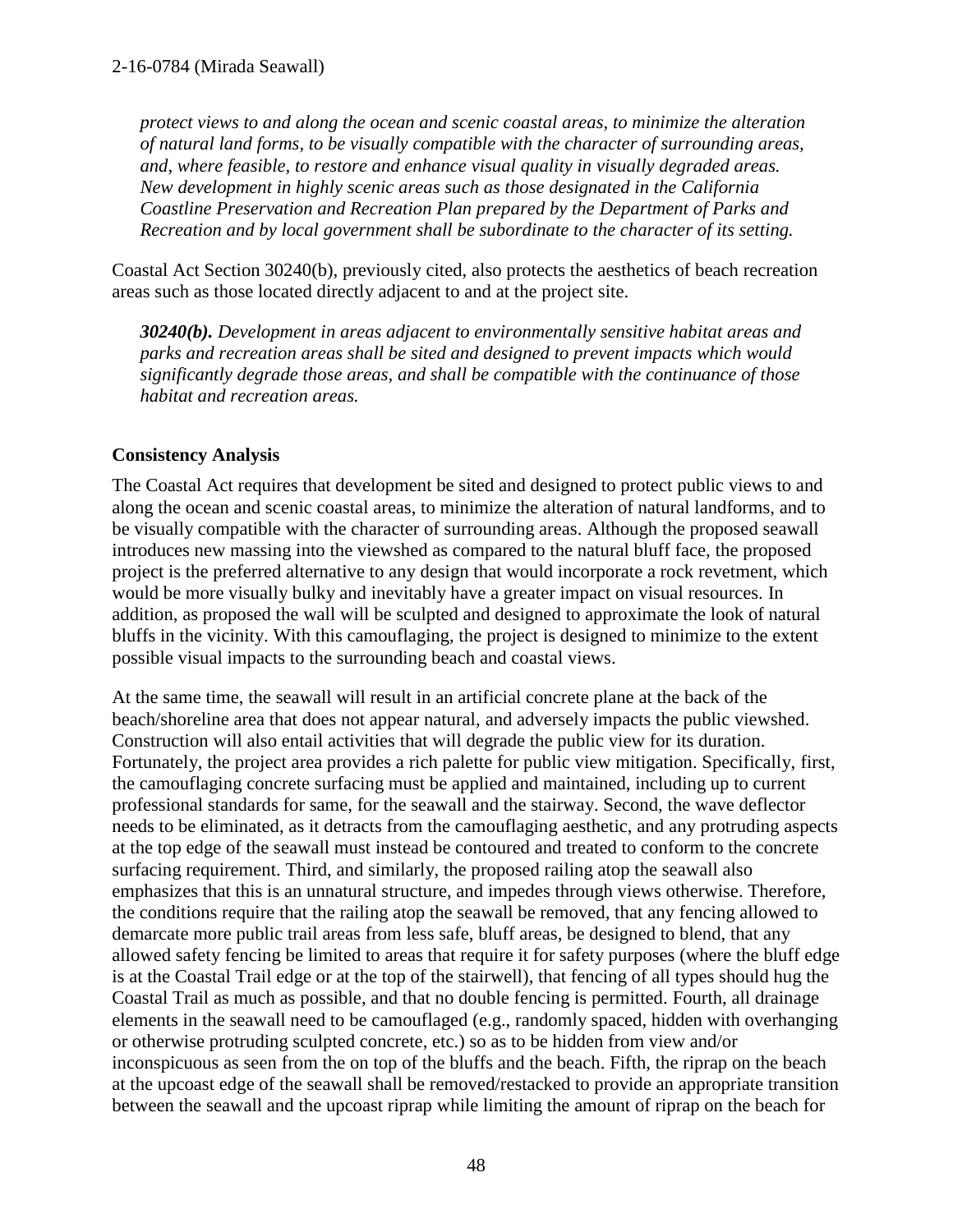this purpose to the maximum feasible extent. This will help reduce areal coverage, but will also reduce unnatural rock massing in the back beach area, improving views. Sixth, the timber piles on the beach seaward of the proposed armoring (approximately 25 piles total, generally extending 3 to 9 feet above the sand) need to be removed from the beach area and properly disposed of to enhance views. And seventh, the Commission typically requires native noninvasive landscaping designed to cascade over the top of armoring projects to partially screen the top of such projects from public view and to provide a more natural edge to blufftop areas and the top of the wall as seen from above and below. Thus, all non-native and/or invasive plants in the Coastal Trail area between the trail and the seawall need to be removed, and noninvasive drought-tolerant native shoreline species planted in in the same area capable of providing screening of the armoring as well as enhanced viewshed associated with the trail and vertical accessway to ensure visual impacts are minimized. And the same applies to the new required overlook area north of the apartments. Such requirements are applied in this case to help soften the appearance of the approved armoring, ensuring that it blends more with surrounding areas, as well as to aid bluff stability and offset visual impacts otherwise. Provided such landscaping consists only of native, noninvasive blufftop plant species that are adapted to Half Moon Bay seaside locations and salt air, and provided all such landscaping is maintained in good growing conditions in such a way as to not block views from the Coastal Trail, landscape maintenance and other project requirements should help offset visual impacts and improve views of the project site as seen from the beach below and from the public access areas above. See **Special Condition 1** for incorporation of all project elements to avoid, lessen and mitigate for the aforementioned visual impacts.

In addition, a variety of fencing and barriers are present in the project area near the bluffs that detract from the public viewshed, and these can be modified to address visual impacts. For example, there is wire mesh fencing both up and downcoast of the apartments nearest the bluff, and a two-rope and wooden pole barrier just inland of that. Nearest the upcoast edge of the apartments is also some derelict wood fencing in the view. Then finally there is a lower wooden post and rope barrier along the edge of the Coastal Trail. All of the wire mesh fencing and the derelict wood fencing needs to be removed to improve views. Any remaining rope and wooden pole fencing shall be made consistent and to match the low existing wooden post and rope barrier along the edge of the Coastal Trail. Removal of such extraneous fencing in the public viewshed, and ensuring consistent rope and low wooden pole fencing, wooden split-rail or safety fencing as allowed, throughout the project area, will also help offset some of the project's public view impacts. Again, see **Special Condition 1** for requirements regarding fencing.

Further, there exist certain private development associated with the driveway and the parking lot for the apartments in the public right-of-way and in the required public dedication area (i.e., from CDP 3-83-351) that adversely impact public space and public views (see **Exhibit 8**). These include posts and barriers similar to those described above. In order to recapture public space and offset project visual impacts, the private development in this area needs to be removed, and relocated onto the Applicants' private property, and the area restored to public purposes (e.g., bench, landscaped area, public pathway, etc.). A low wooden rope and pole barrier can continue to be present at the demarcation point between private and public property interest, but the public area needs to be cleared of such development and restored. See **Special Condition 1**.

Finally, all public access improvements are required to be sited and designed to maximize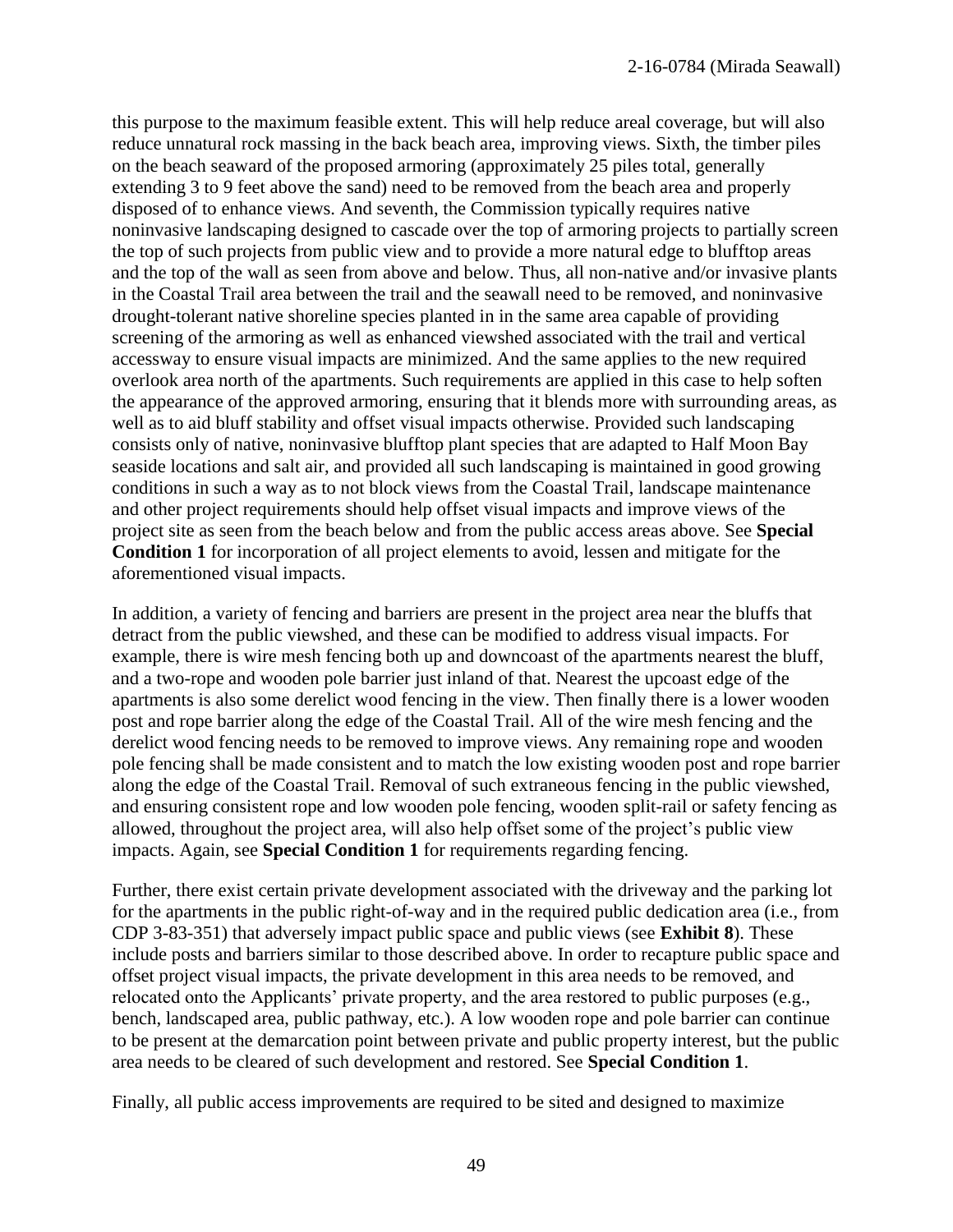#### 2-16-0784 (Mirada Seawall)

coastal view protection and minimize visual intrusion, including through use of materials appropriate to the shoreline context that blend with the natural environment and existing improvements in the area. In addition, all public access improvements and amenities described in **Special Conditions 1 and 2** are required to be regularly monitored to ensure that all elements are appropriately maintained in their approved state (see **Special Conditions 2, 7, and 8**).

As conditioned, the project can be found consistent with the above-cited Coastal Act visual resource policies.

# **G. MARINE RESOURCES**

### **Applicable Policies**

The Coastal Act protects the marine resources and habitat offshore of this site. Coastal Act Sections 30230 and 30231 provide:

*Section 30230. Marine resources shall be maintained, enhanced, and where feasible, restored. Special protection shall be given to areas and species of special biological or economic significance. Uses of the marine environment shall be carried out in a manner that will sustain the biological productivity of coastal waters and that will maintain healthy populations of all species of marine organisms adequate for long-term commercial, recreational, scientific, and educational purposes.*

*Section 30231. The biological productivity and the quality of coastal waters, streams, wetlands, estuaries, and lakes appropriate to maintain optimum populations of marine organisms and for the protection of human health shall be maintained and, where feasible, restored through, among other means, minimizing adverse effects of waste water discharges and entrainment, controlling runoff, preventing depletion of ground water supplies and substantial interference with surface water flow, encouraging waste water reclamation, maintaining natural vegetation buffer areas that protect riparian habitats, and minimizing alteration of natural streams.*

### **Consistency Analysis**

Section 30230 and 30231 of the Coastal Act require that marine resources "be maintained, enhanced, and where feasible, restored." Further, uses of the marine environment must be carried out in a manner that will sustain the biological productivity of coastal waters and that will maintain healthy populations of all species of marine organisms adequate for long-term commercial, recreational, scientific, and educational purposes. The Commission recognizes the marine and recreational resources involved with the proposed project as sensitive coastal resources that are of high state and federal importance.

Given the proposed project is located at the shoreline interface with the Pacific Ocean, there is the potential for impacts to marine resources. The project is conditioned to include construction methods typically required by the Commission to protect water quality and marine resources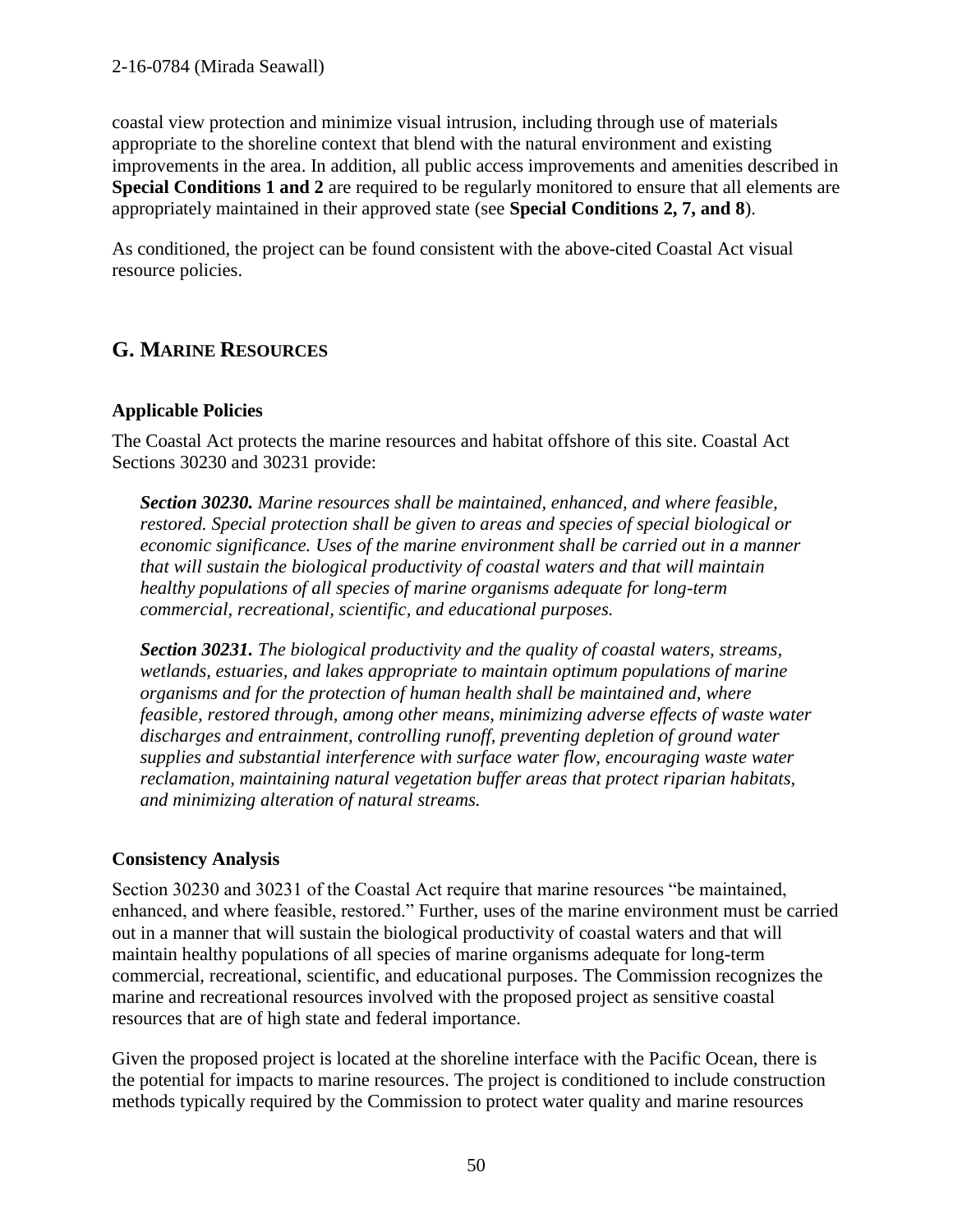during armoring construction, including construction site housekeeping controls and procedures, the use of appropriate erosion and sediment controls, and a prohibition on equipment washing, refueling, or servicing on the beach (see **Special Condition 5**). To further protect marine resources and offshore habitat, **Special Condition 5** requires construction documents to be kept at the site for inspection, and also requires a construction coordinator to be available to respond to any inquiries that arise during construction.

As conditioned, the project can be found consistent with Coastal Act Sections 30230 and 30231 regarding protection of marine resources and offshore habitat.

# **H. OTHER AGENCY APPROVALS**

### **City of Half Moon Bay**

The project includes components that will occur in the City of Half Moon Bay. Accordingly, this approval is conditioned to ensure that the project (as conditioned and approved by this CDP) has received all necessary authorizations (or evidence that none are necessary) from the City (see **Special Condition 13**).

### **State Parks**

The project includes components that will occur on State Parks property, and otherwise affect State Park resources. Accordingly, this approval is conditioned to ensure that the project (as conditioned and approved by this CDP) has received all necessary authorizations (or evidence that none are necessary) from State Parks (see **Special Condition 13**).

### **California State Lands Commission**

The California State Lands Commission (CSLC) may require a lease or some other type of approval for the underlying armoring, and thus this permit is conditioned to require written evidence either of CSLC approval of the project or evidence that such approval is not required (see **Special Condition 13**).

#### **Army Corps of Engineers**

The U.S. Army Corps of Engineers (ACOE) has regulatory authority over the proposed project under Section 10 of the Rivers and Harbors Act of 1899 (33 U.S.C. 1344) and Section 404 of the Clean Water Act. Section 10 of the Rivers and Harbors Act regulates the diking, filling and placement of structures in navigable waterways. Section 404 of the Clean Water Act regulates fill or discharge of materials into waters and ocean waters. Portions of the project may be located within ACOE jurisdiction and the use of equipment and machinery on the beach up to the high tide line also has the potential to impact these areas. Accordingly, this approval is conditioned to ensure that the project (as conditioned and approved by this CDP) has received all necessary authorizations (or evidence that none are necessary) from ACOE (see **Special Condition 13**).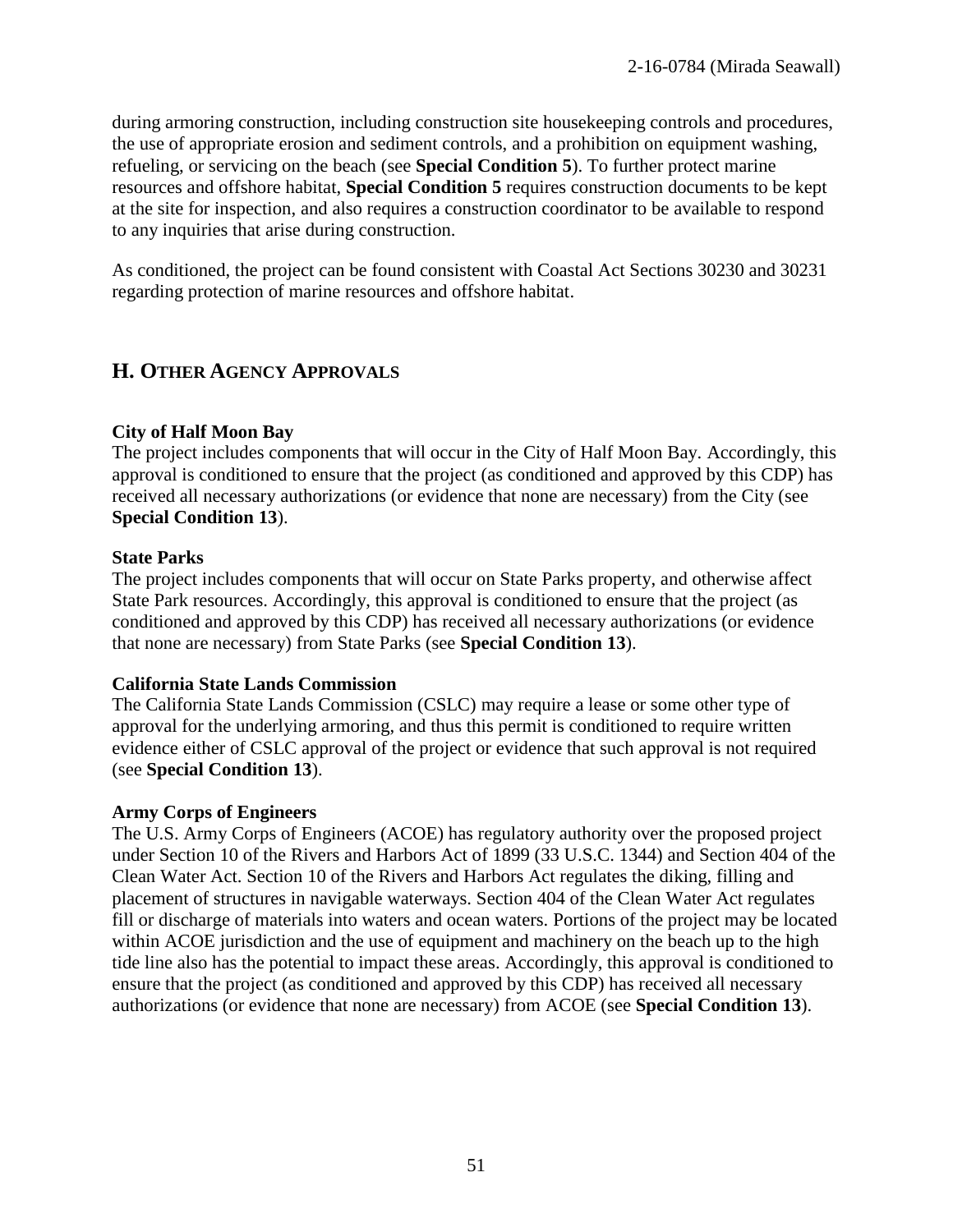# **I. VIOLATION**

 $\overline{a}$ 

Violations of the Coastal Act exist on the subject property including, but not limited to, the unpermitted extension and expansion of a pre-coastal revetment to the north, south, and west of the existing 2 Mirada apartment building. Specifically, the pre-coastal revetment was extended to the south from the southern edge of the apartments by 30 feet in 1977 and 1978 through two ECDPs (M-77-1 and M-78-17) that never received required follow-up CDPs, and extended to the north approximately 80 feet through a City emergency permit in December of 1983 without the benefit of any Coastal Commission CDPs or ECDPs (which were required because the project was/is located in the Commission's retained CDP jurisdiction, and the City also did not have a certified LCP at the time). There is also evidence of additional work performed to the revetment including addition of rock, concrete blocks, and piers along the bluff in 1988 and 1990 as far north as the southern wing wall associated with the bridge over Arroyo de en Medio Creek and approximately 80 feet to the south of the southern edge of the apartments. This work was also conducted without CDPs. Further, the original CDP for the subdivision (CDP 3-83-351) required a public access staircase from Mirada Road to the beach. This staircase was never built in the originally approved location, but rather it was eventually installed approximately 200 feet south of the apartments without a CDP by State Parks in June of 1999.<sup>33</sup> The revetment was further repaired and expanded in 1997 under Coastal Commission ECDP 1-97-069-G which also required a follow-up regular CDP.

An amendment to CDP 3-83-351 was approved in 1999 (CDP 1-97-022-A1) to formally authorize the repair and expansion of the revetment that occurred over the years, including the work conducted under ECDP 1-97-069-G and construction of the public access staircase. However, the Applicant failed to comply with prior-to-issuance conditions, the CDP was never issued, and ultimately authorization for the expanded revetment expired. Thus, all of the abovedescribed expansion and extension of the pre-coastal riprap is currently unpermitted (see **Exhibit 10** for illustrations of permitted versus unpermitted riprap fronting and to the north of the 2 Mirada apartment building).

More recently, in 2016 and 2017, the owners of the 2 Mirada apartments and the Casa Mira Homeowners Association received two ECDPs (ECDPs G-2-16-0045 and G-2-17-0046) to extend the revetment to the south. The current application is the required follow-up CDP to those ECDPs, albeit after the deadline for submittal. It was during the final stages of reviewing the subject follow-up CDP application that Commission staff discovered that CDP 1-97-022-A1 was never formally issued and that large section riprap on the property is still unpermitted.

There is not enough information at this time to determine if the unpermitted armoring to the north of the proposed project armoring is the least environmentally damaging alternative necessary to protect the existing principle structure at 2 Mirada Road. Neither the pre-coastal riprap nor the unpermitted riprap additions/extensions here are a part of the proposed project.

<sup>&</sup>lt;sup>33</sup> The staircase construction was paid for by the Applicant but was constructed by who at that time assumed responsibility to build and maintain the accessway. The staircase has since washed and eroded away and no longer exists.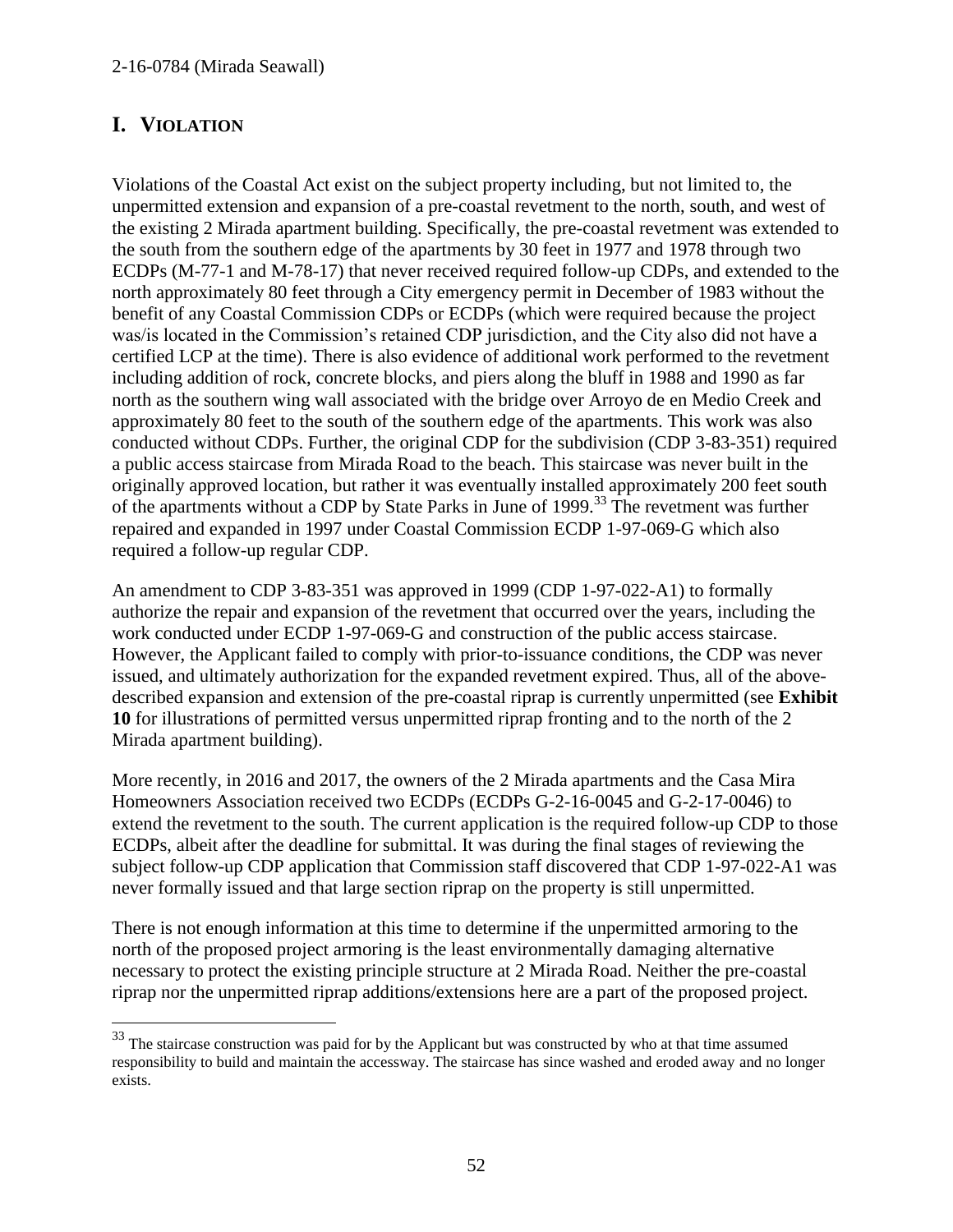Rather, the unpermitted riprap is the subject of an open enforcement investigation and both will be addressed separately and at a later date. Only the portion of the riprap installed temporarily via the recent ECDPs is pertinent to this CDP application, including as the Applicants here propose to remove it and install a tied-back shotcrete seawall in its place.

Although development has taken place prior to submission of this CDP application, consideration of this application by the Commission has been based solely upon the Chapter 3 policies of the Coastal Act. Commission review and action on this CDP does not constitute a waiver of any legal action with regard to the alleged violations, nor does it constitute an implied statement of the Commission's position regarding the legality of development, other than the development addressed herein, undertaken on the subject site without a CDP. Accordingly, the Applicants remains subject to enforcement action just as they were prior to this CDP approval for engaging in unpermitted development, unless and until they obtain CDP authorization for the unpermitted work to the rock revetment as discussed above.

# **J. OTHER**

### **Public Rights**

The area associated with this CDP application includes areas that are clearly public, as well as other areas historically used by the public, including the sandy beach and blufftop areas. Although the Commission has identified areas of public land and public use herein, the Commission here does not intend its action waive *any* public rights that may exist on the affected properties, including the area inland of the seawall and public access improvements. Thus, this approval is conditioned to make that clear, and to require the Applicants to agree and acknowledge same, including that these Applicants shall not use this CDP as evidence of a waiver of any public rights that may exist on these properties now or in the future (see **Special Condition 10**).

### **Future Permitting**

The Commission herein fully expects to review any future proposed development at and/or directly related to this project and/or project area, including to ensure continued compliance with the terms and conditions of this CDP through such future proposals, but also to ensure that the any such future proposed development can be understood in terms of same. Thus, any and all future proposed development at and/or directly related to this project, this project area, and/or this CDP shall require a new CDP or a CDP amendment that is processed through the Coastal Commission, unless the Executive Director determines a CDP or CDP amendment is not legally required (see **Special Condition 12**).

#### **Disclosure**

The proposed project represents a unique set of facts, including with respect to the site's past history associated with prior CDPs. And this CDP includes important conditions reflecting the set of facts as they apply to this approval, including the required conditions of approval. In order to ensure that the terms and conditions of this approval are clear to these Applicants as well as any future owners, this approval requires that the CDP terms and conditions be recorded as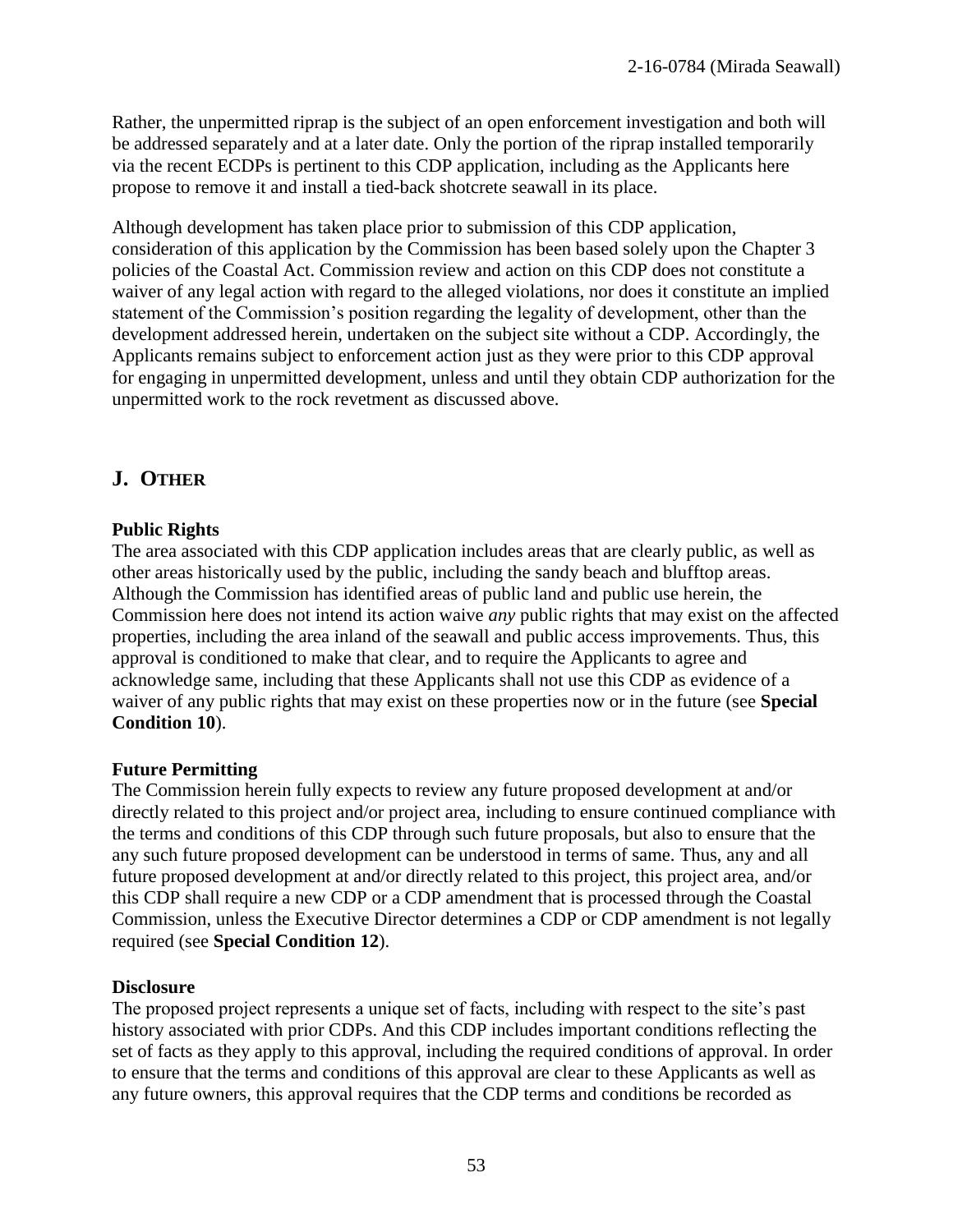covenants, codes, and restrictions against use and enjoyment of the property, and for them to be explicitly disclosed in all real estate transactions (see **Special Conditions 11 and 15**).

### **Indemnification**

Coastal Act Section  $30620(c)(1)$  authorizes the Commission to require applicants to reimburse the Commission for expenses incurred in processing CDP applications. Thus, the Commission is authorized to require reimbursement for expenses incurred in defending its actions on the pending CDP applications in the event that the Commission's action is challenged by a party other than the Applicants. Therefore, consistent with Section 30620(c), the Commission imposes **Special Condition 14** requiring reimbursement for any costs and attorneys' fees that the Commission incurs in connection with the defense of any action brought by a party other than the Applicants challenging the approval or issuance of this CDP, or challenging any other aspect of its implementation, including with respect to condition compliance efforts (see **Special Condition 14**).

# **K. CALIFORNIA ENVIRONMENTAL QUALITY ACT (CEQA)**

Section 13096 of the California Code of Regulations requires that a specific finding be made in conjunction with CDP applications showing the application to be consistent with any applicable requirements of CEQA. Section 21080.5(d)(2)(A) of CEQA prohibits a proposed development from being approved if there are feasible alternatives or feasible mitigation measures available which would substantially lessen any significant adverse effect that the activity may have on the environment.

The City of Half Moon Bay, acting as lead agency, determined this project was exempt from discretionary approvals and would require only a ministerial building permit, therefore exempting it from CEQA requirements. The Coastal Commission's review and analysis of land use proposals has been certified by the Secretary of the Natural Resources Agency as being the functional equivalent of environmental review under CEQA. The preceding findings in this report have discussed the relevant coastal resource issues with the proposal, and the CDP conditions identify appropriate mitigations to avoid and/or lessen any potential for adverse impacts to said resources. Further, all public comments received to date have been addressed in the preceding findings, which are incorporated herein in their entirety by reference.

As such, there are no additional feasible alternatives or feasible mitigation measures available which would substantially lessen any significant adverse environmental effects which approval of the proposed project, as conditioned, would have on the environment within the meaning of CEQA. Thus, if so conditioned, the proposed project will not result in any significant environmental effects for which feasible mitigation measures have not been employed consistent with CEQA Section 21080.5(d)(2)(A).